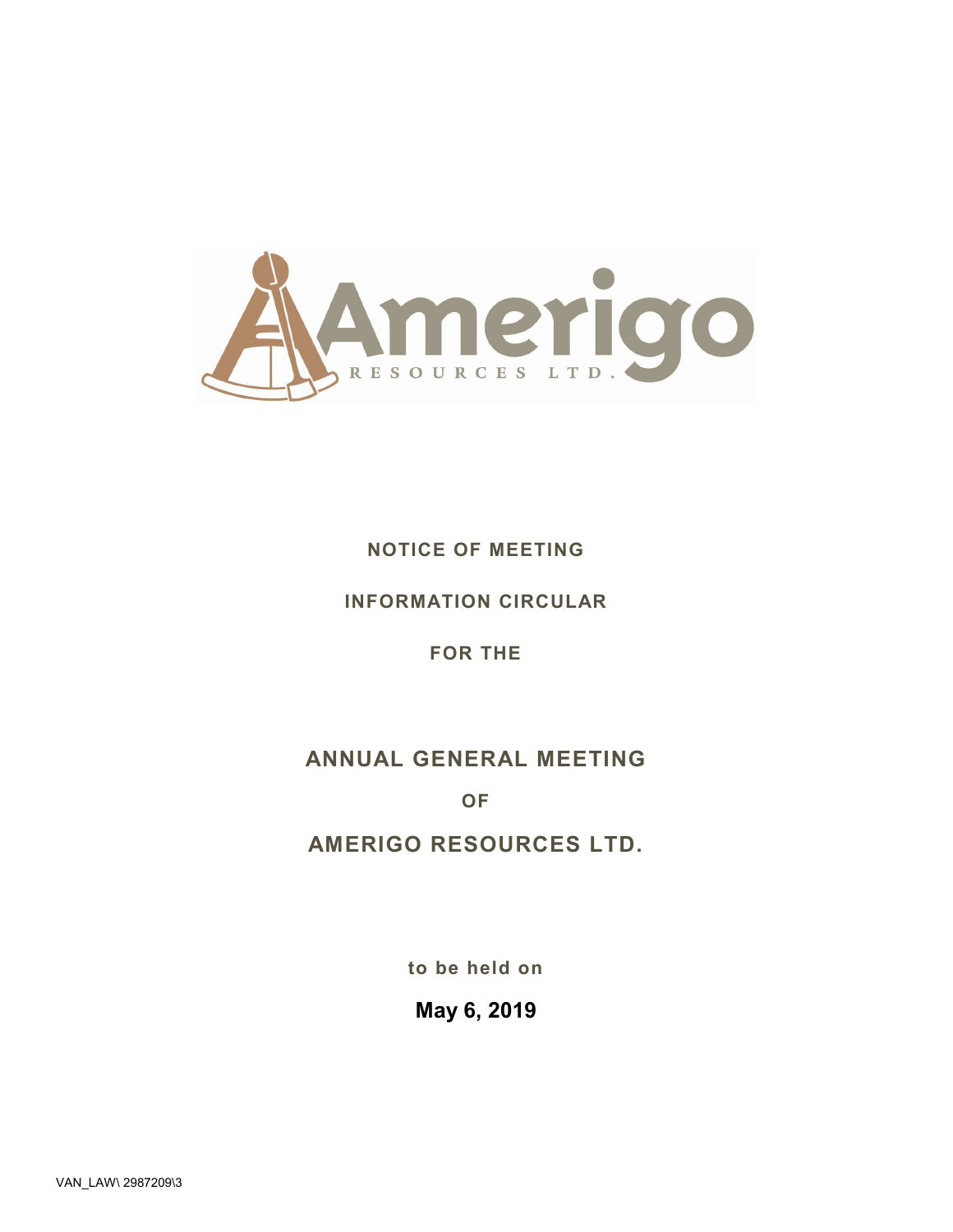

## **NOTICE OF ANNUAL GENERAL MEETING OF SHAREHOLDERS**

TAKE NOTICE that the 2019 Annual General Meeting (the "Meeting") of the shareholders of **AMERIGO RESOURCES LTD.** (the "Company") will be held at Suite 1260 – 355 Burrard Street, Vancouver, British Columbia, on Monday, May 6, 2019 at 11:00 am (Vancouver time) for the following purposes:

- 1. to receive the audited consolidated financial statements of the Company for the fiscal year ended December 31, 2018, together with the report of the auditors thereon;
- 2. to appoint PricewaterhouseCoopers LLP as auditors of the Company for the ensuing year, and to authorize the directors to fix their remuneration;
- 3. to determine the number of directors at five (5) and to elect the directors of the Company; and
- 4. to transact any other business that may properly come before the Meeting and any adjournment thereof.

Accompanying this Notice are an Information Circular, a form of Proxy or Voting Instruction Form (VIF) and a Financial Statement Request Form. The accompanying Information Circular provides information relating to the matters to be addressed at the meeting and is incorporated into this Notice.

A shareholder entitled to attend and vote at the Meeting is entitled to appoint a proxyholder to attend and vote in his or her stead. If you are unable to attend the Meeting or any adjournment thereof in person, please read the Notes accompanying the form of Proxy enclosed herewith and then complete and return the Proxy within the time set out in the Notes. The enclosed form of Proxy is solicited by Management but, as set out in the Notes, you may amend it if you so desire by striking out the names listed therein and inserting in the space provided the name of the person you wish to represent you at the Meeting. Please advise the Company of any change in your address.

DATED at Vancouver, British Columbia, this 1<sup>st</sup> day of April, 2019.

## **BY ORDER OF THE BOARD OF DIRECTORS**

Klaus Zeitler Executive Chairman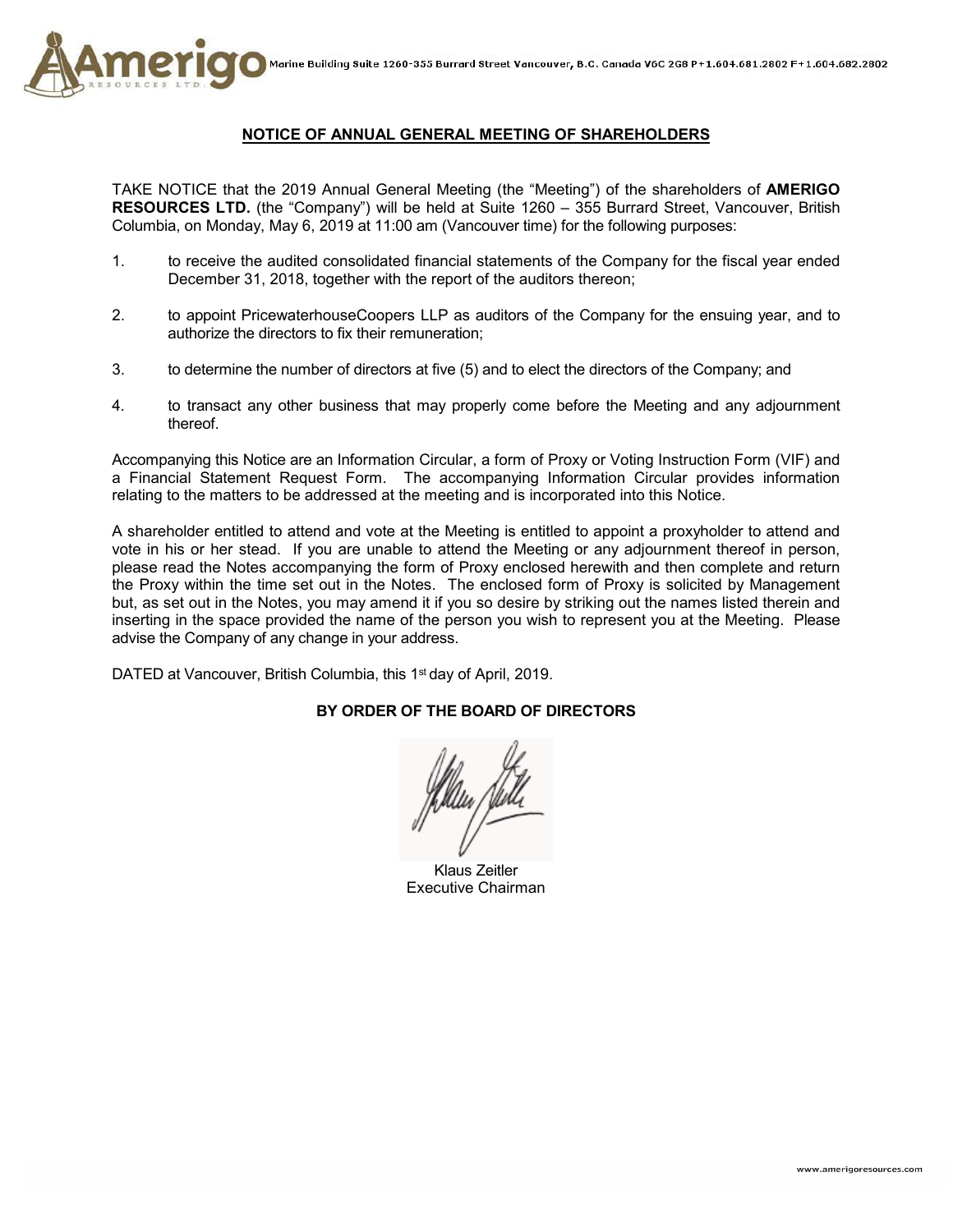

## **INFORMATION CIRCULAR FOR**

## **ANNUAL GENERAL MEETING**

(As at April 1, 2019, except as indicated)

#### **GENERAL PROXY INFORMATION**

#### **SOLICITATION OF PROXIES**

Amerigo Resources Ltd. (the "*Company*") is providing this Information Circular and a form of proxy in connection with management's solicitation of proxies (a "*Proxy*" or "*Proxies*") for use at the Annual General Meeting (the "*Meeting*") of the Company to be held on May 6, 2019, and at any adjournments thereof.

The solicitation of Proxies will be primarily by mail, but Proxies may be solicited personally or by telephone by directors, officers and regular employees of the Company at nominal cost. In accordance with National Instrument 54-101 of the Canadian Securities Administrators *("NI 54-101"),* arrangements have been made with brokerage houses and other intermediaries, clearing agencies, custodians, nominees and fiduciaries to forward solicitation materials to the beneficial owners of the common shares without par value in the authorized share structure of the Company (the *"Shares")* held of record by such persons, and the Company may reimburse such persons for reasonable fees and disbursements incurred by them in so doing. All costs of this solicitation will be borne by the Company.

#### **APPOINTMENT OF PROXYHOLDERS**

A shareholder entitled to vote at the Meeting may by means of a Proxy appoint a proxyholder or one or more alternate proxyholders, who need not be shareholders, to attend and act at the Meeting for the shareholder on the shareholder's behalf. The only methods by which a shareholder may appoint a person as proxyholder are by submitting a Proxy by mail, fax, hand delivery, phone or by way of the Internet, as set out below and in the accompanying form of Proxy.

The individuals named as Management Nominees in the accompanying form of Proxy are directors and/or officers of the Company. **A shareholder wishing to appoint some other person (who need not be a shareholder) to represent the shareholder at the Meeting has the right to do so, either by striking out the names of the Management Nominees in the accompanying form of Proxy and inserting such person's name in the blank space provided in the form of Proxy or by completing another form of Proxy.** Such a shareholder should notify the nominee of his or her appointment, obtain his or her consent to act as proxy and instruct him or her on how the shareholder's Shares are to be voted. In any case, the form of Proxy should be dated and executed by the shareholder or his/her attorney authorized in writing, or if the shareholder is a corporation, under its corporate seal, or by an officer or attorney thereof duly authorized.

## **PROXY INSTRUCTIONS**

Only shareholders whose names appear on the records of the Company as the registered holders of Shares or duly appointed proxyholders are permitted to vote at the Meeting. Registered shareholders may wish to vote by Proxy whether or not they are able to attend the Meeting in person. Registered shareholders may vote by Proxy. **Registered Shareholders who wish to vote by Proxy must complete, date and sign the form of Proxy and return it by mail, fax, hand delivery, phone or by way of the Internet to Computershare Investor Services Inc. (the "Transfer Agent"), Proxy Department, 100 University Avenue, 8th Floor, Toronto, Ontario, M5J 2Y1 Fax: Within North America: 1-866-249-7775 Outside North America: (416) 263-9524; Phone: 1-866-732-8683; Internet: www.investorvote.com, not later than 48 hours**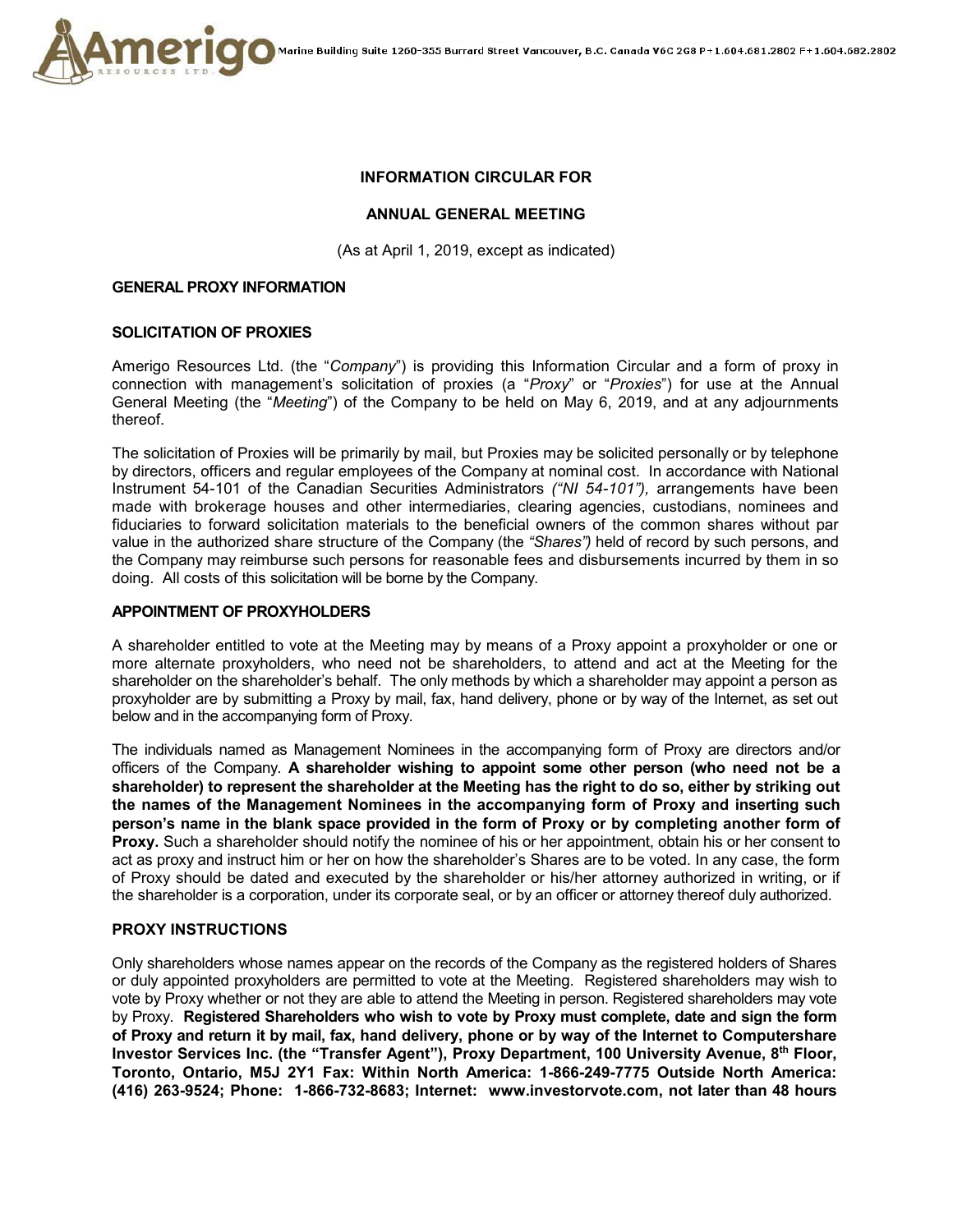**(excluding Saturdays, Sundays and holidays) before the time for holding the Meeting or any adjournment thereof at which the Proxy is to be used.** 

#### **REVOCABILITY OF PROXIES**

In addition to revocation in any other manner permitted by law, a shareholder who has given a Proxy may revoke it by either executing a Proxy bearing a later date or by executing a valid notice of revocation, either of the foregoing to be executed by the shareholder or the shareholder's authorized attorney in writing or, if the shareholder is a company, under its corporate seal by an officer or attorney duly authorized; and by depositing (a) the Proxy bearing a later date with Computershare Investor Services Inc., Proxy Department, 100 University Avenue,  $8<sup>th</sup>$  Floor, Toronto, Ontario, M5J 2Y1, not later than 48 hours (excluding Saturdays, Sundays and holidays) before the time for holding the Meeting or any adjournment thereof at which the Proxy is to be used; or (b) the notice of revocation at the registered office of the Company, Suite 2300, 550 Burrard Street, Vancouver, British Columbia, V6C 2B5, at any time up to and including the last business day that precedes the day of the Meeting or, if the Meeting is adjourned, that precedes any reconvening thereof, or to the chair of the Meeting on the day of the Meeting or any reconvening thereof, or in any other manner provided by law. In addition, a Proxy may be revoked by the shareholder personally attending the Meeting and voting the shareholder's shares. A revocation of a Proxy will not affect a matter on which a vote is taken before the revocation.

## **EXERCISE OF DISCRETION**

On a poll, the nominees named in the accompanying form of Proxy will vote or withhold from voting the Shares represented thereby in accordance with the instructions of the shareholder on any ballot that may be called for and, if the security holder specifies a choice with respect to any matter to be acted upon, the Shares will be voted accordingly. **The Proxy will confer discretionary authority on the nominees named therein with respect to each matter or group of matters identified therein for which a choice is not specified other than the appointment of an auditor and the election of directors, any amendment to or variation of any matter identified therein and any other matter that properly comes before the Meeting.** 

**In respect of a matter for which a choice is not specified in the Proxy, the Management Nominees named in the accompanying form of Proxy will vote Shares represented by the Proxy in favour of the matters specified in the Notice of Meeting and in favor of all other matters proposed by management of the Company at the Meeting.**

As of the date of this Information Circular, management of the Company knows of no amendment, variation or other matter that may come before the Meeting but, if any amendment, variation or other matter properly comes before the Meeting, each nominee in the accompanying form of Proxy intends to vote thereon in accordance with the nominee's best judgment.

#### **BENEFICIAL (NON-REGISTERED) SHAREHOLDERS**

The information set forth in this section is of significant importance to many shareholders of the Company, as a substantial number of shareholders do not hold Shares in their own name. Shareholders who do not hold their Shares in their own name (referred to in this Information Circular, collectively, as *"Beneficial Shareholders")*  should note that only Proxies deposited by shareholders whose names appear on the records of the Company as the registered holders of Shares can be recognized and acted upon at the Meeting. If Shares are listed in an account statement provided to a shareholder by a broker, then in almost all cases those Shares will not be registered in the shareholder's name on the records of the Company. Such Shares will more likely be registered under the names of the shareholder's broker or an agent of that broker. In the United States the vast majority of such shares are registered under the name of Cede & Co. as nominee for The Depository Trust Company (which acts as depository for many U.S. brokerage firms and custodian banks), and in Canada under the name of CDS Inc. (the registration name for CDS Clearing and Depository Services Inc., which acts as nominee for many Canadian brokerage firms). **Beneficial Shareholders should ensure that instructions respecting the voting of their Shares are communicated to the appropriate person.**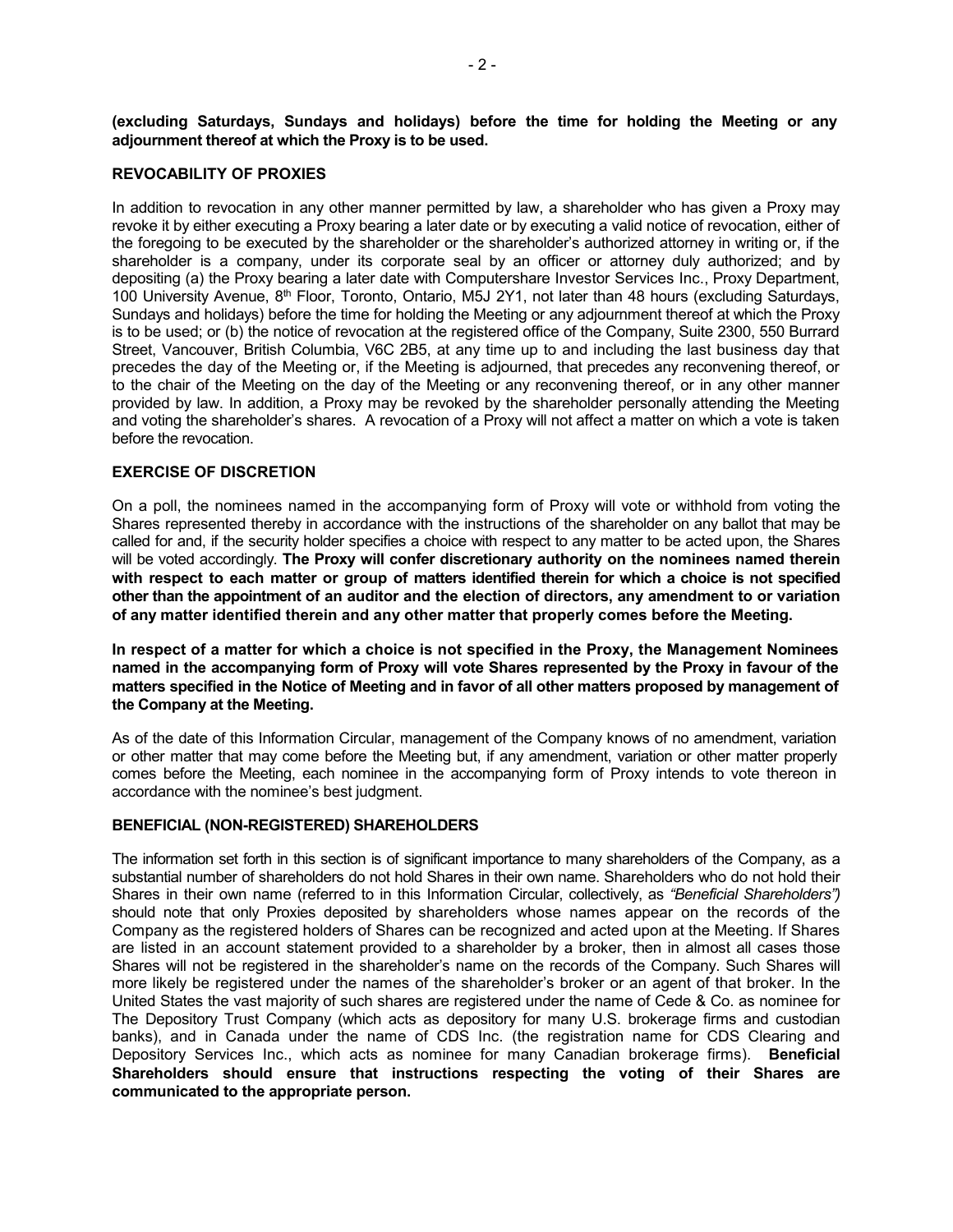Applicable regulatory policy requires intermediaries/brokers to seek voting instructions from Beneficial Shareholders in advance of shareholders' meetings. Every intermediary/broker has its own mailing procedures and provides its own return instructions to clients, which should be carefully followed by Beneficial Shareholders in order to ensure that their Shares are voted at the Meeting. The form of Proxy supplied to a Beneficial Shareholder by its broker (or the agent of the broker) is similar to the form of Proxy provided to registered shareholders by the Company. However, its purpose is limited to instructing the registered shareholder (the broker or agent of the broker) how to vote on behalf of the Beneficial Shareholder. The majority of brokers now delegate responsibility for obtaining instructions from clients to Broadridge Financial Solutions, Inc. ("*Broadridge*") in the United States and in Canada. Broadridge typically prepares its own voting instruction forms, mails those forms to the Beneficial Shareholders and requests the Beneficial Shareholders return the voting instruction forms to Broadridge. Broadridge then tabulates the results of all instructions received and provides appropriate instructions respecting the voting of Shares to be represented at the Meeting. **A Beneficial Shareholder receiving a Broadridge voting instruction form cannot use that form to vote Shares directly at the Meeting. Such voting instruction form must be returned to Broadridge well in advance of the Meeting in order to have the Shares voted at the Meeting.**

This Information Circular and accompanying materials are being sent to both registered shareholders and Beneficial Shareholders. Beneficial Shareholders fall into two categories – those who object to their identity being known to the issuers of securities which they own ("Objecting Beneficial Owners", or "OBOs") and those who do not object to their identity being made known to the issuers of the securities they own ("Non-Objecting Beneficial Owners", or "NOBOs"). Subject to the provisions of NI 54-101, issuers may request and obtain a list of their NOBOs from intermediaries via their transfer agents. Pursuant to NI 54-101, issuers may obtain and use the NOBO list for distribution of proxy-related materials directly (not via Broadridge) to such NOBOs. If you are a Beneficial Shareholder, and the Company or its agent has sent these materials directly to you, your name, address and information about your holdings of Shares have been obtained in accordance with applicable securities regulatory requirements from the intermediary holding the Shares on your behalf.

The Company has decided to take advantage of the provisions of NI 54-101 that permit it to deliver proxy related materials directly to its NOBOs. By choosing to send these materials to you directly, the Company (and not the intermediary holding Shares on your behalf) has assumed responsibility for (i) delivering these materials to you, and (ii) executing your proper voting instructions. As a result, if you are a NOBO of the Company, you can expect to receive a scannable Voting Instruction Form (a "NOBO VIF") from the Transfer Agent. Please complete and return such NOBO VIF as specified in the request for voting instructions to the Transfer Agent in the envelope provided or by facsimile. The Transfer Agent will tabulate the results of the NOBO VIFs received from the Company's NOBOs and will provide appropriate instructions at the Meeting with respect to the Shares represented by the NOBO VIFs they receive.

In addition, the Company has agreed to pay to distribute the proxy-related materials to OBOs.

The Company is not sending its proxy-related materials to the registered shareholders or Beneficial Shareholders using "notice-and-access", as defined in NI 54-101.

Although a Beneficial Shareholder may not be recognized directly at the Meeting for the purposes of voting Shares registered in the name of his or her broker (or agent of the broker), a Beneficial Shareholder may attend the Meeting as proxyholder for the registered shareholder and vote the Shares in that capacity. **Beneficial Shareholders who wish to attend the Meeting and indirectly vote their Shares as proxyholder for the registered shareholder should enter their own names in the blank space on the voting instruction form provided to them and return the same to their broker (or the broker's agent) in accordance with the instructions provided by such broker (or agent), well in advance of the Meeting.** Alternatively, a Beneficial Shareholder may request in writing that his or her broker send to the Beneficial Shareholder a legal Proxy which would enable the Beneficial Shareholder to attend the Meeting and vote his or her Shares.

All references to "shareholders" in this Information Circular and the accompanying form of proxy and Notice of Meeting are to shareholders of record unless specifically stated otherwise.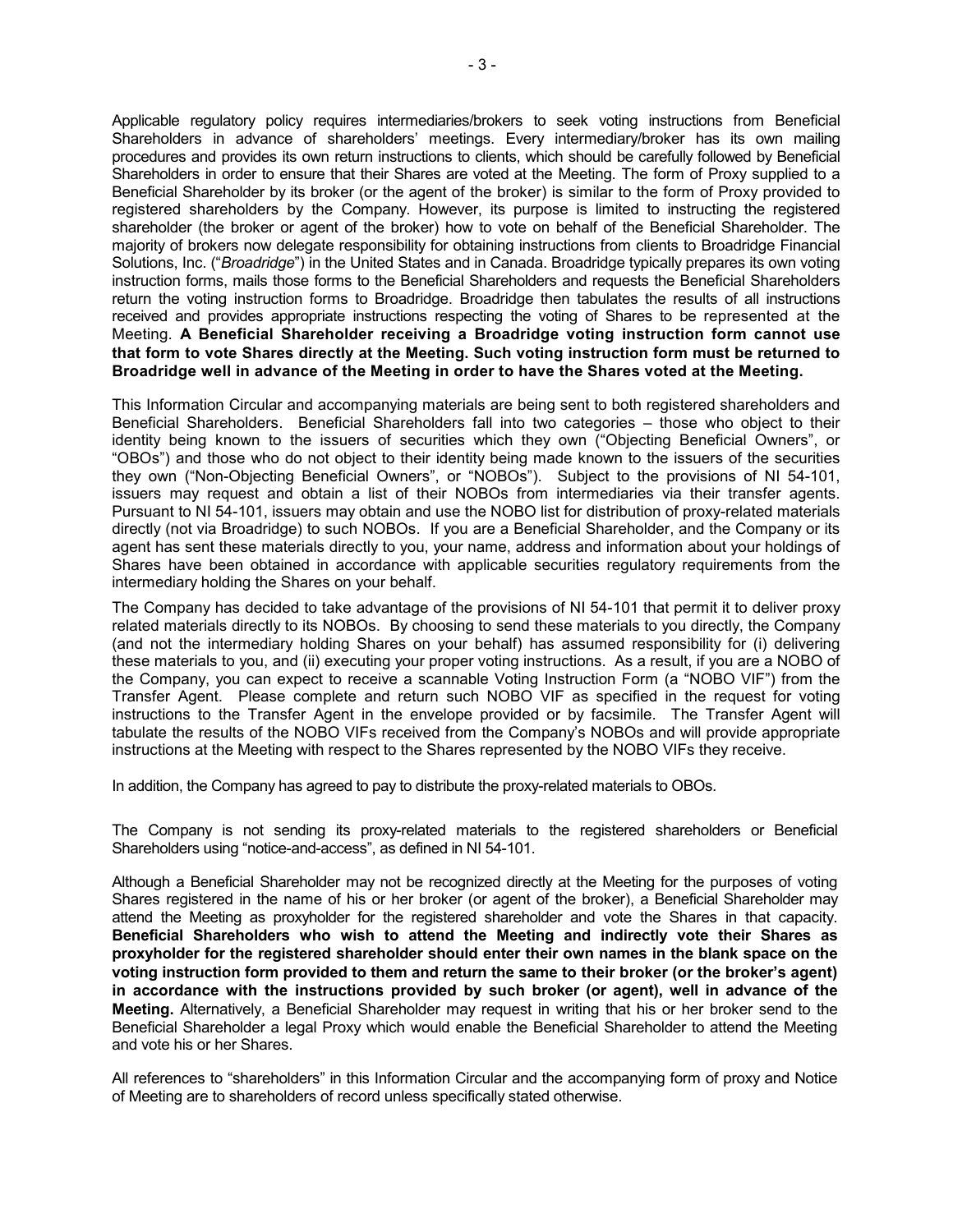## **RECORD DATE AND VOTING SECURITIES**

The Company has set the close of business on April 1, 2019 as the record date (the *"Record Date")* for determination of persons entitled to receive notice of the Meeting. Only the registered holders of Shares, and those Beneficial Shareholders entitled to receive notice pursuant to NI 54-101 through their intermediaries, as at that date, are entitled to receive notice of and to vote at the Meeting.

On a show of hands, every individual who is present and is entitled to vote as a shareholder or as a representative of one or more corporate shareholders will have one vote, and on a poll every shareholder present in person or represented by a proxy and every person who is a representative of one or more corporate shareholders, will have one vote for each Share registered in that shareholder's name on the list of shareholders as at the Record Date, which is available for inspection during normal business hours at Computershare Investor Services Inc., and will be available at the Meeting. **Shareholders represented by proxy holders are not entitled to vote on a show of hands.**

## **VOTING SHARES AND PRINCIPAL HOLDERS THEREOF**

The Company is authorized to issue an unlimited number of Shares, of which 177,680,740 Shares are issued and outstanding as at the Record Date and the date hereof. The Company has only one class of shares.

To the knowledge of the Board of Directors of the Company (the "Board") and executive officers of the Company, only the following persons or companies beneficially own, control or direct, directly or indirectly, Shares carrying 10% or more of the voting rights attached to any class of voting securities of the Company:

| <b>Name</b>                       | <b>Number of Shares Beneficially Owned,</b><br><b>Controlled or Directed, Directly or Indirectly</b> | Percentage of<br><b>Outstanding Shares</b> |
|-----------------------------------|------------------------------------------------------------------------------------------------------|--------------------------------------------|
| <b>Luzich Partners LLC</b>        | 24,611,500                                                                                           | 13.85%                                     |
| Ross J. Beaty                     | 23,511,092(1)                                                                                        | 13.23%                                     |
| Geologic Resource Partners LLC(2) | 22, 194, 267(2)                                                                                      | $12.49\%^{(2)}$                            |
| The Rule Family Trust             | 18,167,800                                                                                           | 10.22%                                     |

Notes:

(1) Of these shares, 23,461,092 are held through Mr. Beaty's wholly-owned company, Kestrel Holdings Ltd.

(2) The Shares held by Geologic Resource Partners LLC are under the control and direction of Mr. George Ireland, a director of the Company. Mr. Ireland also beneficially owns 1,333,000 Shares.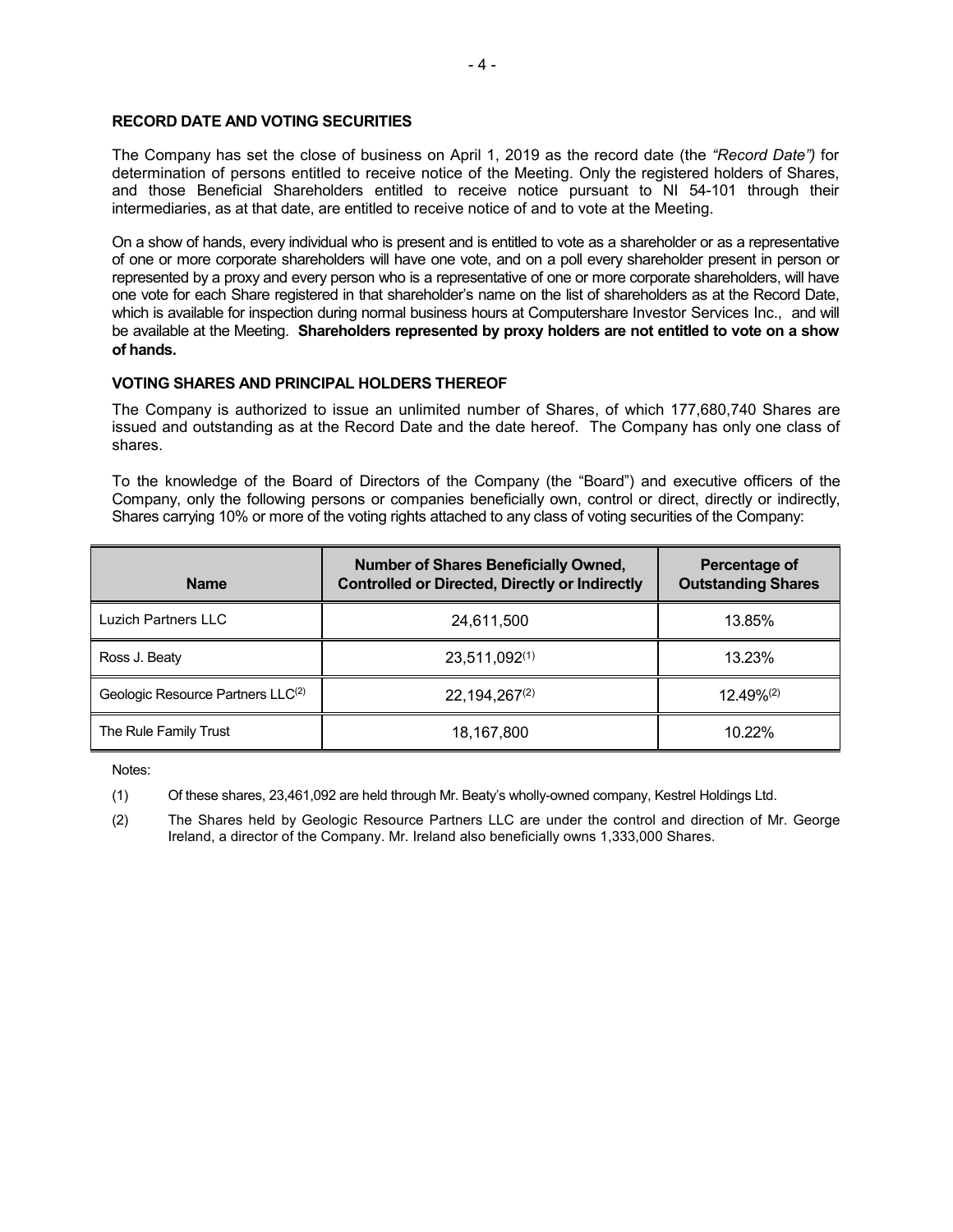## **ELECTION OF DIRECTORS**

The Board of Directors presently consists of five directors and it is intended to determine the number of directors at five (5) and to elect five (5) directors for the ensuing year.

The term of office of each of the present directors expires at the Meeting. The persons named below (the "Nominees") will be presented for election at the Meeting as management's nominees and the persons proposed by management as proxyholders in the accompanying form of proxy intend to vote for the election of the Nominees. Management does not contemplate that any of the Nominees will be unable to serve as a director. Each director elected will hold office until the next annual general meeting of the Company or until his successor is elected or appointed, unless his office is earlier vacated in accordance with the Articles of the Company or the provisions of the *Business Corporations Act* (British Columbia).

On March 28, 2016, as amended March 20, 2017, the Board adopted a majority voting policy (the "Policy"). The Policy requires that any nominee for director who receives a greater number of votes "withheld" than votes "for" his or her election will be required to tender an offer to resign (a "Resignation Offer"). The Policy applies only to uncontested elections, which are elections of directors where the number of nominees for election as director is equal to the number of directors to be elected at such meeting. Following a tender of a Resignation Offer, the Corporate Governance, Nominating and Compensation Committee will consider the Resignation Offer and will recommend to the Board whether or not to accept or reject the Resignation Offer or to propose alternative actions. The Corporate Governance, Nominating and Compensation Committee will be expected to recommend accepting the Resignation Offer, except in situations where extraordinary circumstances would warrant the applicable director to continue to serve on the Board. The Board shall accept the resignation absent exceptional circumstances, and such resignation will be effective when accepted by the Board. Within 90 days following the applicable annual general meeting, the Board will make a determination of the action to take with respect to the Resignation Offer and will promptly disclose by news release, a copy of which shall be provided to the Toronto Stock Exchange, its decision to accept or reject the director's Resignation Offer or to propose alternative actions as referenced in the Policy. If the Board has decided to reject the Resignation Offer or to pursue any alternative action other than accepting the Resignation Offer, then the Board will disclose in the news release its reasons for doing so. The applicable director will not participate in any meeting of the board or any sub-committee of the board or either the Corporate Governance, Nominating and Compensation Committee or Board deliberations on his or her Resignation Offer. The full text of the Policy is available on the Company's website at **[www.amerigoresources.com](http://www.amerigoresources.com/)**.

At the Company's annual general meeting held on May 2, 2016, the shareholders of the Corporation approved amendments by way of ordinary resolution to the Articles of the Company to include an advance notice provision. The purpose of the advance notice provision is to provide shareholders, directors and management of the Company with direction on the procedure for shareholder nomination of directors. The advance notice provision is the framework by which the Company seeks to fix a deadline by which holders of record of Shares must submit director nominations to the Company prior to any annual or special meeting of shareholders and sets forth the information that a shareholder must include in the notice to the Company for the notice to be in proper written form. The Company did not receive notice of any director nominations in connection with the Meeting within the time periods prescribed by the amended Articles. Accordingly, at the Meeting, the only persons eligible to be nominated for election to the Board are the Nominees.

The following table sets out the names of the Nominees for election as a director (a "proposed director"), the province or state, as applicable, and country of residence, their principal occupations, the date each first became a director of the Company, and the number of Shares beneficially owned by each, directly or indirectly, or over which control or direction is exercised, as at the date hereof. The table also sets out the members of the Company's Audit Committee; and Corporate Governance, Nominating and Compensation Committee. All directors are members of the Disclosure Committee.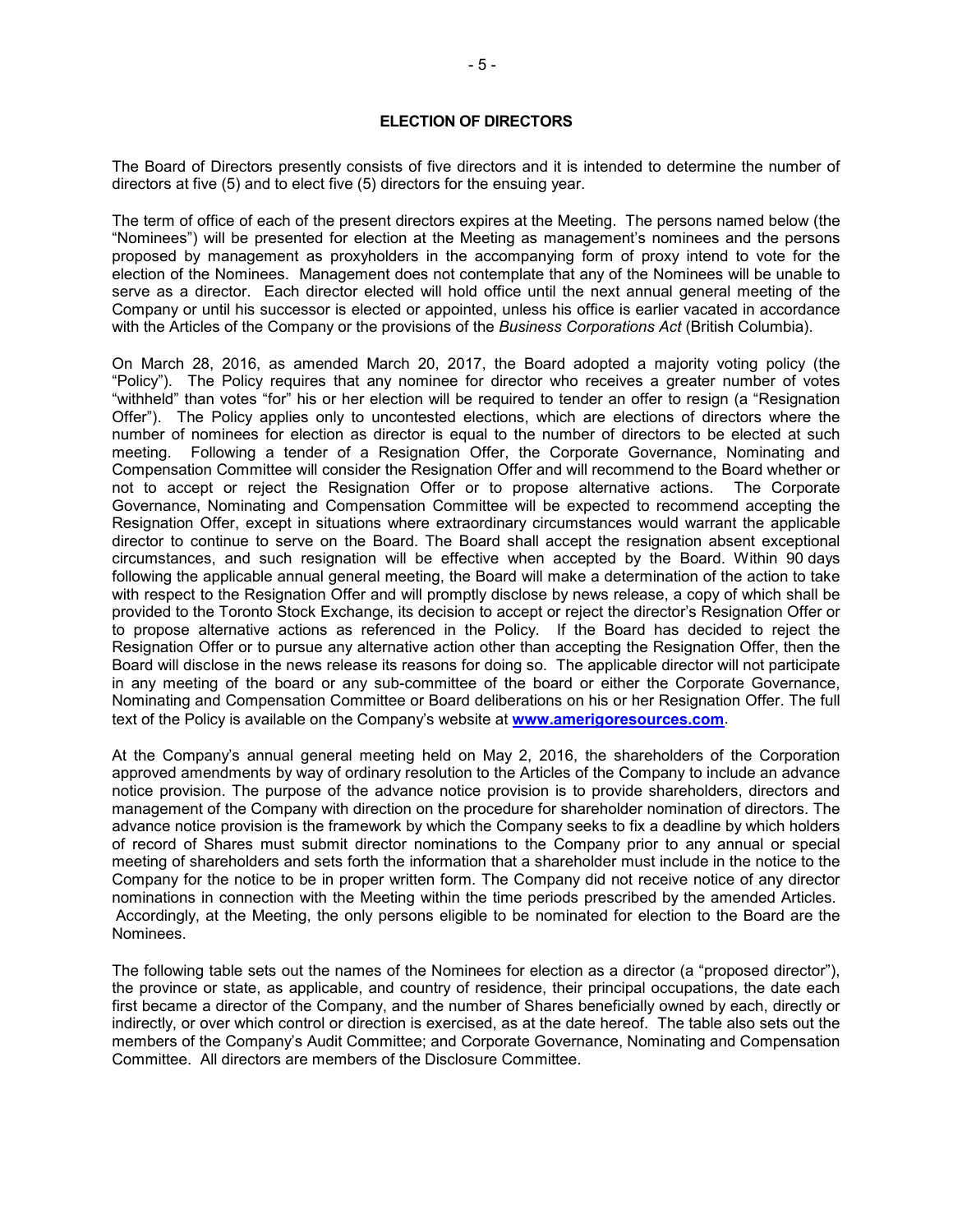| Name, Province or State<br>and Country of<br><b>Residence and</b><br>Position (1)              | Principal occupation or employment and,<br>if not a previously elected director,<br>occupation during the past 5 years (1)                                                                                                                                                                                                                                                                                                                                                                                              | Date of<br>appointment or<br>election<br>as a Director | <b>Number of Common</b><br><b>Shares beneficially</b><br>owned, directly or<br>indirectly, or<br>controlled<br>or directed <sup>(2)</sup> |
|------------------------------------------------------------------------------------------------|-------------------------------------------------------------------------------------------------------------------------------------------------------------------------------------------------------------------------------------------------------------------------------------------------------------------------------------------------------------------------------------------------------------------------------------------------------------------------------------------------------------------------|--------------------------------------------------------|-------------------------------------------------------------------------------------------------------------------------------------------|
| Klaus Zeitler <sup>(3)</sup><br>British Columbia, Canada<br>Executive Chairman and<br>Director | Executive Chairman and Director of the<br>Company; former Chairman and Chief<br>Executive Officer of the Company;<br>Chairman and director of Los Andes<br>Copper Ltd.; director of Western Copper<br>and Gold Corporation and Chairman<br>and director of Rio2 Limited                                                                                                                                                                                                                                                 | April 1, 2003                                          | 4,692,331 <sup>(4)</sup> common<br>shares, or 2.64%                                                                                       |
| Robert Gayton <sup>(5),(6)</sup><br>British Columbia, Canada<br><b>Director</b>                | independent director of the<br>Lead<br>Company; director of B2BGold Corp.<br>Western Copper<br>and<br>and<br>Gold<br>Corporation                                                                                                                                                                                                                                                                                                                                                                                        | August 15, 2004                                        | 119,500 common<br>shares, or 0.07%                                                                                                        |
| Sidney Robinson (5), (6)<br>Ontario, Canada<br><b>Director</b>                                 | Independent director of the Company;<br>Chartwell<br>director<br>of<br>Retirement<br>Residences and Rio2 Limited                                                                                                                                                                                                                                                                                                                                                                                                        | May 8, 2003                                            | 753,000 common<br>shares, or 0.42%                                                                                                        |
| Alberto Salas <sup>(6)</sup><br>Santiago, Chile<br>Director                                    | Independent director of the Company;<br>Chairman of Chile's SQM S.A. and<br><b>INACAP</b><br>(National<br>Institute<br>οf<br>Professional Training); director of the<br>Company's subsidiary Minera Valle<br>Central, CAP Minería and ENAEX S.A.;<br>President of the Mining Engineers<br>Foundation of the University of Chile;<br>President of the<br>Chilean<br>Pacific<br>Foundation; President of the Inter-<br>American Mining Society and President<br>the<br>of<br>Latin<br>American<br>Mining<br>Organization. | May 9, 2011                                            | Nil                                                                                                                                       |
| George Ireland (5)(7)<br>Massachusetts, USA<br><b>Director</b>                                 | Independent director of the Company;<br>portfolio<br>manager of<br>founder and<br>Resource Partners LLC;<br>Geologic<br>director of Rathdowney Resources Ltd.,<br>Corporation<br>Lithium<br>Americas<br>and<br>Redstar Gold Corp.                                                                                                                                                                                                                                                                                       | June 4, 2012                                           | 23,527,267(7)<br>common shares, or<br>13.24%                                                                                              |

Notes:

(1) The information as to country and province or state of residence, and principal occupation, not being within the knowledge of the Company, has been furnished by the Director.

(2) Shares beneficially owned, directly or indirectly, or over which control or direction is exercised, as at April 1, 2019, based upon information furnished to the Company by the Director. Unless otherwise indicated, such Shares are held directly. (3) Dr. Zeitler was CEO of the Company from December 8, 2010 to October 1, 2015, Chairman from October 1, 2013 to

October 1, 2015 and was appointed Executive Chairman on October 1, 2015.

(4) Of this amount, 2,683,581 Shares are beneficially owned indirectly.<br>
(5) Member of the Audit Committee Dr. Gayton is chair of the committee

 $(5)$  Member of the Audit Committee. Dr. Gayton is chair of the committee.<br> $(6)$  Member of the Corporate Governance. Nominating and Compens

Member of the Corporate Governance, Nominating and Compensation Committee. Mr. Robinson is Chair of the committee.

(7) Of this amount, 22,194,267 Shares are held by Geologic Resource Partners LLC and are under the control and direction of Mr. Ireland.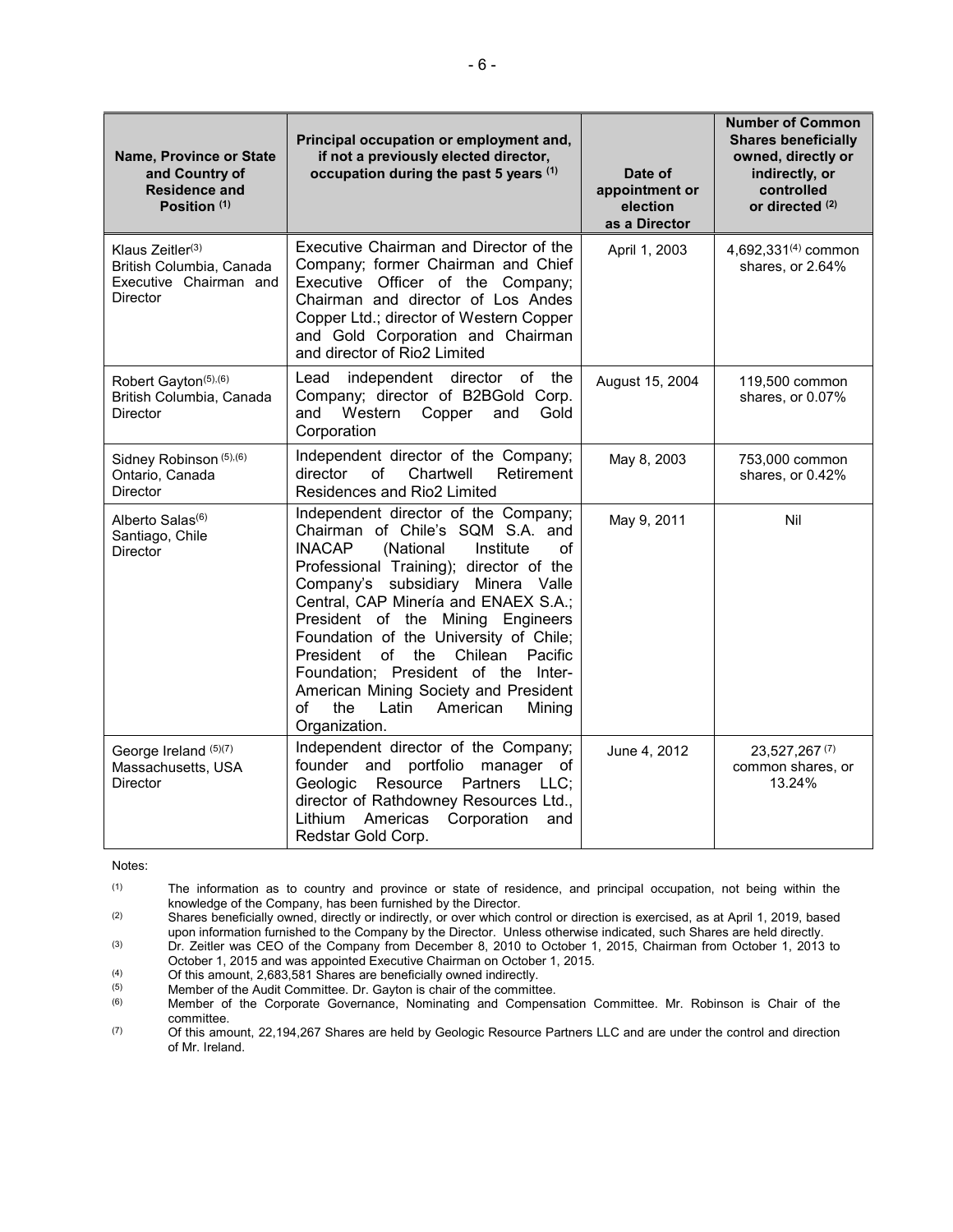To the knowledge of the Company no director or proposed director (or any of their personal holding companies):

- (a) is, as at the date of this Information Circular, or has been, within 10 years before the date of this Information Circular, a director, chief executive officer ("*CEO*") or chief financial officer ("*CFO*") of any company (including the Company) that:
	- (i) was the subject, while the proposed director was in the capacity as director, CEO or CFO of such company, of a cease trade or similar order or an order that denied the relevant company access to any exemption under securities legislation, that was in effect for a period of more than 30 consecutive days; or
	- (ii) was subject to a cease trade or similar order or an order that denied the relevant company access to any exemption under securities legislation, that was in effect for a period of more than 30 consecutive days, that was issued after the proposed director ceased to be a director, CEO or CFO but which resulted from an event that occurred while the proposed director was acting in the capacity as director, CEO or CFO of such company; or
- (b) is, as at the date of this Information Circular, or has been within 10 years before the date of the Information Circular, a director or executive officer of any company (including the Company) that, while that person was acting in that capacity or within a year of that person ceasing to act in that capacity, became bankrupt, made a proposal under any legislation relating to bankruptcy or insolvency or was subject to or instituted any proceedings, arrangement or compromise with creditors or had a receiver, receiver manager or trustee appointed to hold its assets; or
- (c) has, within the 10 years before the date of this Information Circular, become bankrupt, made a proposal under any legislation relating to bankruptcy or insolvency, or become subject to or instituted any proceedings, arrangement or compromise with creditors, or had a receiver, receiver manager or trustee appointed to hold the assets of the proposed director; or
- (d) has been subject to any penalties or sanctions imposed by a court relating to securities legislation or by a securities regulatory authority or has entered into a settlement agreement with a securities regulatory authority; or
- (e) has been subject to any other penalties or sanctions imposed by a court or regulatory body that would likely be considered important to a reasonable security-holder in deciding whether to vote for a proposed director.

See Schedule A - Corporate Governance Practices for information in respect of directorships in other reporting issuers held by the directors of the Company.

## **STATEMENT OF EXECUTIVE COMPENSATION**

## **Corporate Governance, Nominating and Compensation Committee**

In respect of compensation matters, the Corporate Governance, Nominating and Compensation Committee of the Board (the "*CGNC Committee*") has the following responsibilities:

• reviewing and approving the corporate and individual goals and objectives relevant to senior management's compensation, evaluating performance, and setting compensation levels based upon this evaluation;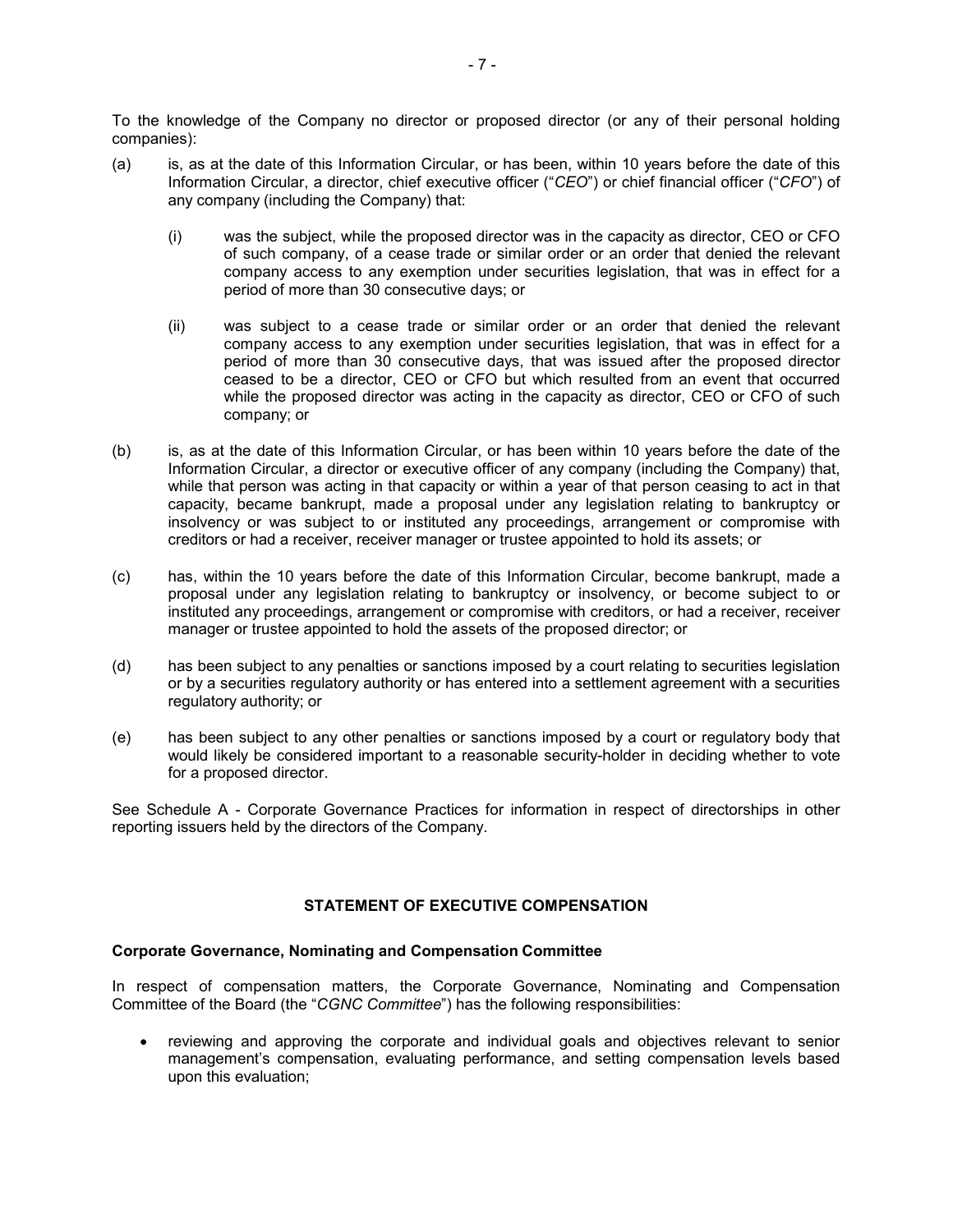- reviewing the recommendations of the Executive Chairman with respect to compensation of other management members, and for fixing their compensation, including annual bonuses and the granting of stock options under the Company's stock option plan;
- reviewing executive compensation disclosure before the Company publicly discloses this information; and
- reviewing compensation policies and proposals with reference to industry sectors and markets in which the Company operates.

The CGNC Committee members are independent directors Sidney Robinson (Chairman), Alberto Salas and Dr. Robert Gayton. Meetings of the Committee are documented in the form of meeting minutes. In establishing policies covering compensation, including annual bonuses and stock option grants, the CGNC Committee takes into consideration the recommendations of the Executive Chairman, advice of independent consultants when retained and industry standards.

The majority of the members of the CGNC Committee have direct experience which is relevant to their responsibilities in executive compensation as they have been previously, and are currently, involved with compensation matters at other companies, both public and private, which they are directors.

Skills and experience that enable the CGNC Committee to make decisions on the suitability of the Company's compensation policies and practice include:

- Sidney Robinson: Mr. Robinson was a senior partner at Torys LLP where he practiced corporate and mining law for over 30 years until his retirement in 2004. He provided strategic and legal advice with respect to acquisitions, developments and financings to senior management and boards of directors of a number of Canadian and international mining companies. He sits on the boards of public and private corporations and has many years of experience as a director of mining companies in Canada and in the United States.
- Robert Gayton: Mr. Gayton, FCDA (FCA), graduated from the University of British Columbia in 1962 with a Bachelor of Commerce degree and in 1964 earned the Chartered Professional Accountant (CPA, CA) designation while at Peat Marwick Mitchell. Dr. Gayton joined the Faculty of Business Administration at the University of British Columbia in 1965, beginning 10 years in the academic world, including time at the University of California, Berkeley, earning a Ph.D. in business. Dr. Gayton rejoined Peat Marwick Mitchell in 1974 and became a partner in 1976 where he provided audit and consulting services to private and public company clients for 11 years. Dr. Gayton has directed the accounting and financial matters of public companies in the resource and non-resource fields since 1987 and is a director of a number of public companies. Dr. Gayton currently serves as an independent director of the Company.
- Alberto Salas: Mr. Salas is a mining entrepreneur, currently Chairman of Chile's SQM S.A. and Chairman of the National Institute of Professional Training (INACAP), Chile's largest higher education and training institute. He is also a director of Minera Valle Central, CAP Mineria and ENAEX S. A.; President of the Mining Engineers Foundation of the University of Chile; President of the Chilean Pacific Foundation; President of the Inter-American Mining Society and President of the Latin American Mining Organization. In Chile, Mr. Salas served as a director of Teck's Quebrada Blanca Mining Company and Teck's Carmen de Andacollo Mining Company, the National Mining Company (ENAMI) and the National Petroleum Company (ENAP). He is a former member of the APEC Business Advisory Council. Mr. Salas is a Mining Civil Engineer from the University of Chile with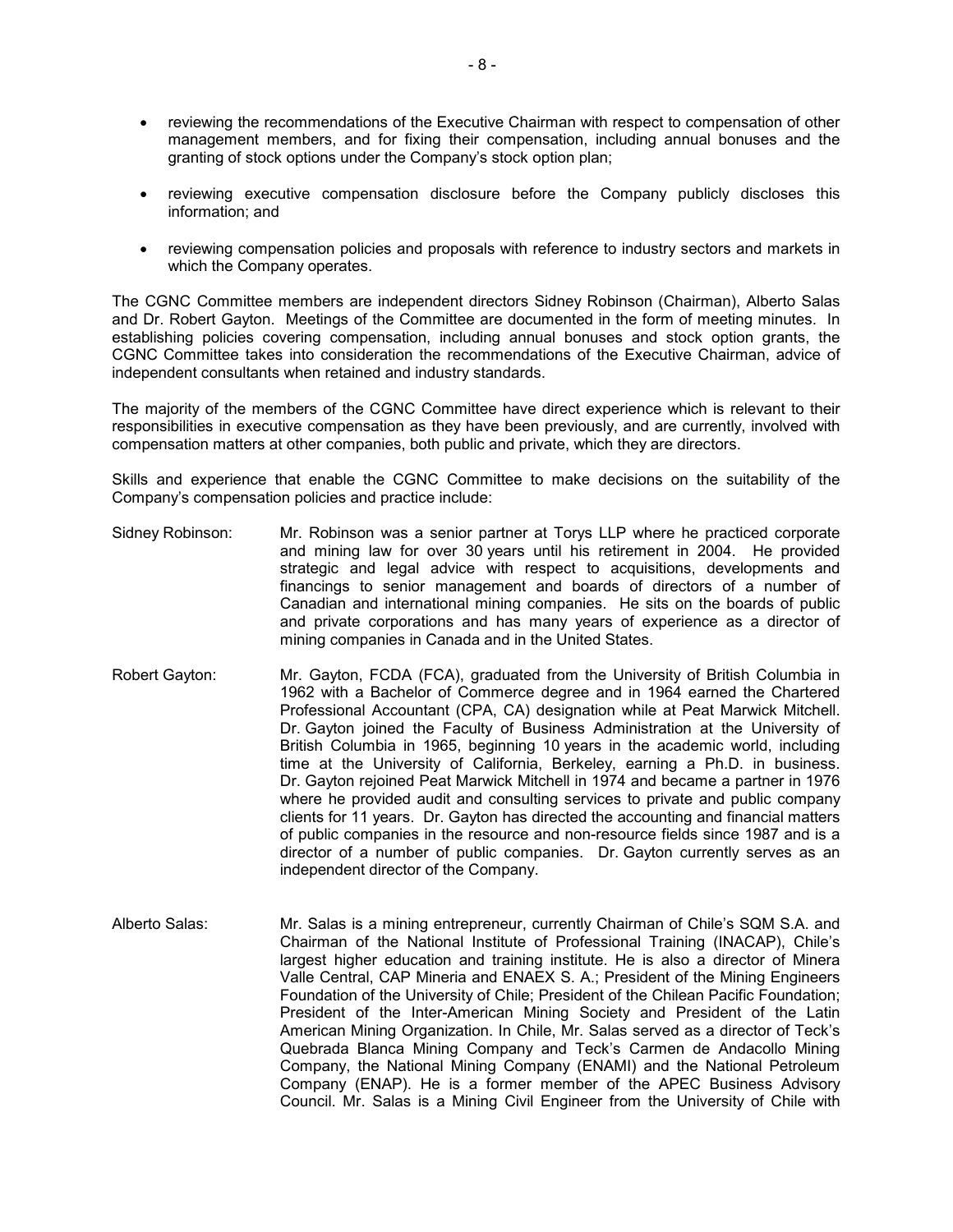post-graduate studies in Corporate Finance from the Adolfo Ibáñez University in Chile.

## **Objectives of Executive Compensation**

The CGNC Committee endeavors to ensure that the Company's compensation policies:

- attract and retain highly qualified and experienced executives and managers;
- recognize and reward contribution to the success of the Company as measured by the accomplishment of specific performance objectives; and
- ensure that a significant proportion of compensation is at risk and directly linked to the success of the Company.

Executive compensation is based upon the need to provide a compensation package that will allow the Company to attract and retain qualified and experienced executives, balanced with a pay-for-performance philosophy.

#### **Analysis of Elements**

The principal elements of executive officers' compensation consist of the following: base salary, long-term incentive awards (stock options), and annual performance bonuses. These elements, described below in more detail, are designed to reward corporate and individual performance. Corporate performance is generally measured relative to operational objectives and corporate values. Individual performance is evaluated based on individual expertise, leadership, ethics, and achievement of personal performance goals and commitments. The CGNC Committee considers management's goals and objectives for each year, particularly with respect to bonus considerations, and believes that accomplishment of such goals is in the best interests of the Company as well as management, as they take into account not only revenues, costs and profitability in the short term, but also long-term elements such as capital expenditures and future expansion plans.

#### **Benchmarking**

In the fall of 2018, the CGNC Committee retained the services of Mercer (Canada) Limited ("Mercer") to advise on the competitiveness and appropriateness of compensation programs for the Company's CEO, CFO and board members. The compensation of the Company's CEO and CFO for the year ended December 31, 2018 was not modified as a result of Mercer's findings and the ensuing review of these findings by the Company's Executive Chairman and the CGNC. Changes to the compensation of the Company's CEO and CFO were made effective January 1, 2019.

During its compensation considerations in 2016, the CGNC Committee reviewed a report prepared for the Company by Mercer entitled "Executive Compensation Review", which contained a market review of the Company's President and CEO and Executive Vice-President and CFO roles.

During its compensation considerations in 2014, the CGNC Committee reviewed a report prepared for the Company by Mercer entitled "Executive Compensation Trends", which contained a high-level overview of key executive compensation trends within the mining industry in Canada.

During 2010, the CGNC Committee retained the services of Coopers Consulting Ltd. ("CCL") to provide the Committee with up to date data concerning termination payments on change in control and for reasons other than for cause. During 2011 management provided to the CGNC Committee a memorandum containing an extensive analysis of change in control and termination provisions based on data compiled from in excess of 20 comparable companies in the mining industry, which reached very similar conclusions as that of the October 2010 CCL Opinion. In 2012, the Committee commissioned an opinion from the Company's solicitors, whose opinion by way of letter dated February 7, 2012 confirmed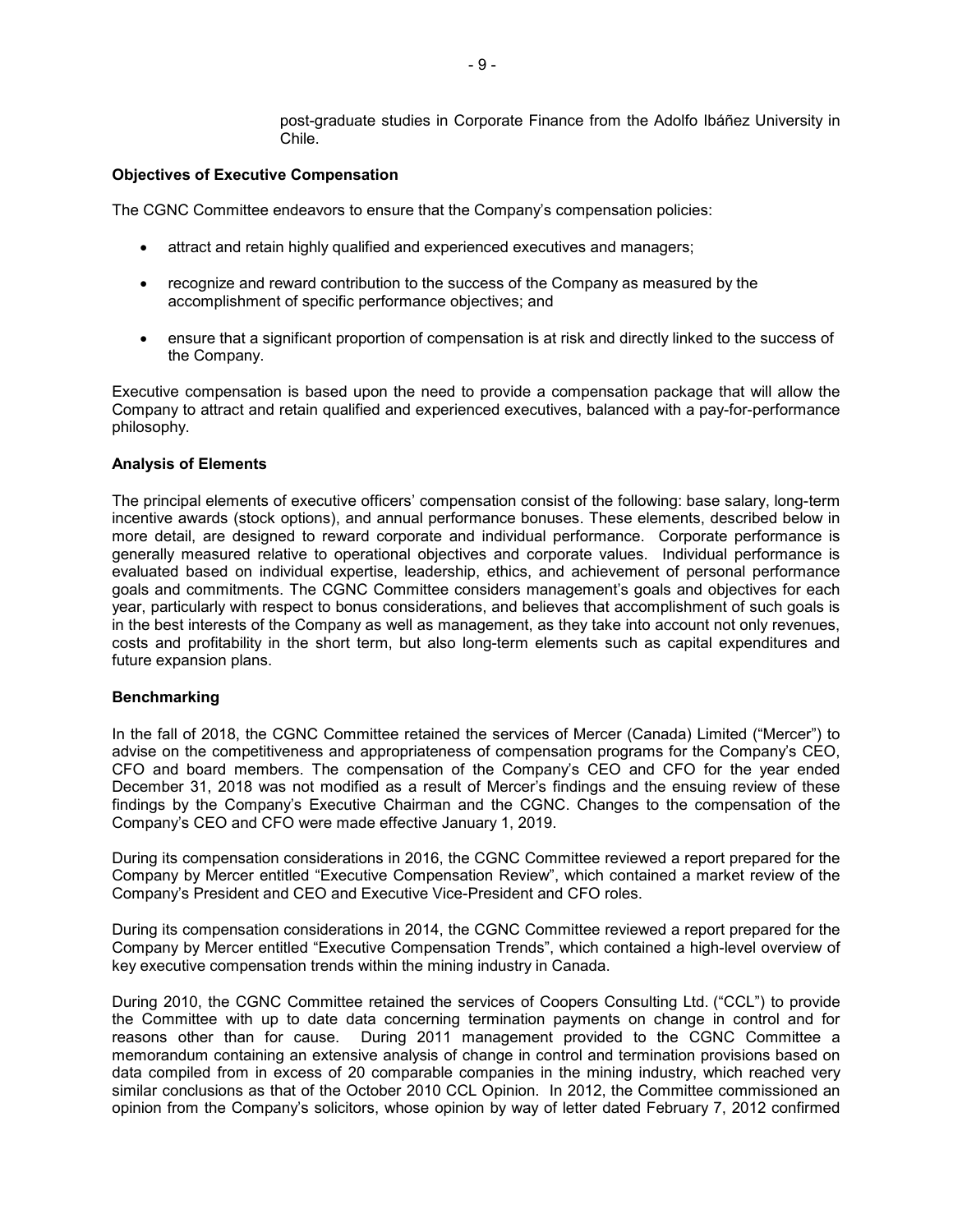contemplated changes to the termination provisions in management contracts were in line with industry standards. A CCL survey prepared for the Company in 2008 was updated at this time. The updated survey included the following companies which were considered comparable to the Company in terms of market capitalization, activity and development stage, and contained data available in respect of the 2010 calendar year:

Golden Star Resources Ltd. General Moly Inc. Eastern Platinum Limited<br>
ECU Silver Mining Inc.<br>
Inc. Mercator Minerals Ltd. ECU Silver Mining Inc. Forsys Metals Corp Golden Predator Corp. Gold-Ore Resources Ltd. International Minerals Corp Jaguar Mining Inc.<br>Taseko Mines Limited

Blackstone Ventures Inc. North American Palladium Ltd.<br>Cardero Resource Corp. North American Palladium Ltd. Alexis Minerals Corporation Andina Minerals Inc. Augusta Resource Corporation Carpathian Gold Inc. Claude Resources Inc. Copper Mountain Mining Corp Crocodile Gold Corp. Crystallex International Corp St Andrew Goldfields Ltd.

## **Base Compensation**

Base compensation is normally reviewed in the first quarter of each year and adjustments, if any, are made retroactive to January 1 of that year. The CGNC Committee determines base compensation adjustments for management considering industry compensation surveys, the Company's financial performance, inflation rates and general economic conditions. The CGNC Committee also takes into consideration recommendations from the Executive Chairman with respect to compensation for other members of management.

#### **Bonus Consideration**

The CGNC Committee reviews management performance considering corporate and individual goals. This review assists in the determination of the payment of bonuses, if any, in respect of each year. The Committee retains discretion over this determination and, depending on its view of other relevant circumstances in each year, may decide to modify any bonus payment whether goals and objectives are met in a particular year. Goals and objectives may include: (1) reaching production targets; (2) keeping operating costs within budget; (3) keeping capital expenditures within budget; and (4) attaining operating cash flow targets, all of which account for an important percentage of the target bonus. Other targets relate specifically to the Company's business and competitive strategy or are in relation to key business partners and other stakeholders and are therefore not disclosed publicly as management believes to do so could prove prejudicial to the Company's interests.

## **Stock Options**

The Company grants share purchase options pursuant to the stock option plan in consideration of the level of responsibility of the executive as well as his or her impact and/or contribution to the longer-term operating performance of the Company. To date the stock option plan has been the sole long-term component of management compensation and has helped to ensure that a major part of management's compensation is closely aligned with shareholder interests.

In determining the overall number of options to be granted each year, the CGNC Committee reviews the number of options outstanding compared to peer-group companies and the total compensation package for management and directors in the year.

On December 20, 2018, the Board approved, subject to receipt of TSX approval (which was received on January 17, 2019), certain amendments to the Company's stock option plan to allow for the Company to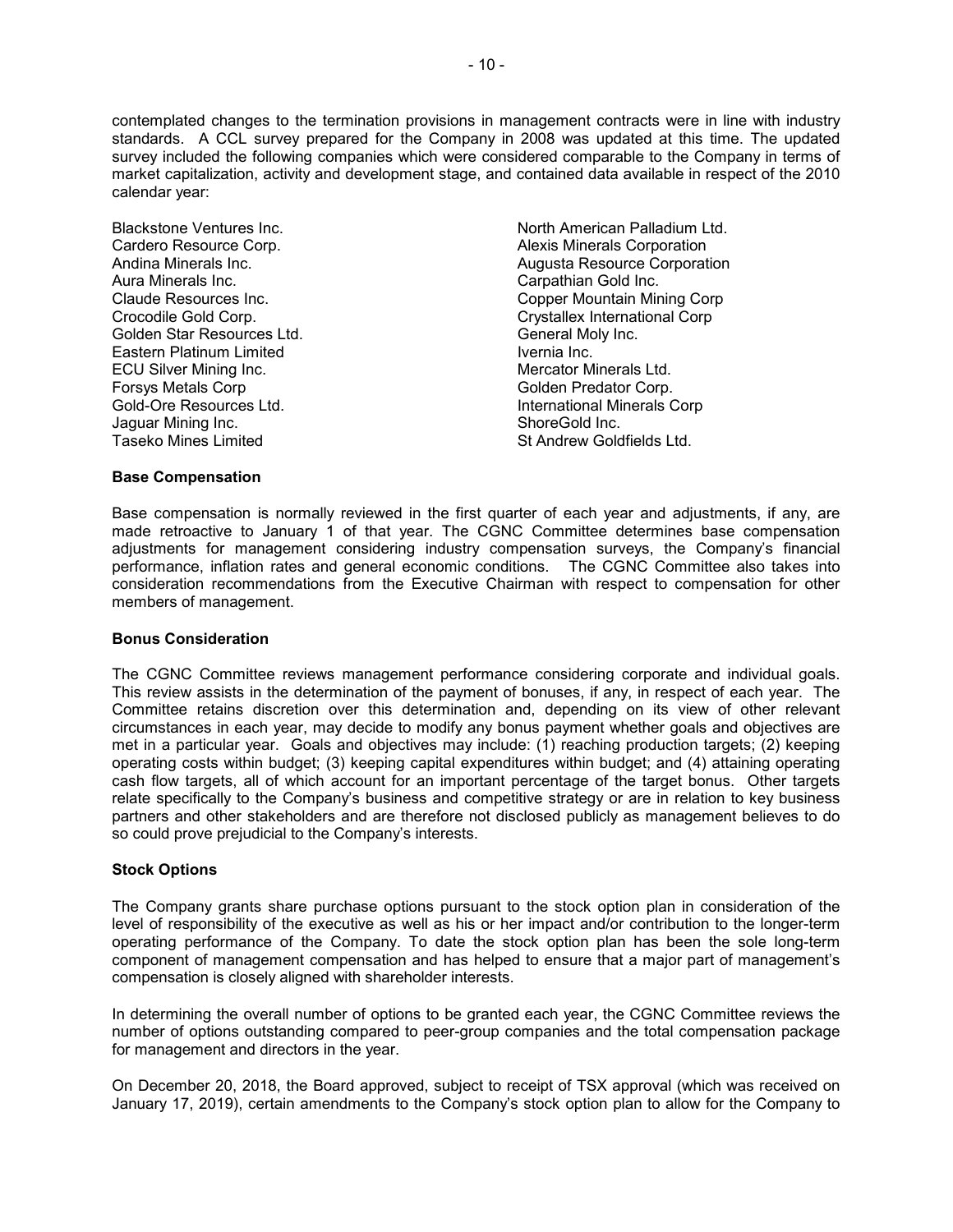cash-out its stock options by mutual agreement between the optionholders and the Company, and to provide a mechanism that would allow for optionholders to reinvest the funds received from the Company pursuant to the cash-out of stock options in Shares at the then current market price. The principal amendments to the stock option plan are summarized below under the heading "Securities Authorized for Issuance Under Equity Compensation Plan".

## **Compensation Risk**

The CGNC Committee periodically reviews the Company's compensation program to ensure that it is structured to encourage decision making and outcomes that are in the best interest of the Company and its shareholders and to avoid the taking of inappropriate or excessive risks.

The compensation structure for the Company's executives is meant to result in a balance of achieving short-term goals and long-term strategies and does not encourage sub-optimization or reward actions that could produce short term success at the cost of long-term shareholder results. Additionally, the CGNC Committee monitors the risk level of the Company's executive compensation program by ensuring that the compensation framework is structured to align with the Company's short and long term goals, ensuring that a significant portion of executive compensation is at risk and is variable year over year, having option grants that have a life span of five years which would encourage long term sustainable share price appreciation, and taking a review of the Company's compensation program periodically, and if required, obtaining the services of independent outside advisors.

The CGNC Committee and the Board of Directors are satisfied that there were not any identified risks arising from the Company's compensation programs or policies that would have had any material adverse effect on the Company. The Company does not have any policy in place to permit an executive officer or director to purchase financial instruments, including, for greater certainty, prepaid variable forward contracts, equity swaps, collars, or units of exchange funds, that are designed to hedge or offset a decrease in market value of equity securities granted as compensation or held, directly or indirectly, by the executive officer or director.

## **Summary Compensation Table**

The following table (presented in accordance with National Instrument Form 51-102F6 - *Statement of Executive Compensation* ("*Form 51-102F6*")) sets forth all annual and long term compensation for services in all capacities to the Company for the most recently completed financial year of the Company (to the extent required by Form 51-102F6) in respect of each Named Executive Officer ("NEO"), as defined in Form 51-102F6. For the purposes of Form 51-102F6, NEO means a CEO, a CFO, each of the three most highly compensated executive officers, or the three most highly compensated individuals acting in a similar capacity, other than the CEO and CFO, at the end of the most recently completed financial year whose total compensation was, individually, more than \$150,000, and each individual who would be an NEO but for the fact that the individual was neither an executive officer of the company, nor acting in a similar capacity, at the end of that financial year.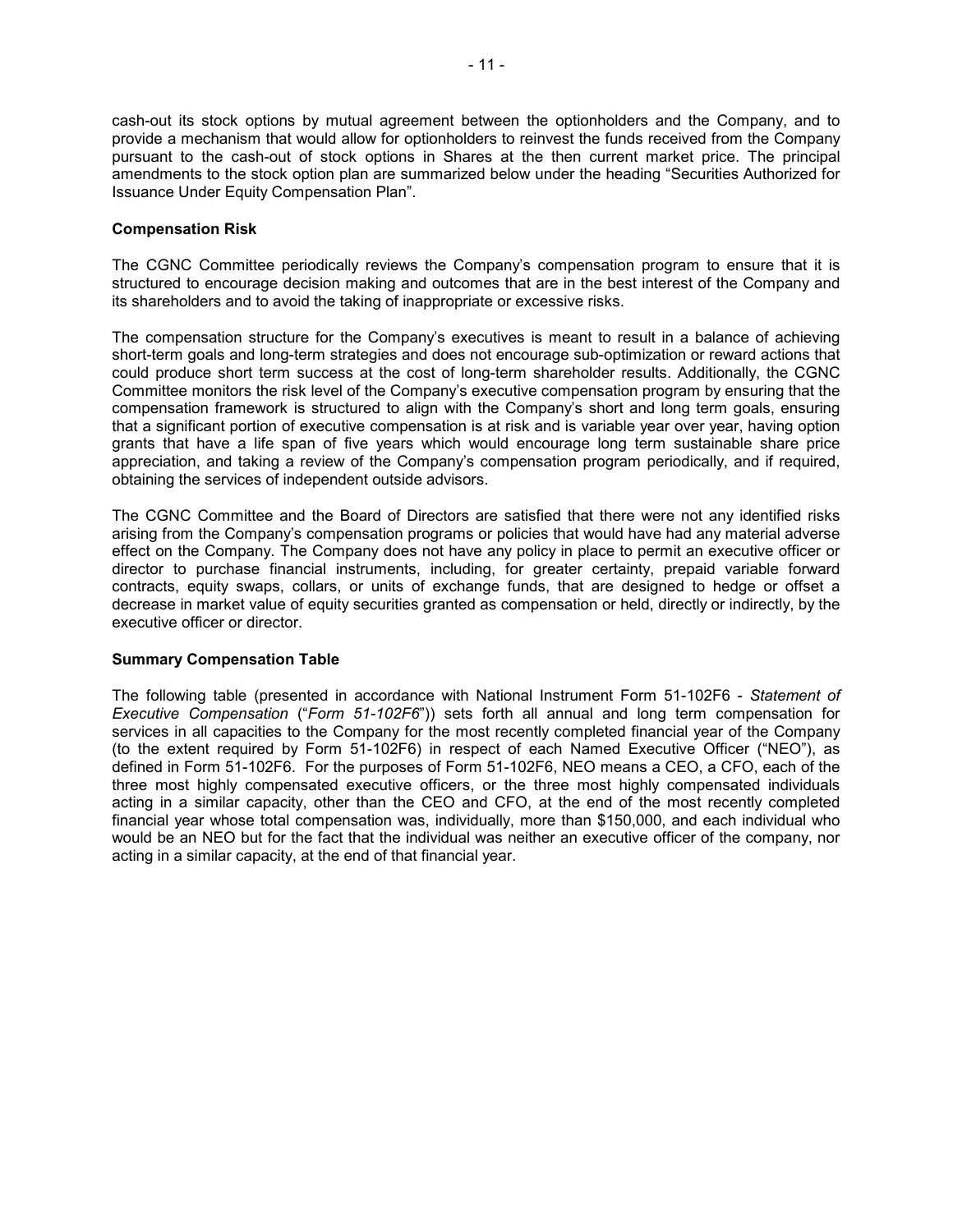|--|--|--|--|

|                                                                           |                      |                               |                                                    | <b>Plan Compensation</b><br>(\$)           | <b>Non-Equity Incentive</b>                       | All Other Compensation (\$)                                                   |                                                             |                                              |
|---------------------------------------------------------------------------|----------------------|-------------------------------|----------------------------------------------------|--------------------------------------------|---------------------------------------------------|-------------------------------------------------------------------------------|-------------------------------------------------------------|----------------------------------------------|
| <b>Name and Principal</b><br><b>Position</b>                              | $Year^{(1)}$         | <b>Salary</b><br>$($ \$)      | Option-<br><b>Based</b><br>Awards $(2)$<br>$($ \$) | Annual<br><b>Incentive</b><br><b>Plans</b> | Long-<br>term<br><b>Incentive</b><br><b>Plans</b> | <b>Annual Fees</b>                                                            | Annual<br>Bonus $(3)$                                       | <b>Total</b><br>Compen-<br>sation<br>$($ \$) |
| Klaus M. Zeitler $(4)$<br>Executive Chairman<br>& Director                | 2018<br>2017<br>2016 | Nil<br>Nil<br>Nil             | 235,014<br>110,409<br>48.969                       | Nil<br>Nil<br>Nil                          | Nil<br>Nil<br>Nil                                 | $377.280^{(5)(6)}$<br>$371.631^{(5)(7)}$<br>373.395(5)(8)                     | $332,424^{(5)}$<br>$359.570^{(5)}$<br>$200.000^{(5)(9)}$    | 944,718<br>841,610<br>622,364                |
| Robert D.<br>Henderson $(10)$<br>President & CEO                          | 2018<br>2017<br>2016 | 300,000<br>300.000<br>300.000 | 470,028<br>220,818<br>48.969                       | Nil<br>Nil<br>Nil                          | Nil<br>Nil<br>Nil                                 | 46.644(11)<br>46.699(12)<br>47.676 <sup>(13)</sup>                            | 345,000<br>250.000<br>$200.000^{(9)}$                       | 1,161,672<br>817,517<br>596,645              |
| Aurora G.<br>Davidson $(14)$<br><b>Executive Vice-</b><br>President & CFO | 2018<br>2017<br>2016 | Nil<br>Nil<br>Nil             | 470,028<br>220.818<br>48.969                       | Nil<br>Nil<br>Nil                          | Nil<br>Nil<br>Nil                                 | 246.644 <sup>(11)(15)</sup><br>246.699(12)(15)<br>247.676 <sup>(13)(15)</sup> | $250,000^{(15)}$<br>$200.000^{(15)}$<br>$200.000^{(9)(15)}$ | 966,672<br>667,517<br>496.645                |

## **Summary Compensation Table for financial years ending on December 31, 2016, 2017 and 2018**

Notes:

 $(1)$  Fiscal year ending December 31.<br> $(2)$  Value of stock options grapted du

- Value of stock options granted during the year. Value is calculated for options granted during the year using the Black-Scholes Option Pricing Model and the following assumptions: expected dividend yield (0%), expected stock price volatility (70.60%), risk-free interest rate (1.98%) and expected life of options (4.28 years). The Company selected the Black-Scholes model given its prevalence of use within North America. Please see Incentive Plan Awards**:** Value vested or earned during the year, below, for details of stock option grants to NEOs.
- (3) Bonuses paid in each year are in respect of performance for the prior financial year, except for bonuses paid in 2018 and 2017 to Dr. Zeitler which includes \$112,272 and \$98,313, respectively, in respect of the Cauquenes Bonus (as hereinafter defined) for 2017 and 2016 and \$220,152 and \$261,257 in respect of the Cauquenes Bonus for Q1 to Q3- 2018 and Q1-Q3-2017. See the information below this table under "Klaus M. Zeitler".
- (4) Dr. Zeitler was CEO of the Company from December 8, 2010 to October 1, 2015, Chairman from October 1, 2013 to October 1, 2015 and was appointed Executive Chairman on October 1, 2015.
- $(5)$  Paid to Zeitler Holdings Corp., a company owned by Dr. Zeitler and an associate of Dr. Zeitler, pursuant to agreements made as of January 1, 2012 and October 1, 2015. See the information below this table under "Klaus M. Zeitler."
- (6) Includes \$46,644 in director fees from MVC (as hereinafter defined) and \$62,988 in director fees from the Company.<br>(7) Includes \$46,699 in director fees from MVC (as hereinafter defined) and \$58,060 in director fees f
- (7) Includes \$46,699 in director fees from MVC (as hereinafter defined) and \$58,060 in director fees from the Company.<br>(8) Includes \$47,676 in director foos from MVC and \$53,071 in director foos from the Company.
- (8) Includes \$47,676 in director fees from MVC and \$53,071 in director fees from the Company.<br>(9) Poid by the issue of 257,142 Shares valued at \$50,000 and each consideration of \$150,000.
- (9) Paid by the issue of 357,143 Shares valued at \$50,000 and cash consideration of \$150,000.<br>(10) Mr. Henderson became the Company's COO on June 4, 2012. President on October 1, 2013
- Mr. Henderson became the Company's COO on June 4, 2012, President on October 1, 2013 and CEO on October 1, 2015.
- $(11)$  Includes \$46,644 in director fees from MVC.<br> $(12)$  Includes \$46,699 in director fees from MVC.
- $(12)$  Includes \$46,699 in director fees from MVC.<br> $(13)$  Includes \$47,676 in director fees from MVC.
- $(13)$  Includes \$47,676 in director fees from MVC.<br> $(14)$  Ms. Davidson became the Company's CEO
- Ms. Davidson became the Company's CFO in December 2003 and was appointed Executive Vice-President on October 1, 2015.
- $(15)$  Paid to Delphis Financial Strategies Inc. of which Ms. Davidson is the principal, pursuant to agreements made as of January 1, 2012 and October 1, 2015. See the information below this table under "Aurora Davidson."

## *Klaus M. Zeitler*

Pursuant to a consulting services agreement (the "MVC Agreement") made as of January 1, 2012 between the Company's subsidiary, Minera Valle Central, S.A. ("MVC"), and Zeitler Holdings Corp. ("ZHC", a company of which Dr. Zeitler is the principal), MVC agreed to pay to ZHC a fee of US\$13,000 per month (the "MVC Monthly Fee") or US\$156,000 per year (the "MVC Fee"), subject to review annually.

Pursuant to a consulting services agreement made as of January 1, 2012 (the "2012 ZHC Agreement") between the Company and ZHC, the Company agreed to pay to ZHC a monthly fee based on an annual rate equal to the difference, in Canadian dollars, between the sum of \$360,000 and US\$36,000 (the "2015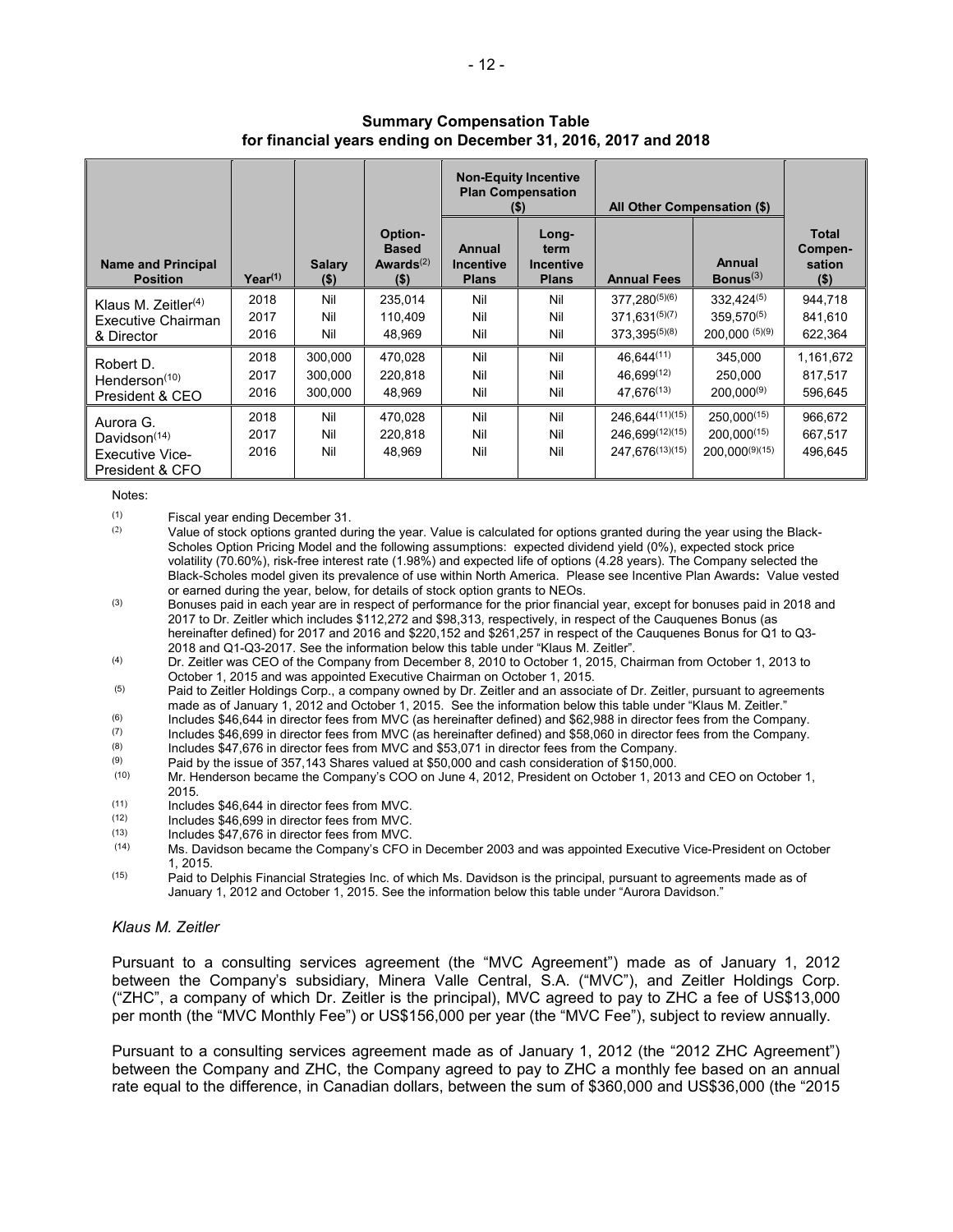Total Fee") and the Canadian dollar equivalent of the total amounts paid by MVC to ZHC during 2015, together with GST or its equivalent.

The parties subsequently entered into a consulting services agreement on October 1, 2015 (the "2015 ZHC Agreement") that superseded the 2012 ZHC Agreement and pursuant to which ZHC is being paid a monthly fee based on an annual rate equal to the sum of US\$50,000 plus an additional amount equal to the annual retainer and meeting fees the Company pays to each of the independent members of its board of the directors, as adjusted from time to time (collectively the "Fee"), subject to review annually. In respect of the fiscal year 2015, ZHC was eligible for a performance bonus determined by the Company's CGNC Committee. The target performance bonus for 2015 was 100% of the 2015 Total Fee.

Under the 2015 ZHC Agreement, effective January 1, 2016, ZHC is entitled to be paid a bonus (the "Cauquenes Bonus") equal to 0.8% of EBITDA calculated on MVC's earnings from contracts between MVC and División El Teniente in effect as of October 1, 2015, less all project financing charges paid by MVC, together with GST or its equivalent, during the period from the date MVC commences production from the Cauquenes deposit and up to and including December 31, 2025. The Cauquenes Bonus is payable to ZHC on a quarterly basis. At any time after December 31, 2019, upon mutual agreement of Amerigo and ZHC, Amerigo or MVC will have the right to eliminate and replace the Cauquenes Bonus with a one-time payment to ZHC in an amount equal to the net present value ("NPV") of the Cauquenes Bonus at that time, together with GST or its equivalent. The NPV will be calculated using an 8% discount rate, MVC's then current operating costs and the copper price projections for the remaining years to 2025 provided by Wood Mackenzie or its successor firm together with such other assumptions as may be required to fairly estimate the NPV.

## *Robert Henderson*

Pursuant to an employment agreement (the "RH Agreement") made as of June 4, 2012, and amended as of October 1, 2015 between the Company and Rob Henderson, the Company agreed to pay to Mr. Henderson an annual salary of \$300,000 (the "Salary"), subject to review annually, with provision for an annual bonus, if any, to be determined by the Company's CGNC Committee. The bonus is based upon the Company and Mr. Henderson meeting key criteria each year, as mutually agreed between Mr. Henderson and the Company, and the target bonus in each year is equal to 100% of the Salary (the "Henderson Target Bonus") or as determined by the Company's CGNC.

## *Aurora Davidson*

Pursuant to the terms of a consulting services agreement (the "Delphis Agreement") made as of January 1, 2012, and updated and amended as of October 1, 2015 between the Company and Delphis Financial Strategies Inc. ("Delphis", a company of which Ms. Davidson is the principal), the Company agreed to pay to Delphis an annual fee of \$200,000 (the "Delphis Fee") subject to review annually, in equal monthly installments with provision for an annual bonus, if any, to be determined by the Company's CGNC Committee. The bonus is based upon the Company and Delphis meeting key criteria each year, as mutually agreed between Delphis and the Company, and the target bonus in each year is equal to 80% of the Delphis Fee (the "Delphis Target Bonus") or as determined by the Company's CGNC.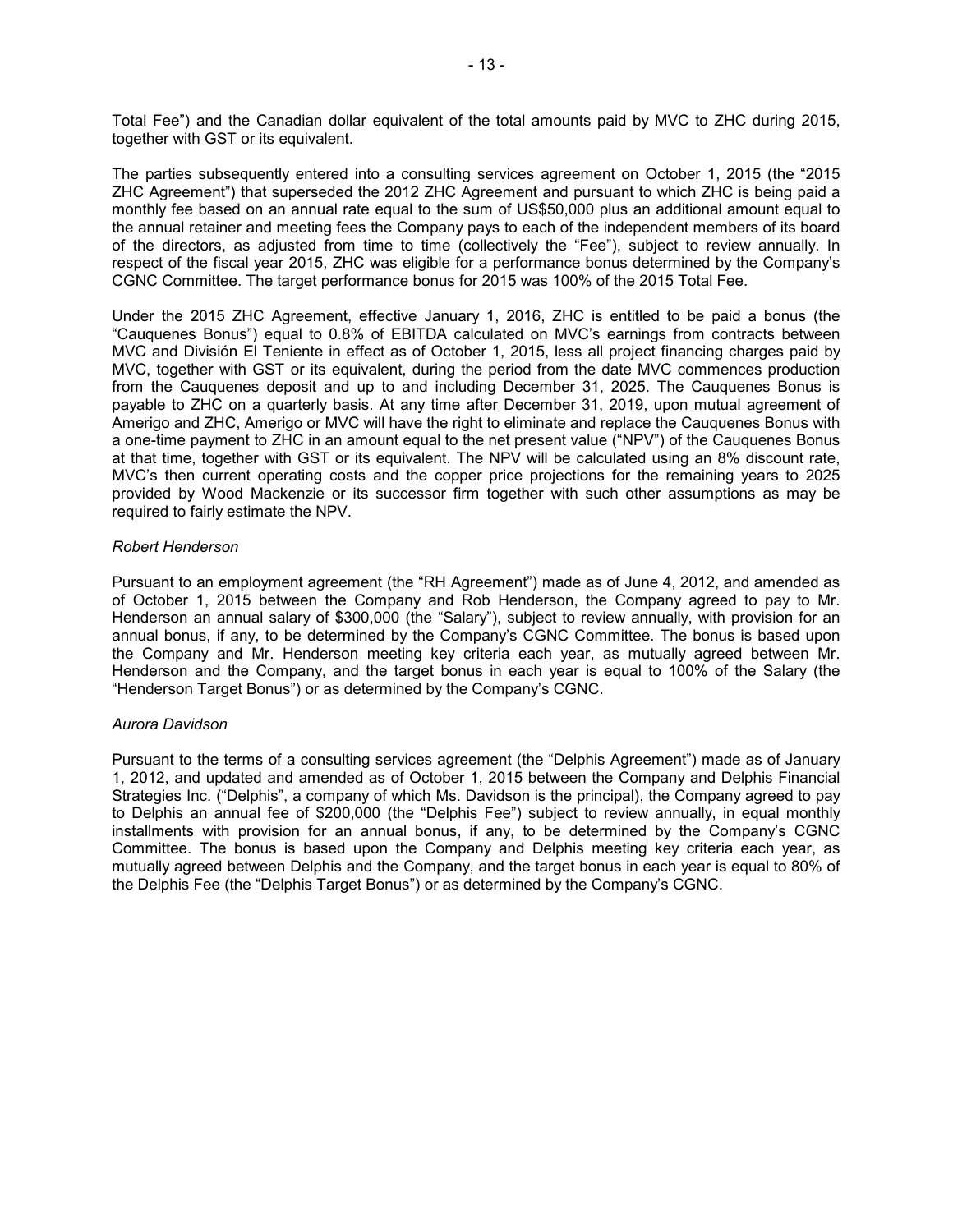## **Incentive Plan Awards: Value vested or earned during the year**

The value vested or earned during the most recently completed financial year of incentive plan awards granted to NEOs are as follows:

| <b>Name</b>         | <b>Option-Based Awards -</b><br><b>Value Vested</b><br><b>During The Year</b><br>$(5)^{(1)}$ | <b>Share-Based Awards -</b><br><b>Value Vested</b><br><b>During The Year</b><br>(\$) | <b>Non-Equity Incentive Plan</b><br>Compensation -<br><b>Value Earned</b><br><b>During The Year</b><br>$($ \$) |
|---------------------|----------------------------------------------------------------------------------------------|--------------------------------------------------------------------------------------|----------------------------------------------------------------------------------------------------------------|
| Klaus M. Zeitler    | 235.014                                                                                      | Nil                                                                                  | Nil                                                                                                            |
| Robert D. Henderson | 470,028                                                                                      | Nil                                                                                  | Nil                                                                                                            |
| IAurora G. Davidson | 470.028                                                                                      | Nil                                                                                  | Nil                                                                                                            |

Note:

(1) Value is calculated for options granted during the year using the Black-Scholes Option Pricing Model and the following assumptions: expected dividend yield (0%), expected stock price volatility (70.60%), risk-free interest rate (1.98%) and expected life of options (4.28 years).

#### **Incentive Plan Awards: Outstanding Share-Based Awards and Option-Based Awards**

The following table sets forth information concerning all awards outstanding as of December 31, 2018 to each of the NEOs under incentive plans of the Company pursuant to which compensation depends on achieving certain performance goals or similar conditions within a specified period, including awards granted before the most recently completed financial year.

|                            |                                                                                              | <b>Option-Based Awards</b>             |                        | <b>Share-Based Awards</b>                                              |                                                                                                                   |                                                                                                                              |
|----------------------------|----------------------------------------------------------------------------------------------|----------------------------------------|------------------------|------------------------------------------------------------------------|-------------------------------------------------------------------------------------------------------------------|------------------------------------------------------------------------------------------------------------------------------|
|                            | Number of<br><b>Securities</b><br><b>Underlying</b><br>Unexercised<br>Options <sup>(1)</sup> | <b>Option</b><br><b>Exercise Price</b> | <b>Option</b>          | Value $(1)$ of<br><b>Unexercised</b><br>In-The-Money<br><b>Options</b> | <b>Number of</b><br><b>Shares Or</b><br><b>Units Of</b><br><b>Shares That</b><br><b>Have Not</b><br><b>Vested</b> | <b>Market or</b><br>Payout Value <sup>(2)</sup><br>Of Share-<br><b>Based Awards</b><br><b>That Have Not</b><br><b>Vested</b> |
| <b>Name</b>                | (#)                                                                                          | $($ \$)                                | <b>Expiration Date</b> | $($ \$                                                                 | (# )                                                                                                              | $($ \$)                                                                                                                      |
| Klaus M. Zeitler           | 800.000                                                                                      | 0.435                                  | May 12, 2019           | 364.000                                                                | Nil                                                                                                               | N/A                                                                                                                          |
|                            | 400,000                                                                                      | 0.37                                   | March 30, 2020         | 208,000                                                                | Nil                                                                                                               | N/A                                                                                                                          |
|                            | 800,000                                                                                      | 0.14                                   | March 1, 2021          | 600,000                                                                | Nil                                                                                                               | N/A                                                                                                                          |
|                            | 400.000                                                                                      | 0.53                                   | February 24, 2022      | 144.000                                                                | Nil                                                                                                               | N/A                                                                                                                          |
|                            | 400.000                                                                                      | 1.06                                   | February 23, 2023      | Nil                                                                    | Nil                                                                                                               | N/A                                                                                                                          |
| Robert D. Henderson        | 600,000                                                                                      | 0.435                                  | May 12, 2019           | 273,000                                                                | Nil                                                                                                               | N/A                                                                                                                          |
|                            | 300.000                                                                                      | 0.37                                   | March 30, 2020         | 156,000                                                                | Nil                                                                                                               | N/A                                                                                                                          |
|                            | 800,000                                                                                      | 0.14                                   | March 1, 2021          | 600,000                                                                | Nil                                                                                                               | N/A                                                                                                                          |
|                            | 800.000                                                                                      | 0.53                                   | February 24, 2022      | 288,000                                                                | Nil                                                                                                               | N/A                                                                                                                          |
|                            | 800,000                                                                                      | 1.06                                   | February 23, 2023      | Nil                                                                    | Nil                                                                                                               | N/A                                                                                                                          |
| <b>IAurora G. Davidson</b> | 400,000                                                                                      | 0.435                                  | May 12, 2019           | 182,000                                                                | Nil                                                                                                               | N/A                                                                                                                          |
|                            | 250,000                                                                                      | 0.37                                   | March 30, 2020         | 130,000                                                                | Nil                                                                                                               | N/A                                                                                                                          |
|                            | 800,000                                                                                      | 0.14                                   | March 1, 2021          | 600,000                                                                | Nil                                                                                                               | N/A                                                                                                                          |
|                            | 800,000                                                                                      | 0.53                                   | February 24, 2022      | 288,000                                                                | Nil                                                                                                               | N/A                                                                                                                          |
|                            | 800,000                                                                                      | 1.06                                   | February 23, 2023      | Nil                                                                    | Nil                                                                                                               | N/A                                                                                                                          |

Notes:

(1) Each stock option is exercisable for one Share. Pursuant to recent amendments to the Company's stock option plan, fully vested options may now be repurchased by the Company from the optionee by mutual agreement in writing and thereupon terminated and cancelled in consideration for the Company paying to the optionee the "in-the-money" amount of such options (less an amount equal to any requisite tax withholdings) (as determined in accordance with a formula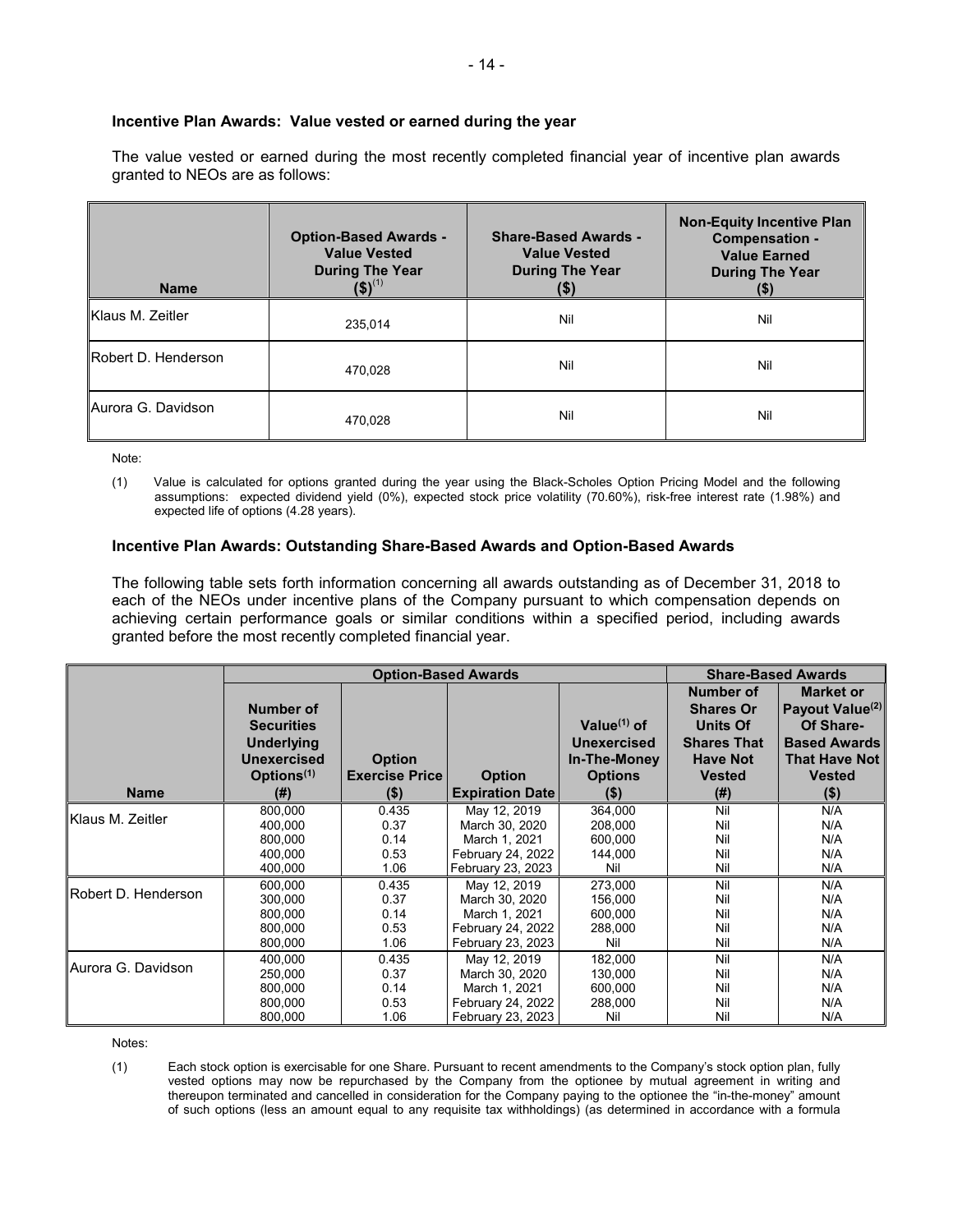contained in the stock option plan) or such other amount as the optionee and the Company may agree. The former optionee would then concurrently subscribe for Shares at the then prevailing market price for the Shares. See "Securities Authorized for Issuance Under Equity Compensation Plans".

(2) Value is calculated by multiplying the number of securities which may be acquired on exercise of the option by the difference, if any, between the market value of the securities underlying the options at financial year-end and the exercise price of the options. The closing price for the Company's shares on December 31, 2018 was \$0.89.

## **Pension Plan Benefits**

The Company does not have a pension plan that provides for payments or benefits to the NEOs at, following, or in connection with retirement. The Company does not have a deferred compensation plan.

## **Termination and Change of Control Benefits**

Other than the RH Agreement between the Company and Robert Henderson, the Company does not have employment contracts with any NEOs, and does not have any contract, agreement, plan or arrangement that provides for payments to its NEOs at, following or in connection with any termination (whether voluntary, involuntary or constructive), resignation, a change in control of the Company or a change in the NEOs' responsibilities, except as set out below.

## *Klaus M. Zeitler*

If MVC terminates the MVC Agreement other than for cause, or if ZHC terminates the MVC Agreement within 12 months following a "change of control" of the Company (as defined in the MVC Agreement), MVC is required to pay to ZHC the total of (i) two times the MVC Fee then in effect; and (ii) the amount obtained when the MVC Monthly Fee is multiplied by the number of fully completed years of service ZHC has provided to MVC, up to a maximum of 12 times the MVC Monthly Fee.

The Company does not have any severance obligations to ZHC.

## *Robert Henderson*

If the Company terminates the RH Agreement within the 12-month period following a "change of control" of the Company (as defined in the RH Agreement), the Company is required to pay to Mr. Henderson the total of: (i) all amounts owing in respect of salary and bonus pursuant to the RH Agreement to the termination date; (ii) two times the Salary then in effect; and (iii) two times the Henderson Target Bonus then in effect.

#### *Aurora Davidson*

If the Company terminates the Delphis Agreement other than for cause, or if Delphis terminates the Delphis Agreement for "good reason" within 12 months following a "change of control" of the Company (both as defined in the Delphis Agreement), the Company is required to pay to Delphis an amount equal to the total of: (i) two times the Delphis Fee then in effect; and (ii) an amount equal to two times the Delphis Target Bonus then in effect.

All amounts referred to above are exclusive of applicable taxes.

For the purposes of the agreements referred to above, a "change of control" will be evidenced by any of the following: the removal, by extraordinary resolution of the shareholders of the Company, of more than 50% of the then incumbent directors of the Company, or the election of a majority of new directors of the Company; the acquisition by any person or group of persons acting jointly or in concert, of common shares of the Company which, when added to all other common shares of the Company at the time held by such person or persons acting jointly or in concert, totals for the first time fifty (50%) percent or more of the outstanding common shares of the Company; the consummation of a sale of all or substantially all of the assets of the Company, or the consummation of a reorganization, merger or other transaction which has substantially the same effect; or a merger, consolidation, plan of arrangement or reorganization of the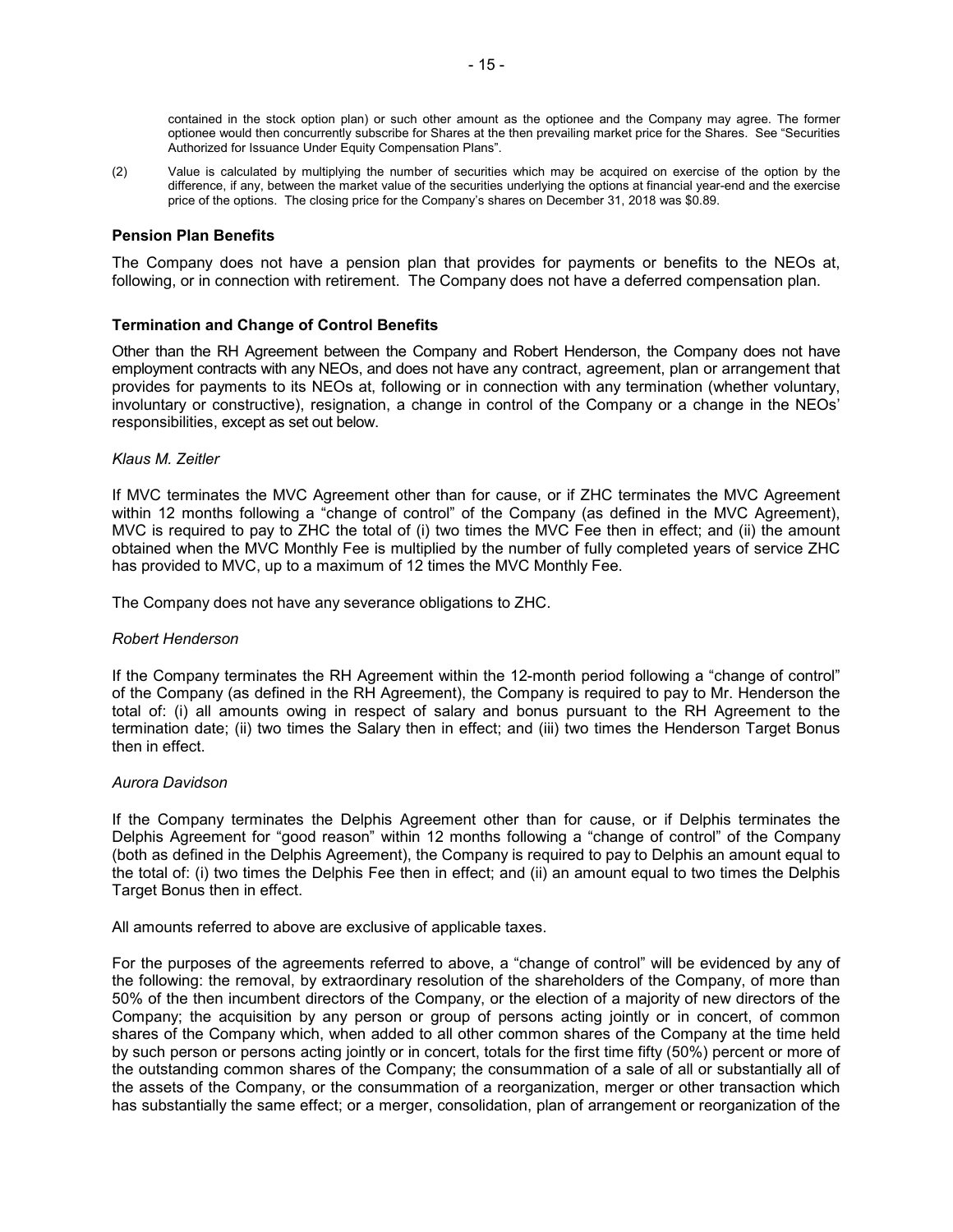Company that results in the beneficial, direct or indirect transfer of 50% or more of the total voting power of the resulting entity's outstanding securities to a person, or group of persons acting jointly and in concert.

## *Estimated Incremental Payments on Change of Control*

If, effective December 31, 2018, MVC terminated the MVC Agreement without cause or if ZHC terminated the MVC Agreement within 12 months following a change of control of the Company, ZHC would have been entitled to receive US\$468,000 from MVC, the estimated incremental payment upon termination.

If, effective December 31, 2018, the Company terminated the RH Agreement within 12 months following a change of control of the Company, Mr. Henderson would have been entitled to receive a total of \$1,200,000 from the Company, such amounts representing the estimated incremental payments upon termination. All amounts payable to Mr. Henderson would be subject to all applicable deductions for income tax and other statutory deductions.

If, effective December 31, 2018, the Company terminated the Delphis Agreement without cause or Delphis terminated the Delphis Agreement within 12 months following a change of control of the Company, Delphis would have been entitled to receive \$720,000 from the Company, the estimated incremental payment upon termination.

All amounts referred to above in respect of estimated incremental payments on change of control to ZHC and Delphis are exclusive of applicable taxes.

Mr. Henderson is not entitled to termination payments in the event of resignation or retirement, and none of the companies referred to above is entitled to termination payments in the event any of such companies terminates its respective agreement or agreements. All such agreements may be terminated in writing for cause as set out in each of the agreements.

## **Performance Graph**

The following performance graph illustrates the Company's five-year cumulative total shareholder return (assuming reinvestment of dividends, if any, on each dividend payment date) on a \$100 investment in the Company's Shares compared to the return on a comparable investment on the S&P/TSX Composite Index and the S&P/TSX Global Mining Index. The share trading data is as reported by the TSX.



The five-year graph shows that Amerigo's share price appreciated 60%, compared to a decline in the S&P/TSX Metals and Mining Total Return Index of 13% and an increase in the S&P/TSX Composite Index of 20%. The mining sector is highly cyclical, and the share performance of mining companies is strongly influenced by changes in commodity prices. Amerigo's shares are significantly leveraged to the price of copper.

In 2018 the Company's share price depreciated 18.35% from Cdn\$1.09 to Cdn\$0.89, compared to a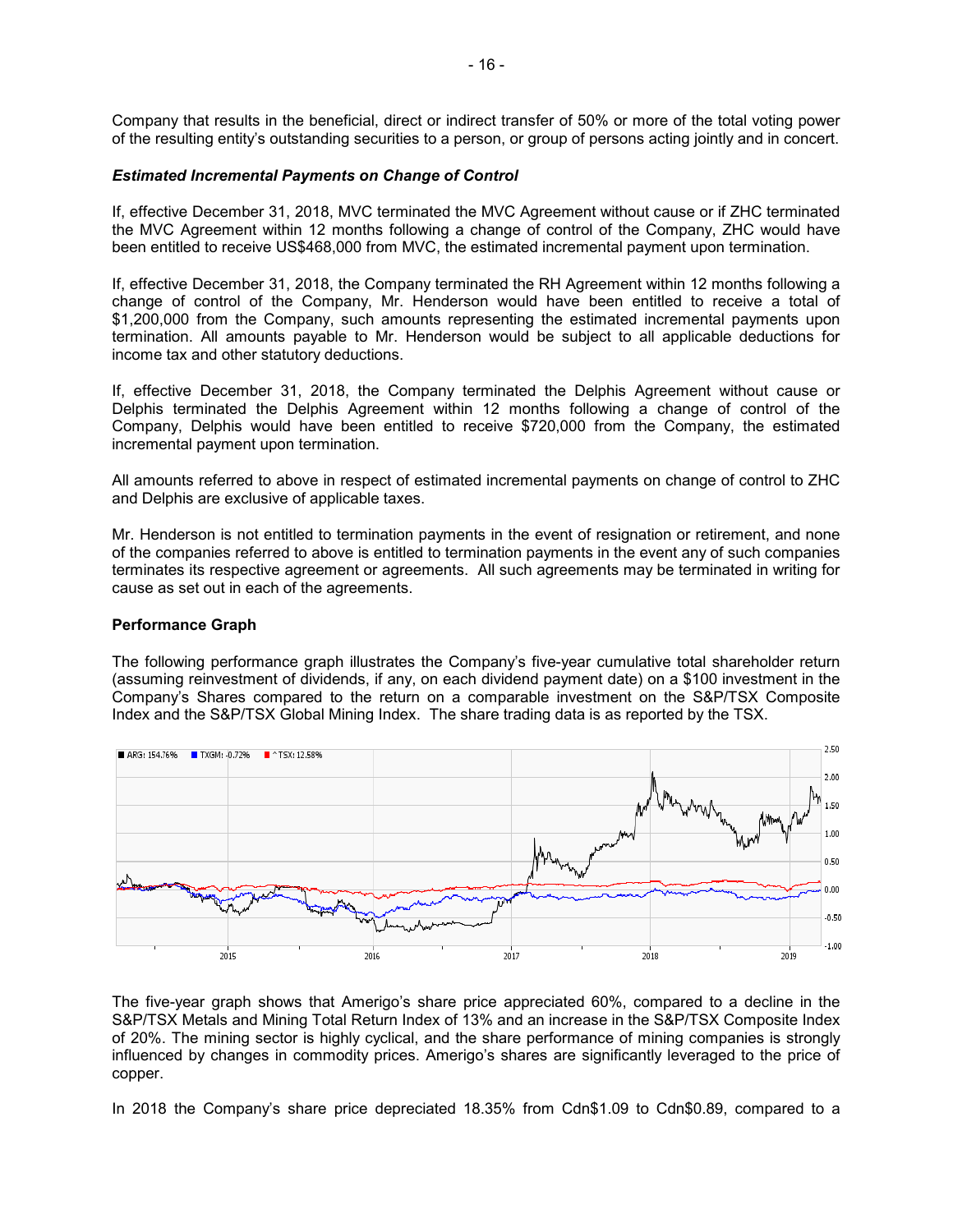decrease of 8.68% in the S&P/TSX Global Mining Index and a decrease of 11.64% on the S&P TSX Composite Index. In 2018, copper prices weakened 12.90% from an average price of US\$3.10 per pound in January to an average price of US\$2.70 in December.

In 2017, copper prices strengthened 19% from an average price of US\$2.60 per pound in January to an average price of \$3.09 in December. The Company's share price appreciated 214% in the year from Cdn\$0.35 to Cdn\$1.10, compared to an increase of 11.4% in the S&P/TSX Global Mining Index and an increase of 5.2% on the S&P/TSX Composite Index.

2016 was an extremely challenging year for mining companies. Commodity prices suffered downward pressure for most of the year. Copper prices averaged US\$2.14 per pound from January to October 2016, compared to 2015's average price of US\$2.50 per pound. In November 2016, prices broke from these levels and reached average monthly prices of US\$2.47 and US\$2.57 in November and December 2016, respectively. In 2016, the Company's share price increased by 66.7%, compared to an increase of 42.1% in the S&P/TSX Global Mining Index and an increase of 17.5% on the S&P TSX Composite Index.

Bonuses paid in 2015 in respect of 2014 performance reflected management's contributions in respect of the agreements reached with Codelco's Division El Teniente, which extended MVC's operating life from 2021 to 2037 and secured the rights to process tailings from the Cauquenes historic tailings pond. Bonuses also reflected management's successful efforts to secure debt financing for the Cauquenes expansion. Bonuses paid in 2016 in respect of 2015 performance reflected, among other things, management's contribution to the successful completion of the Cauquenes phase one expansion in time and in budget. 25% of the 2016 bonuses were paid through the issuance of Shares, and another 25% of the 2016 bonuses were deferred for payment when average copper prices were above US\$2.50 per pound, which occurred in December 2016. Starting in 2017, bonuses paid to Dr. Zeitler are exclusively in respect of the Cauquenes Bonus described earlier in this document. Bonuses in 2017 and 2018 paid in respect of 2016 and 2017 performance, respectively, to other members of management reflected the attainment of individual annual performance goals including among others production, operational, financial and share performance goals.

## **Director Compensation**

The following table sets forth all amounts of compensation provided to directors who are not NEOs for the Company's most recently completed financial year.

| <b>Name</b>        | <b>Fees</b><br>Earned (\$) | Share-<br>based<br>awards<br>\$) | <b>Option-Based</b><br><b>Awards</b><br>$($ \$) | Non-equity<br>incentive plan<br>compensation<br>$($ \$) | <b>All other</b><br>compensation<br>$($ \$) | <b>Total</b><br>$($ \$) |
|--------------------|----------------------------|----------------------------------|-------------------------------------------------|---------------------------------------------------------|---------------------------------------------|-------------------------|
| Robert<br>Gayton   | 76,109                     |                                  | 146,884                                         |                                                         |                                             | 222,993                 |
| Sidney<br>Robinson | 69,548                     |                                  | 117,507                                         |                                                         |                                             | 187,055                 |
| Alberto<br>Salas   | 56,991                     |                                  | 117,507                                         |                                                         |                                             | 174,498                 |
| George<br>Ireland  | 59,043                     |                                  | 117,507                                         |                                                         |                                             | 176,550                 |

The compensation set out in the preceding table was paid to the Directors for acting in their capacity as Directors and committee members, and for meeting and committee participation. Fees earned include a US\$30,000 annual retainer, a US\$5,000 annual retainer for the Lead Director and the Chairman of each committee and a US\$1,500 fee for each board and committee meeting.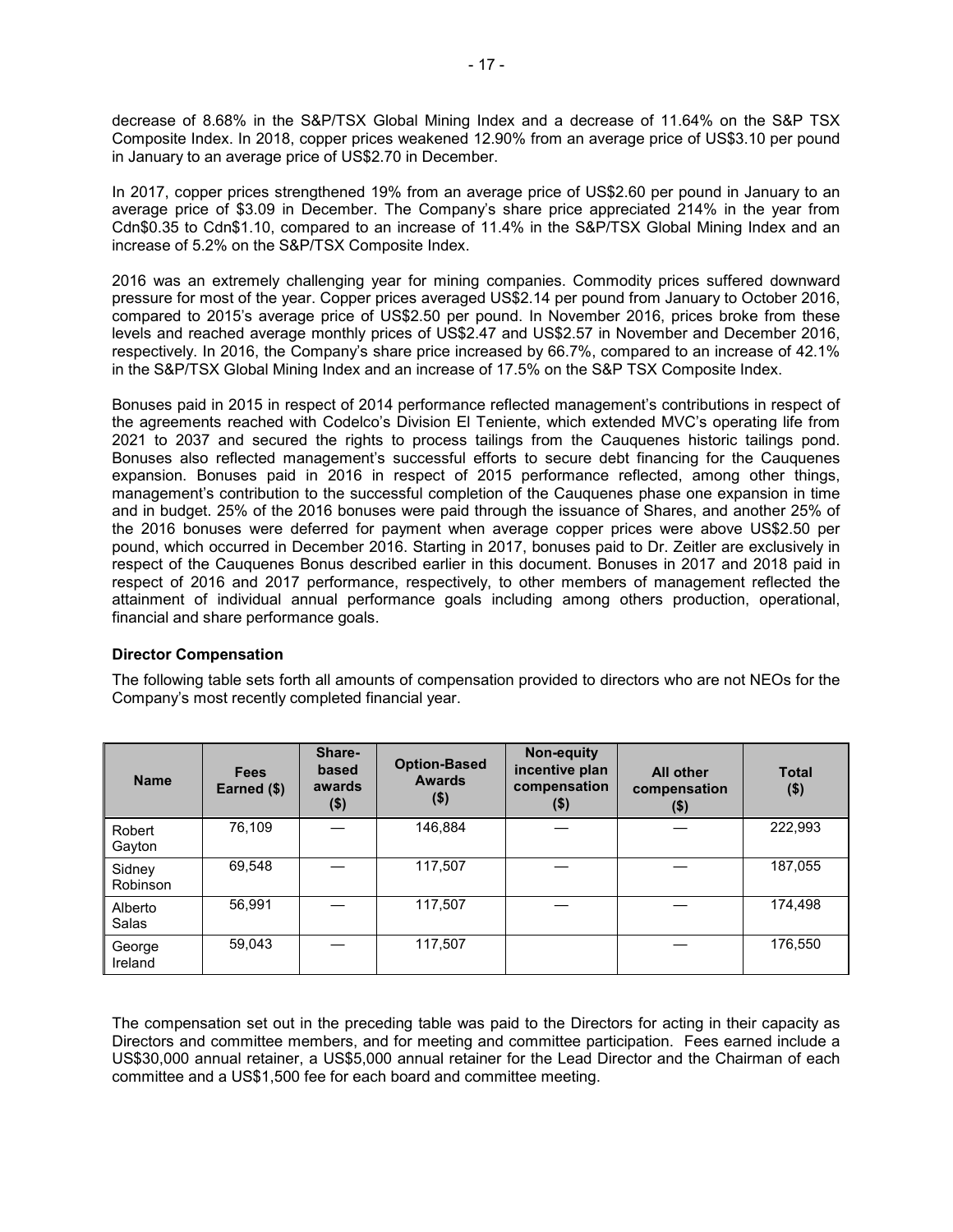## **Incentive Plan Awards - Value Vested or earned during the year**

The Company grants options to its Directors pursuant to the Company's stock option plan in order to assist the Company in attracting, retaining and motivating the Directors of the Company and to more closely align their personal interests with those of the Company's shareholders.

The values of incentive plan awards vested or earned during the most recently completed financial year that were granted to Directors who are not Named Executive Officers are set out in the following table:

| <b>Name</b>     | Option-Based Awards - Value Vested During the Year <sup>(1)</sup> (\$) |
|-----------------|------------------------------------------------------------------------|
| Robert Gayton   | 146.884                                                                |
| Sidney Robinson | 117,507                                                                |
| Alberto Salas   | 117.507                                                                |
| George Ireland  | 117,507                                                                |

Note:

 $(1)$  Value is calculated for options granted during the year using the Black-Scholes Option Pricing Model and the following assumptions: expected dividend yield (0%), expected stock price volatility (70.60%), risk-free interest rate (1.98%) and expected life of options (4.28 years).

## **Incentive Plan Awards - Outstanding Option Based Awards**

The following table sets forth information concerning all awards outstanding at the end of the most recently completed financial year to each of the directors of the Company (who were not Named Executive Officers) under incentive plans of the Company pursuant to which compensation depends on achieving certain performance goals or similar conditions within a specified period.

|                      | <b>Option-Based Awards</b>                                                                                         |                                                   |                                         |                                                                                  |  |
|----------------------|--------------------------------------------------------------------------------------------------------------------|---------------------------------------------------|-----------------------------------------|----------------------------------------------------------------------------------|--|
| <b>Director Name</b> | <b>Number of</b><br><b>Securities</b><br><b>Underlying</b><br><b>Unexercised</b><br>Options <sup>(1)</sup><br>(# ) | <b>Option Exercise</b><br><b>Price</b><br>$($ \$) | <b>Option Expiration</b><br><b>Date</b> | <b>Value of Unexercised</b><br>In-The-Money<br>Options <sup>(2)</sup><br>$($ \$) |  |
| Robert Gayton        | 200,000                                                                                                            | 0.435                                             | May 12, 2019                            | 91,000                                                                           |  |
|                      | 100.000                                                                                                            | 0.37                                              | March 30, 2020                          | 52,000                                                                           |  |
|                      | 250,000                                                                                                            | 0.14                                              | March 1, 2021                           | 187,500                                                                          |  |
|                      | 250,000                                                                                                            | 0.53                                              | February 24, 2022                       | 90,000                                                                           |  |
|                      | 250,000                                                                                                            | 1.06                                              | February 23, 2023                       | Nil                                                                              |  |
| Sidney Robinson      | 200,000                                                                                                            | 0.435                                             | May 12, 2019                            | 91,000                                                                           |  |
|                      | 100,000                                                                                                            | 0.37                                              | March 30, 2020                          | 52,000                                                                           |  |
|                      | 200,000                                                                                                            | 0.14                                              | March 1, 2021                           | 150,000                                                                          |  |
|                      | 200,000                                                                                                            | 0.53                                              | February 24, 2022                       | 72,000                                                                           |  |
|                      | 200,000                                                                                                            | 1.06                                              | February 23, 2023                       | Nil                                                                              |  |
| Alberto Salas        | 200,000                                                                                                            | 0.435                                             | May 12, 2019                            | 91,000                                                                           |  |
|                      | 100,000                                                                                                            | 0.37                                              | March 30, 2020                          | 52,000                                                                           |  |
|                      | 200.000                                                                                                            | 0.14                                              | March 1, 2021                           | 150,000                                                                          |  |
|                      | 200.000                                                                                                            | 0.53                                              | February 24, 2022                       | 72,000                                                                           |  |
|                      | 200,000                                                                                                            | 1.06                                              | February 23, 2023                       | Nil                                                                              |  |
| George Ireland       | 200,000                                                                                                            | 0.435                                             | May 12, 2019                            | 91.000                                                                           |  |
|                      | 100,000                                                                                                            | 0.37                                              | March 30, 2020                          | 52,000                                                                           |  |
|                      | 200,000                                                                                                            | 0.14                                              | March 1, 2021                           | 150,000                                                                          |  |
|                      | 200,000                                                                                                            | 0.53                                              | February 24, 2022                       | 72,000                                                                           |  |
|                      | 200,000                                                                                                            | 1.06                                              | February 23, 2023                       | Nil                                                                              |  |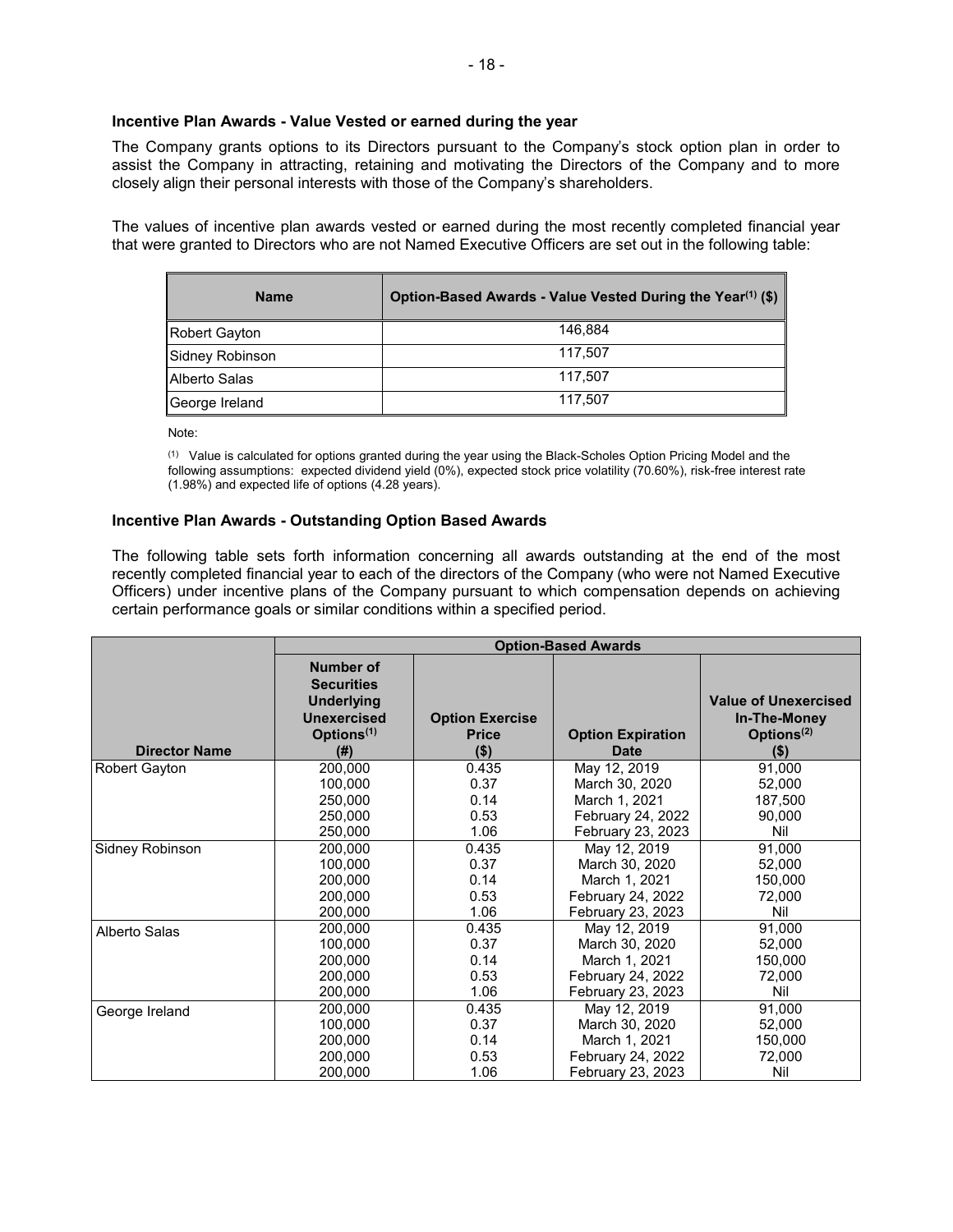Notes:

- (1) Each stock option is exercisable for one Share. Pursuant to recent amendments to the Company's stock option plan, fully vested options may now be repurchased by the Company from the optionee by mutual agreement in writing and thereupon terminated and cancelled in consideration for the Company paying to the optionee the "in-the-money" amount of such options (less an amount equal to any requisite tax withholdings) (as determined in accordance with a formula contained in the stock option plan) or such other amount as the optionee and the Company may agree. The former optionee would then concurrently subscribe for Shares at the then prevailing market price for the Shares. See "Securities Authorized for Issuance Under Equity Compensation Plans".
- (2) Value is calculated by multiplying the number of securities which may be acquired on exercise of the option by the difference, if any, between the market value of the securities underlying the options at financial year-end and the exercise price of the options. The closing price for the Company's shares on December 31, 2018 was \$0.89.

## **SECURITIES AUTHORIZED FOR ISSUANCE UNDER EQUITY COMPENSATION PLANS**

#### **Equity Compensation Plan Information**

The following table summarizes relevant information as of December 31, 2018 with respect to compensation plans under which equity securities are authorized for issuance. There were a total of 177,280,740 Shares issued and outstanding as of December 31, 2018 and 177,680,740 Shares as of the date of this Information Circular.

| <b>Plan Category</b>                                                           | Number of securities to<br>be issued upon exercise<br>of outstanding options,<br>warrants and rights<br>(a) | Weighted-average<br>exercise price (\$)<br>of outstanding options,<br>warrants and rights<br>(b) | <b>Number of securities</b><br>remaining available for<br>future issuance under<br>equity compensation<br>plans (excluding<br>securities reflected in<br>column (a))<br>(c) |
|--------------------------------------------------------------------------------|-------------------------------------------------------------------------------------------------------------|--------------------------------------------------------------------------------------------------|-----------------------------------------------------------------------------------------------------------------------------------------------------------------------------|
| Equity compensation<br>plans approved by<br>security holders <sup>(1)(2)</sup> | 13.370.000                                                                                                  | 0.53                                                                                             | 4,358,075                                                                                                                                                                   |
| <b>Equity Compensation</b><br>Plans not approved by<br>security holders        | Nil                                                                                                         | Nil                                                                                              | Nil                                                                                                                                                                         |
| Total                                                                          | 13.370.000                                                                                                  | 0.53                                                                                             | 4,358,075                                                                                                                                                                   |

## **Equity Compensation Plan Information**

Notes:

(2) As at the date hereof, the stock option plan is a rolling 10% plan, so this number will increase as the number of Shares available for issuance is determined at the date of the option grant based on the number of issued and outstanding Shares at that date.

The Company's directors have approved the Company's stock option plan (the "Plan") which provides for the issuance of stock options to acquire at any time up to a maximum of 10% of our issued and outstanding Shares, including previously granted stock options. The Plan was last ratified by the Company's shareholders at the annual general meeting held on May 7, 2018.

Subsequent to the financial year ended December 31, 2018, the Plan was replaced by an amended and restated stock option plan (the "Revised Plan") which was approved by the TSX on January 17, 2019. Under the Revised Plan:

1. fully vested options may now be repurchased by the Company from the optionee by mutual agreement in writing and thereupon terminated and cancelled in consideration for the Company paying to the optionee the "in-the-money" amount of such options (less an

<sup>(1)</sup> See the description of the Company's stock option plan below.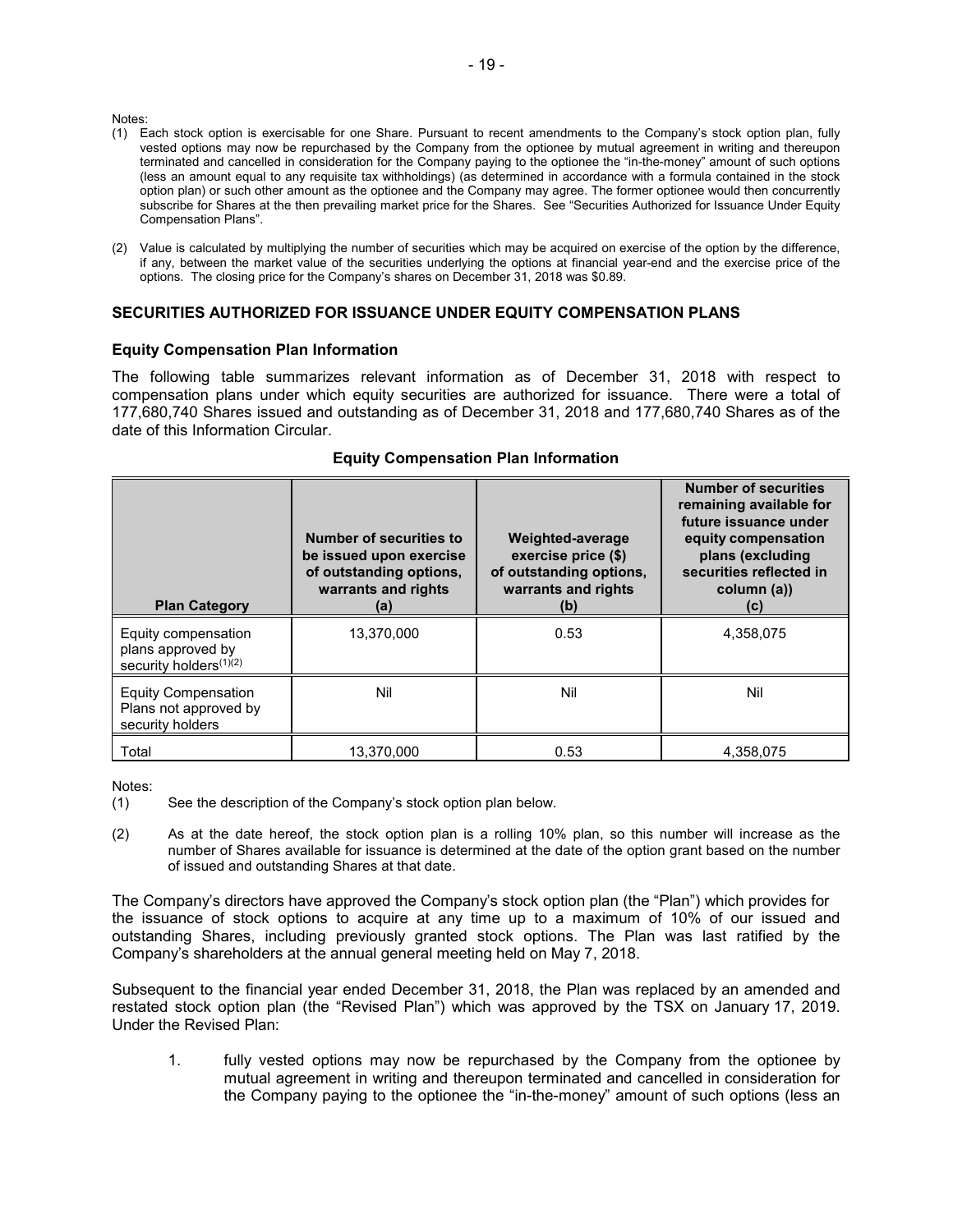amount equal to any requisite tax withholdings) (as determined in accordance with a formula contained in the Revised Plan) or such other amount as the optionee and the Company may agree; and

2. the former optionee would then concurrently subscribe for Shares at the then prevailing market price for the Shares.

The following is a summary of the principal terms of the Revised Plan.

#### *Eligible Participants*

The Revised Plan provides that stock options may be granted to Employees, Senior Officers, Directors, Management Company Employees and Consultants of the Company and the Company's subsidiaries (as defined in the Revised Plan).

## *Shares Available for Issuance*

The Revised Plan provides for the issuance of stock options to acquire at any time up to a maximum of 10% of the Company's issued and outstanding Shares (subject to standard anti-dilution adjustments). The Revised Plan is considered a "rolling" stock option plan as the number of Shares available for issue under the Revised Plan increases with the number of issued and outstanding Shares. The Revised Plan is also considered an "evergreen" stock option plan: when a stock option expires or otherwise terminates for any reason without having been exercised in full, the number of Shares reserved for issuance under that expired or terminated stock option again become available for the purposes of the Revised Plan. Any stock option outstanding when the Revised Plan is terminated will remain in effect until it is exercised or expires.

## *Plan Administration*

The Revised Plan is administered by our Board of Directors who may designate a committee to administer the Revised Plan on behalf of the Board in accordance with such terms and conditions as the Board may prescribe, and that are consistent with the Revised Plan. The committee will consist of two or more Directors who may be designated from time to time to serve as the committee for the Revised Plan, all of the sitting members of which will be current Directors.

#### *Limitations on the Grant of Options*

The Revised Plan provides that it is solely within the discretion of the Board to determine who should receive stock options, in what amounts and for what term, subject to the following conditions:

- a) options may be exercisable for a maximum of ten years from the date of grant. All stock options granted to date have a term of five years;
- b) options to acquire no more than 5% of our issued and outstanding Shares may be granted to any one director, officer, employee or consultant in any 12-month period; and
- c) the number of securities issuable (or, reserved for issuance) to insiders under all share compensation arrangements cannot at any time exceed 10% of our issued and outstanding Shares, and the number of securities issued to insiders under all share compensation arrangements cannot exceed 10% of our issued and outstanding Shares within a one year period.

The Plan provides that other terms and conditions may be attached to a particular stock option, with those terms and conditions to be included in the option agreement.

#### *Exercise Price*

The price at which an option holder may purchase a Share upon the exercise of a stock option will be fixed in compliance with the applicable provisions of the Toronto Stock Exchange ("TSX") Company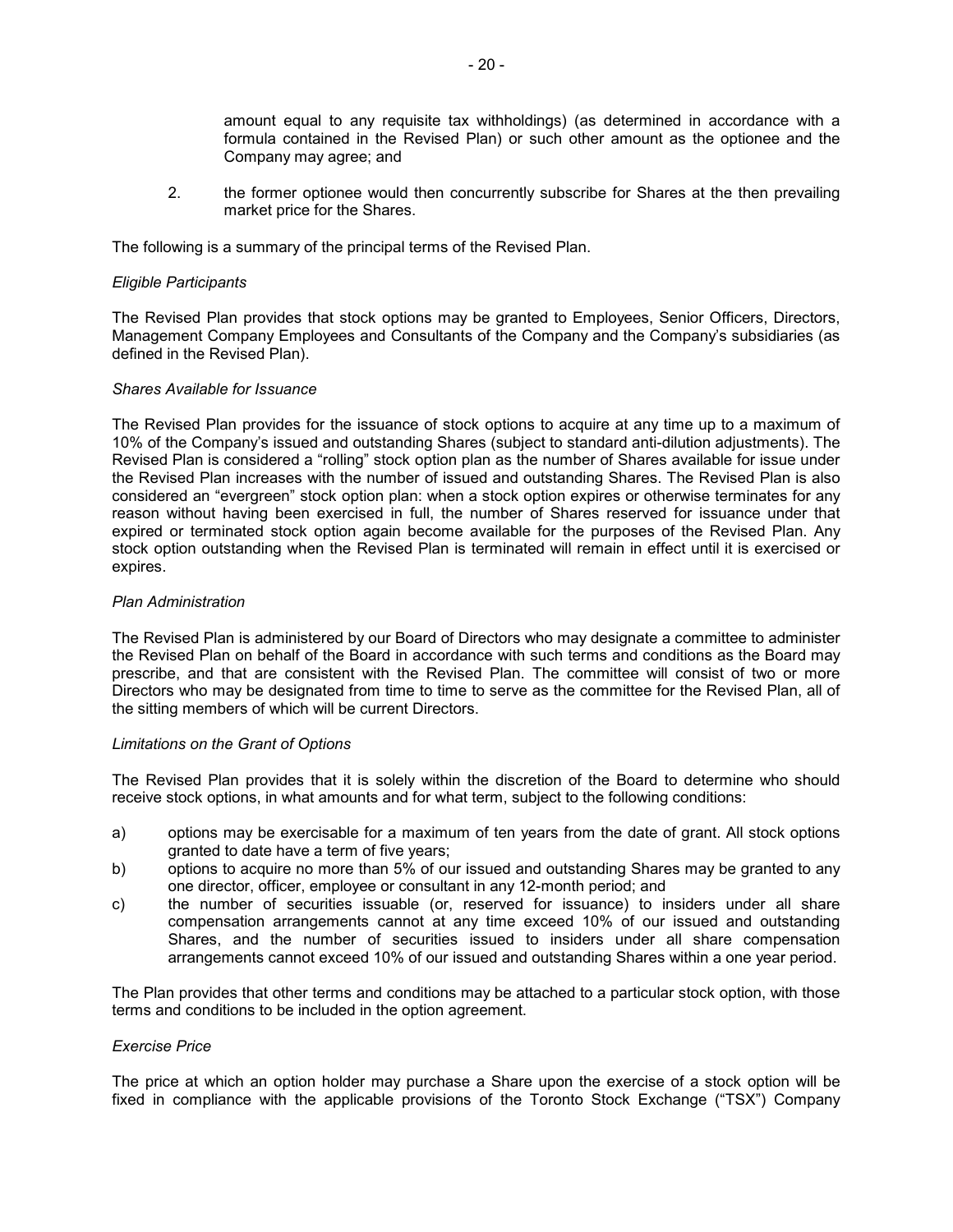Manual in force at the time of grant and, in any event, will not be less than the closing price of the Shares on the TSX on the trading day immediately preceding the day on which the Option is granted.

## *Repurchase of Options*

The principal amendments to the Plan (which are contained in the Revised Plan) have added the following procedure to allow for the Company to cash-out vested stock options:

The optionee and the Company may, by mutual agreement in writing, determine that a fully vested option held by the optionee will be repurchased by the Company from the optionee and thereupon terminated and cancelled in consideration for the Company paying to the optionee the amount P determined in accordance with the formula below or such other amount as the optionee and the Company may agree:

$$
P = \qquad \qquad Y (A-B-C)
$$

**Where** 

- Y = the total number of Shares purchasable by the optionee under the option (at the date of such calculation).
- A = Market Price of one Share of the Company (on the trading day immediately preceding the date the option is repurchased by the Company).
- B = Exercise Price (as adjusted to the date of such calculation).
- $C =$  the required amount (per Share) to be withheld by the Company with respect to any taxable event arising as a result of the repurchase of the option by the Company.

If the Company repurchases an option from an optionee with the agreement of the optionee, as permitted in the Revised Plan, the Company will, at the request of the optionee, make the election contemplated by section 110(1.1) of the *Income Tax Act* (Canada) in respect of such repurchase.

If the Company repurchases an option from an optionee in consideration for the payment of the amount P set out above, the optionee will concurrently subscribe for that number of Shares (X) determined in accordance with the formula below at a total subscription price equal to the same amount P, and the Company will have the right to set off payment of the amount payable to the optionee pursuant to the Revised Plan for the repurchase of the option against payment of the subscription price payable for the Shares by the optionee to the Company: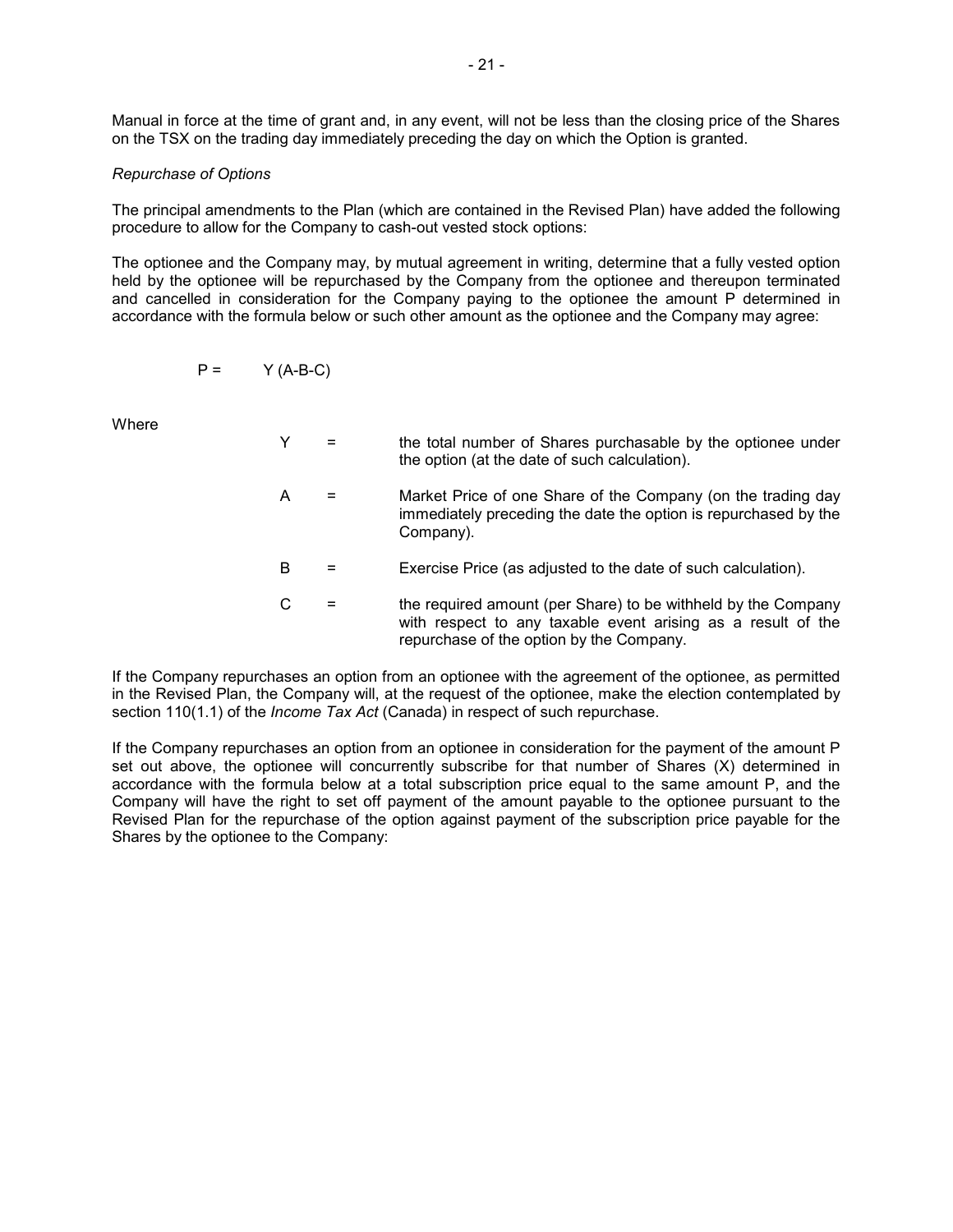$X = P / A$ 

Where:

X is the number of Shares the Optionee will subscribe for

P is the amount payable by the Company to the Optionee in respect of the repurchase of an Option from the Optionee

A is the Market Price of one Share of the Company (on the trading day immediately preceding the day the Option is repurchased by the Company).

The Revised Plan includes, as an exhibit thereto, a form of agreement to repurchase an option and to concurrently subscribe for Shares.

#### *Option Exercise on takeover bid or tender offer*

If there is a takeover bid or tender offer made for all or any of the issued and outstanding Shares, then the Board may, in its sole and absolute discretion and if permitted by applicable legislation, unilaterally determine that outstanding Options, whether fully vested and exercisable or subject to vesting provisions or other limitations on exercise, will be:

- a) conditionally exercisable in full to enable the Shares subject to such Options to be conditionally issued and tendered to such bid or offer, subject to the condition that if the bid or offer is not duly completed the exercise of such Options and the issue of such Shares will be rescinded and nullified and the Options, including any vesting provisions or other limitations on exercise which were in effect, will be re-instated; or
- b) exercisable by an Optionee by written notice to the Company specifying that the Optionee elects to receive from the Company the amount that is equal to the difference between the market price of the Shares (as determined pursuant to a formula contained in the Revised Plan) as of the date of receipt by the Company of such notice and the exercise price, multiplied by the number of Shares in respect of which the Option would otherwise be exercised.

## *Expiration or Termination*

Under the Revised Plan, in the event the working relationship of an Optionee with the Company ends, the Board may determine the date at which any Options held by such Optionee will expire. In addition, in no case will a stock option be exercisable at any date that is after the first anniversary of the Optionee's date of death.

If an option expires during a trading blackout or within 10 business days after the date on which the blackout ends, then the expiry date of the option will be extended for a period of 10 business days after the date on which the trading blackout ends.

## *Vesting*

Stock options granted pursuant to the Revised Plan will vest when granted unless otherwise determined by the Board on a case by case basis. The Board believes this vesting schedule appropriately incentivizes the option holder to perform with the long-term goals of the Company in mind and aligns the option holder's interests with those of the Company's shareholders. In the event of a Change of Control (as defined in the Revised Plan), all options outstanding shall immediately vest and be exercisable.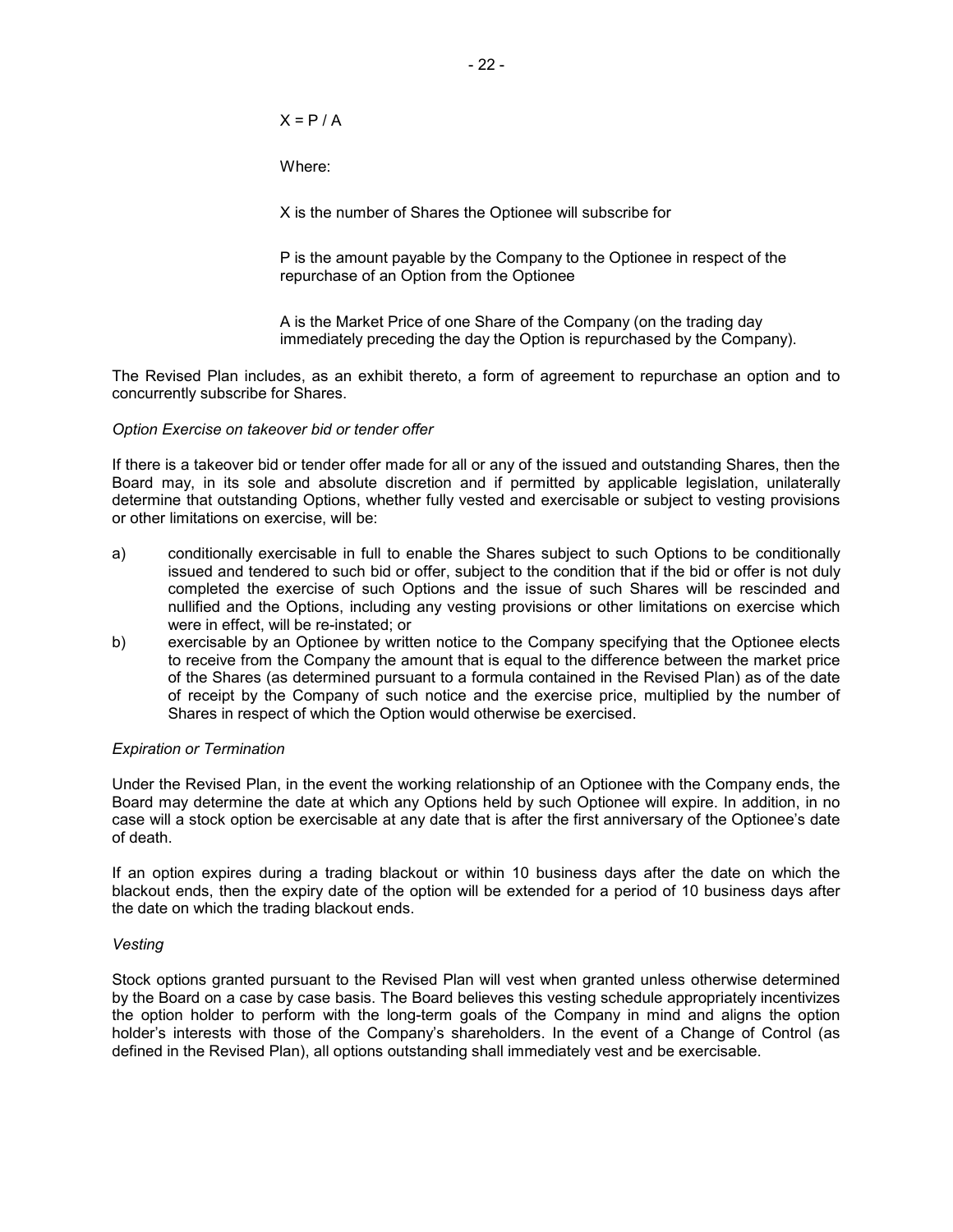## *Tax Withholding*

As a condition of and prior to participation in the Revised Plan, each Optionee authorizes the Company to: a) withhold from any amount otherwise payable to him or her any amounts required by any taxing authority to be withheld for taxes of any kind as a consequence of his or her participation in the Revised Plan; or b) require (as a condition of exercise) an Optionee to remit to the Company, the required amount to satisfy any taxes which are required to be withheld with respect to any taxable event arising as a result of the Revised Plan.

## *Amendments*

Subject to the policies, rules and regulations of any lawful authority having jurisdiction (including the TSX), the Board may, at any time, without further action by its shareholders, amend the Revised Plan or any Option granted hereunder in such respects as it may consider advisable and, without limiting the generality of the foregoing, it may do so to:

- a) ensure that the Options granted under the Revised Plan comply with any provisions respecting stock options in the income tax and other laws in force in any country or jurisdiction of which an Optionee may from time to time be resident or a citizen;
- b) make amendments of a "housekeeping" or ministerial nature, including, without limitation, any amendment for the purpose of curing any ambiguity, error or omission in the Revised Plan or to correct or supplement any provision of the Revised Plan that is inconsistent with any other provision of the Revised Plan;
- c) change vesting provisions of an Option or the Revised Plan;
- d) change termination provisions of an Option provided that the expiry date does not extend beyond the original expiry date;
- e) reduce the exercise price of an Option for an Optionee who is not an Insider;
- f) make any amendments required to comply with applicable laws or TSX requirements; and
- g) make any other amendments which are approved by the TSX.

#### *Assignment of Options*

Options are not assignable or transferable, other than in the event of an option holder's death. In such event, the option holder's personal representative may exercise any portion of the option holder's outstanding options for a period of one year following the option holder's death.

#### *Financial Assistance*

Common shares will not be issued pursuant to stock options granted under the Revised Plan until they have been paid for in full by the option holder. The Company will not provide financial assistance to option holders to assist them in exercising their stock options.

As at the end of December 31, 2018, there were an aggregate of 13,370,000 stock options outstanding under the Plan, representing 7.54% of the Company's then issued and outstanding Shares and 4,358,075 stock options remained available for grant, representing 2.46% of the Company's then issued and outstanding Shares.

A copy of the Revised Plan is available on the Company's website at **www.amerigoresources.com** and for viewing at the Company's offices at Suite 1260, 355 Burrard Street, Vancouver, British Columbia, V6C 2G8, and will also be available at the Meeting. In addition, a copy of the Revised Plan will be mailed free of charge to any holder of Shares who requests a copy by mail sent to the Company at its head office and addressed to the attention of the Corporate Secretary.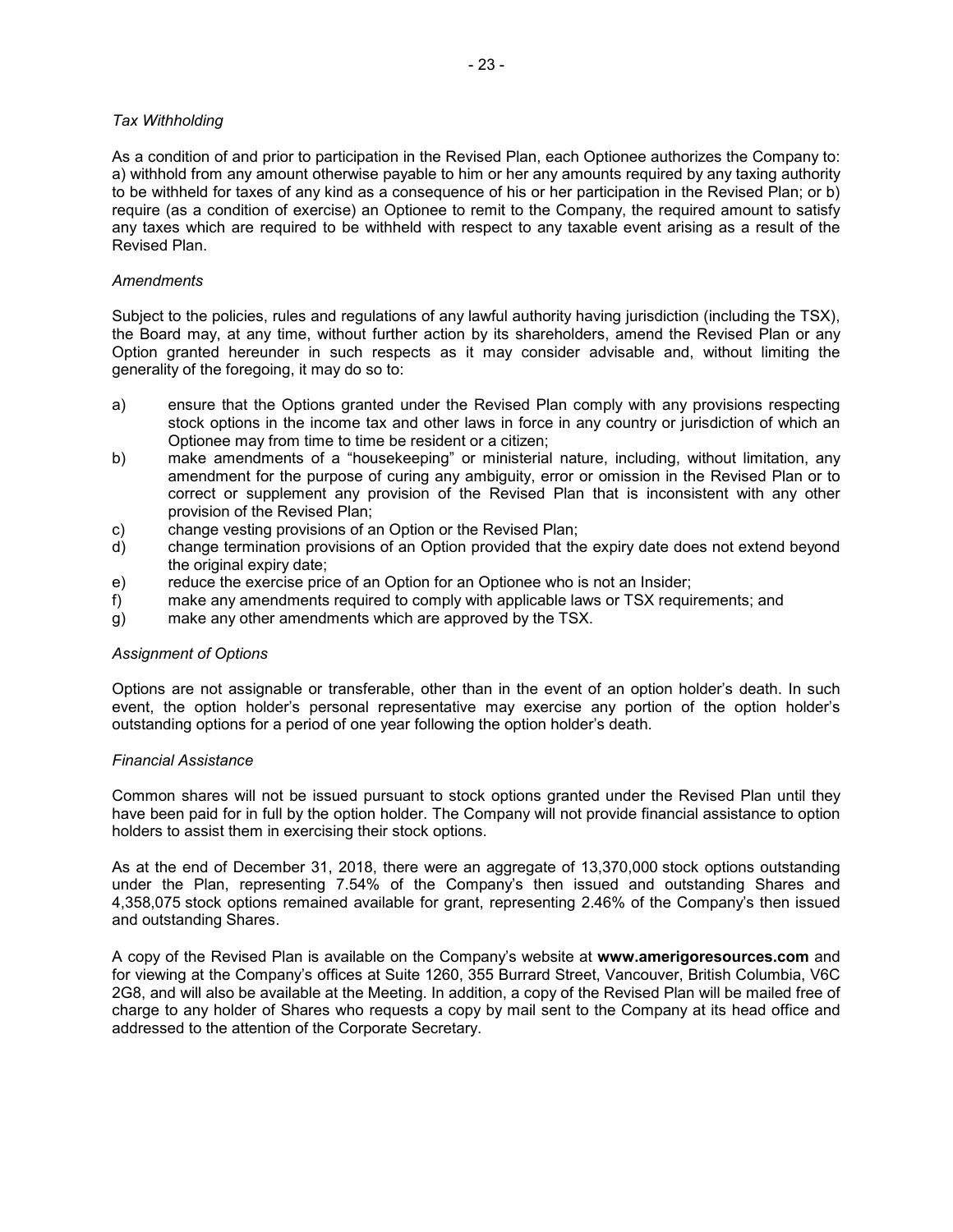## **INDEBTEDNESS OF DIRECTORS AND EXECUTIVE OFFICERS**

As at the date of this Information Circular, there was no indebtedness owing to the Company, any of its subsidiaries or to another entity from any current or former Director, executive officer or employee of the Company which is the subject of a guarantee, support agreement, letter of credit or other similar arrangement or understanding provided by the Company or any of its subsidiaries, entered into in connection with a purchase of securities or otherwise.

No individual who is, or at any time during the most recently completed financial year was, a Director or executive officer of the Company, no proposed nominee for election as a Director of the Company and no associate of such persons:

- (i) is or at any time since the beginning of the most recently completed financial year has been, indebted to the Company or any of its subsidiaries; or
- (ii) is indebted to another entity and such indebtedness is, or at any time since the beginning of the most recently completed financial year has been, the subject of a guarantee, support agreement, letter of credit or other similar arrangement or understanding provided by the Company or any of its subsidiaries,

in relation to a securities purchase program or other program.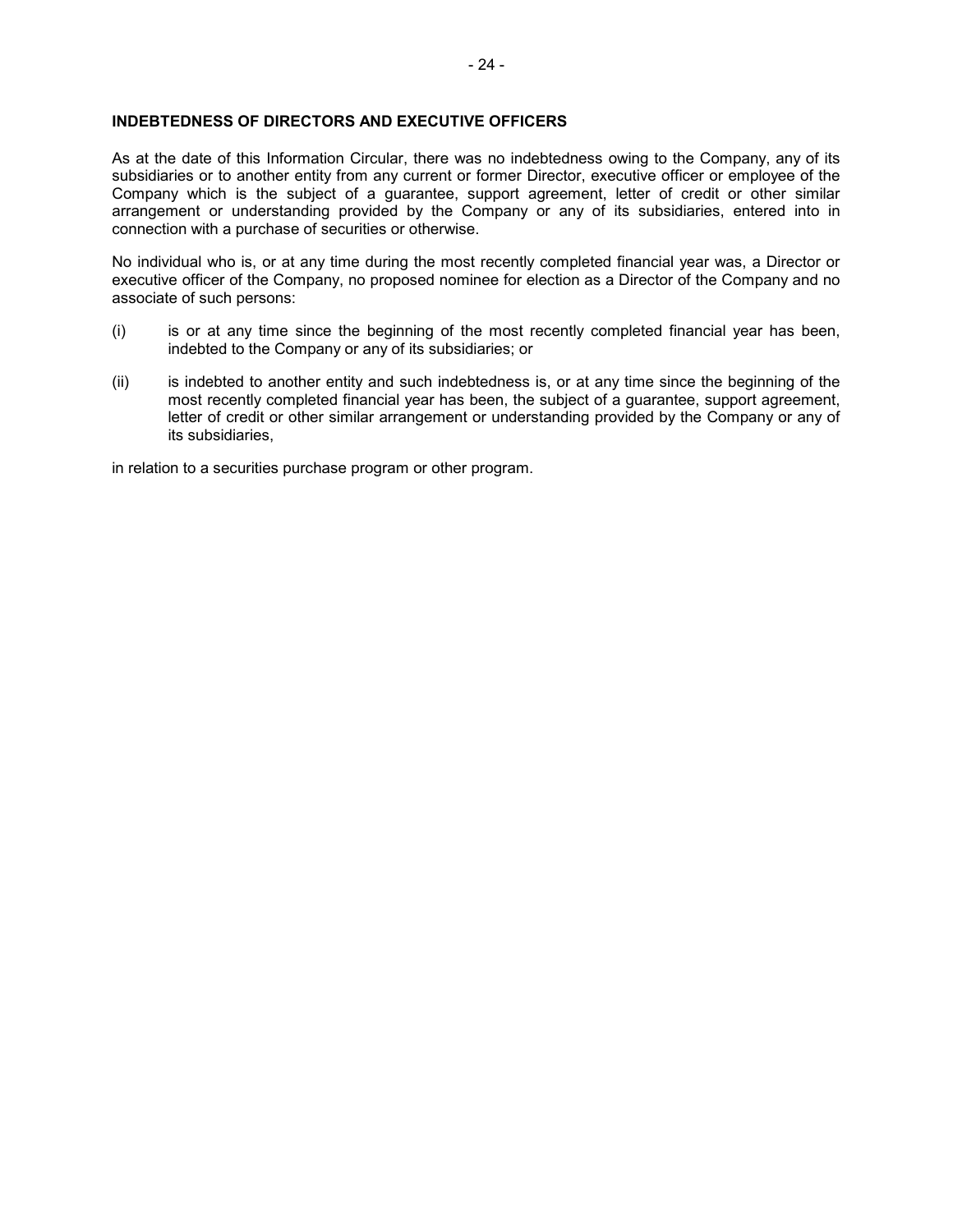## **PARTICULARS OF MATTERS TO BE ACTED UPON AT THE MEETING**

## **INTEREST OF INFORMED PERSONS IN MATERIAL TRANSACTIONS**

Except as disclosed herein, and other than transactions carried out in the ordinary course of business of the Company, no informed person of the Company or proposed director of the Company, no associate or affiliate of the foregoing persons, nor any shareholder beneficially owning, directly or indirectly, Shares, or exercising control or direction over Shares, or a combination of both, carrying more than 10% of the voting rights attached to the Company's outstanding Shares nor an associate or affiliate of any of the foregoing persons, has or has had any material interest, direct or indirect, in any transaction since the commencement of the Company's most recently completed financial year or in any proposed transaction which in either case has materially affected or would materially affect the Company or any of its subsidiaries.

## **APPOINTMENT OF AUDITORS**

PricewaterhouseCoopers LLP, Chartered Professional Accountants, of Vancouver, British Columbia are the auditors of the Company. Unless otherwise instructed, the proxies given pursuant to this solicitation will be voted for the re-appointment of PricewaterhouseCoopers LLP, Chartered Professional Accountants, as the auditors of the Company to hold office for the ensuing year at remuneration to be fixed by the directors.

## **MANAGEMENT CONTRACTS**

No management functions of the Company are performed to any substantial degree by a person other than the directors or executive officers of the Company or their respective management companies. Please see "Statement of Executive Compensation" above for information with respect to the management contracts of the Company's Named Executive Officers.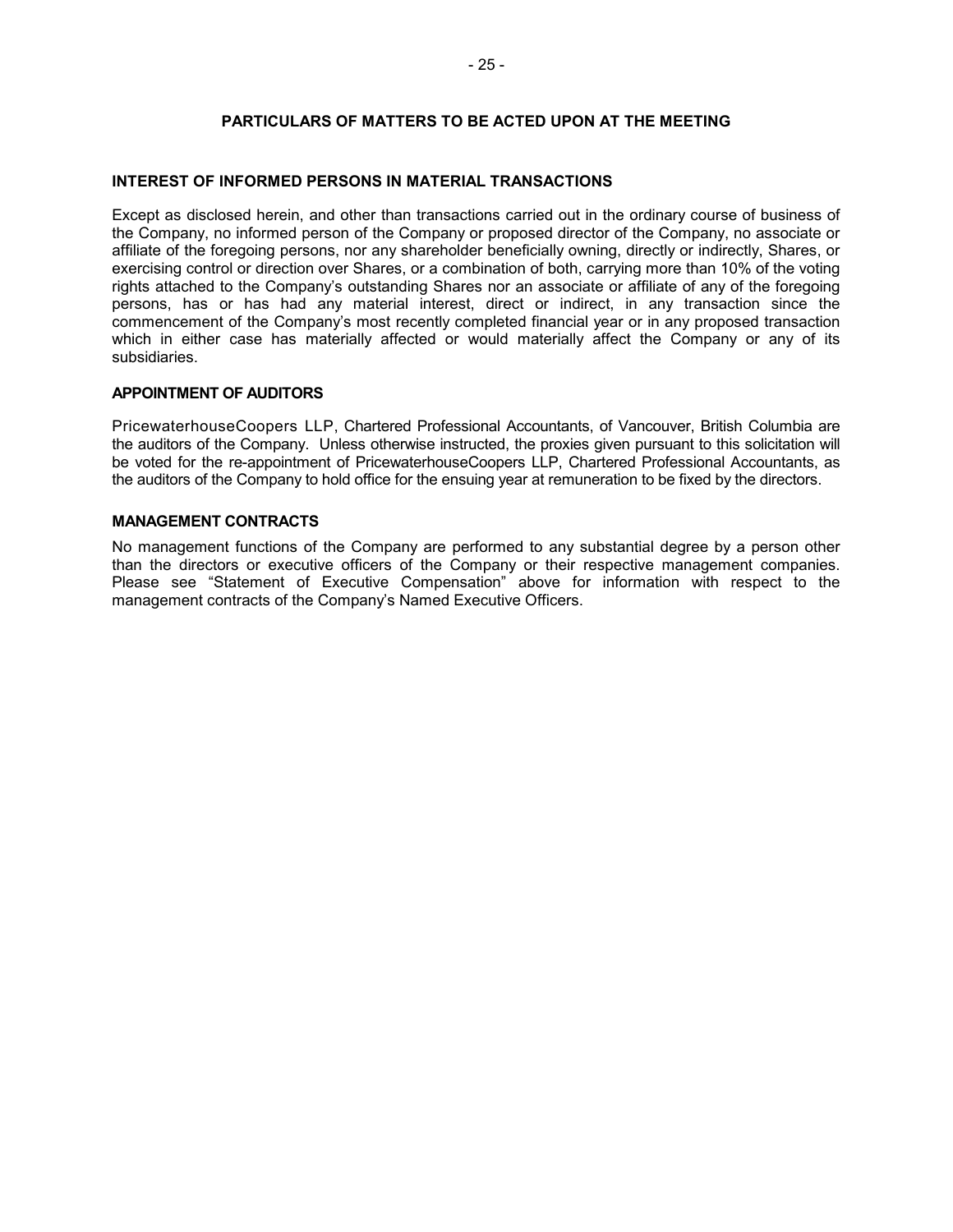## **INTEREST OF CERTAIN PERSONS IN MATTERS TO BE ACTED UPON**

Except as set out herein, no person who has been a director or executive officer of the Company at any time since the beginning of the Company's last financial year, no proposed nominee of management of the Company for election as a director of the Company and no associate or affiliate of the foregoing persons has any material interest, direct or indirect, by way of beneficial ownership or otherwise, in any matter to be acted upon at the Meeting.

## **STATEMENT OF CORPORATE GOVERNANCE PRACTICES**

National Instrument 58‐101, *Disclosure of Corporate Governance Practices*, requires reporting issuers to annually disclose the corporate governance practices that they have adopted. Our disclosure is responsive to and complies in full with the requirements of National Instrument 58-101 and Form 58- 101F1. The table in Schedule "A" sets out, in summary form, our compliance with these disclosure requirements.

## **AUDIT COMMITTEE INFORMATION**

Information regarding the Company's Audit Committee, together with a copy of the Audit Committee's charter, is contained in the Company's Annual Information Form prepared in respect of the financial year ended December 31, 2018 (the "*AIF*"). A copy of the AIF is available under the Company's profile on SEDAR at **[www.sedar.com](http://www.sedar.com/)** and on the Company's website at **[www.amerigoresources.com.](http://www.amerigoresources.com/)** The Company will, upon request from a shareholder, provide a copy of the AIF free of charge.

## **ADDITIONAL INFORMATION**

Additional information relating to the Company is on SEDAR at **[www.sedar.com](http://www.sedar.com/)**. Shareholders may contact the Company at Suite 1260, 355 Burrard Street, Vancouver, BC, V6C 2G8 (Telephone: 604-681- 2802) to request copies of the Company's financial statements and MD&A.

Financial information is provided in the Company's audited financial statements and MD&A for its most recently completed financial year, which financial statements and MD&A are available on SEDAR and on the Company's website.

## **OTHER MATTERS**

Management of the Company is not aware of any other matter to come before the Meeting other than as set forth in the Notice of Meeting. If any other matter properly comes before the Meeting, it is the intention of the persons named in the enclosed form of proxy to vote the shares represented thereby on such matter in accordance with their best judgment.

DATED this 1<sup>st</sup> day of April, 2019.

BY ORDER OF THE BOARD OF DIRECTORS

Klaus Zeitler Executive Chairman and Director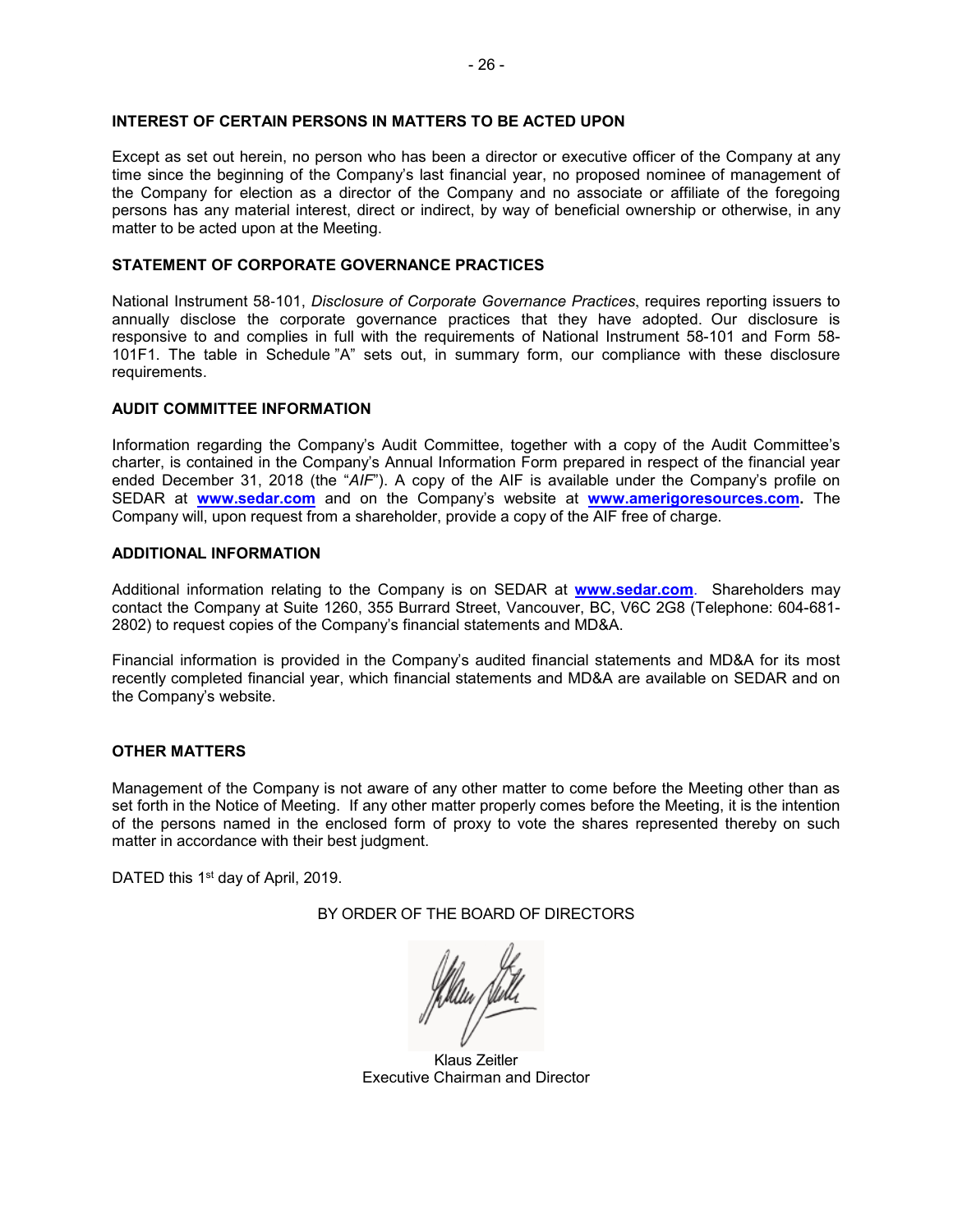## **SCHEDULE "A"**

## **CORPORATE GOVERNANCE PRACTICES**

The following table addresses the disclosure requirements set out in Form 58-101F1 Corporate Governance Disclosure:

| <b>Corporate Governance Disclosure</b><br><b>Requirement</b>                                                                                                                                                                                                                                                                                                                                                                                                                                                                                  | <b>The Company's Approach</b>                                                                                                                                                                                                                                                                                                                                                                                                                                                                                                |
|-----------------------------------------------------------------------------------------------------------------------------------------------------------------------------------------------------------------------------------------------------------------------------------------------------------------------------------------------------------------------------------------------------------------------------------------------------------------------------------------------------------------------------------------------|------------------------------------------------------------------------------------------------------------------------------------------------------------------------------------------------------------------------------------------------------------------------------------------------------------------------------------------------------------------------------------------------------------------------------------------------------------------------------------------------------------------------------|
| <b>Board of Directors</b><br>1.<br>(a) Disclose identity of directors who are<br>independent.                                                                                                                                                                                                                                                                                                                                                                                                                                                 | The Company's independent directors are Dr. Robert Gayton,<br>Sidney Robinson, Alberto Salas and George Ireland.                                                                                                                                                                                                                                                                                                                                                                                                             |
| (b) Disclose identity of directors who are not<br>independent and describe the basis for that<br>determination.                                                                                                                                                                                                                                                                                                                                                                                                                               | Dr. Klaus Zeitler, the Company's Executive Chairman, is the sole<br>non-independent director. He is an executive officer and part of<br>the Company's management team.                                                                                                                                                                                                                                                                                                                                                       |
| (c) Disclose whether or not a majority of directors<br>are independent. If a majority of directors are<br>not independent, describe what the board of<br>directors (the board) does to facilitate its<br>exercise of independent judgment in carrying<br>out its responsibilities.                                                                                                                                                                                                                                                            | Four of the Company's five directors are independent.                                                                                                                                                                                                                                                                                                                                                                                                                                                                        |
| (d) If a director is presently a director of any other<br>issuer that is a reporting issuer (or the<br>equivalent) in a jurisdiction or a foreign<br>jurisdiction, identify both the director and the<br>other issuer.                                                                                                                                                                                                                                                                                                                        | The directors are also directors of the following other reporting<br>issuers as of the date of this Information Circular:<br>• Klaus Zeitler: Western Copper and Gold Corporation, Los<br>Andes Copper Ltd. and Rio2 Limited<br>• Sidney Robinson: Chartwell Retirement Residences and<br>Rio <sub>2</sub> Limited<br>Robert Gayton: B2Gold Corp. and Western Copper and<br>Gold Corporation.<br>• Alberto Salas: N/A.<br>• George Ireland: Rathdowney Resources Ltd, Lithium<br>Americas Corporation and Redstar Gold Corp. |
| (e) Disclose whether or not the independent<br>directors hold regularly scheduled meetings at<br>which non-independent directors and<br>members of management are not in<br>attendance. If the independent directors hold<br>such meetings, disclose the number of<br>meetings held since the beginning of the<br>issuer's most recently completed financial<br>year. If the independent directors do not hold<br>such meetings, describe what the board does<br>to facilitate open and candid discussion<br>among its independent directors. | The independent directors meet at the conclusion of each Board<br>meeting after members of management have left the meeting.<br>The independent directors have met without management in<br>attendance a total of one time during the period January 1, 2018<br>to December 31, 2018.                                                                                                                                                                                                                                        |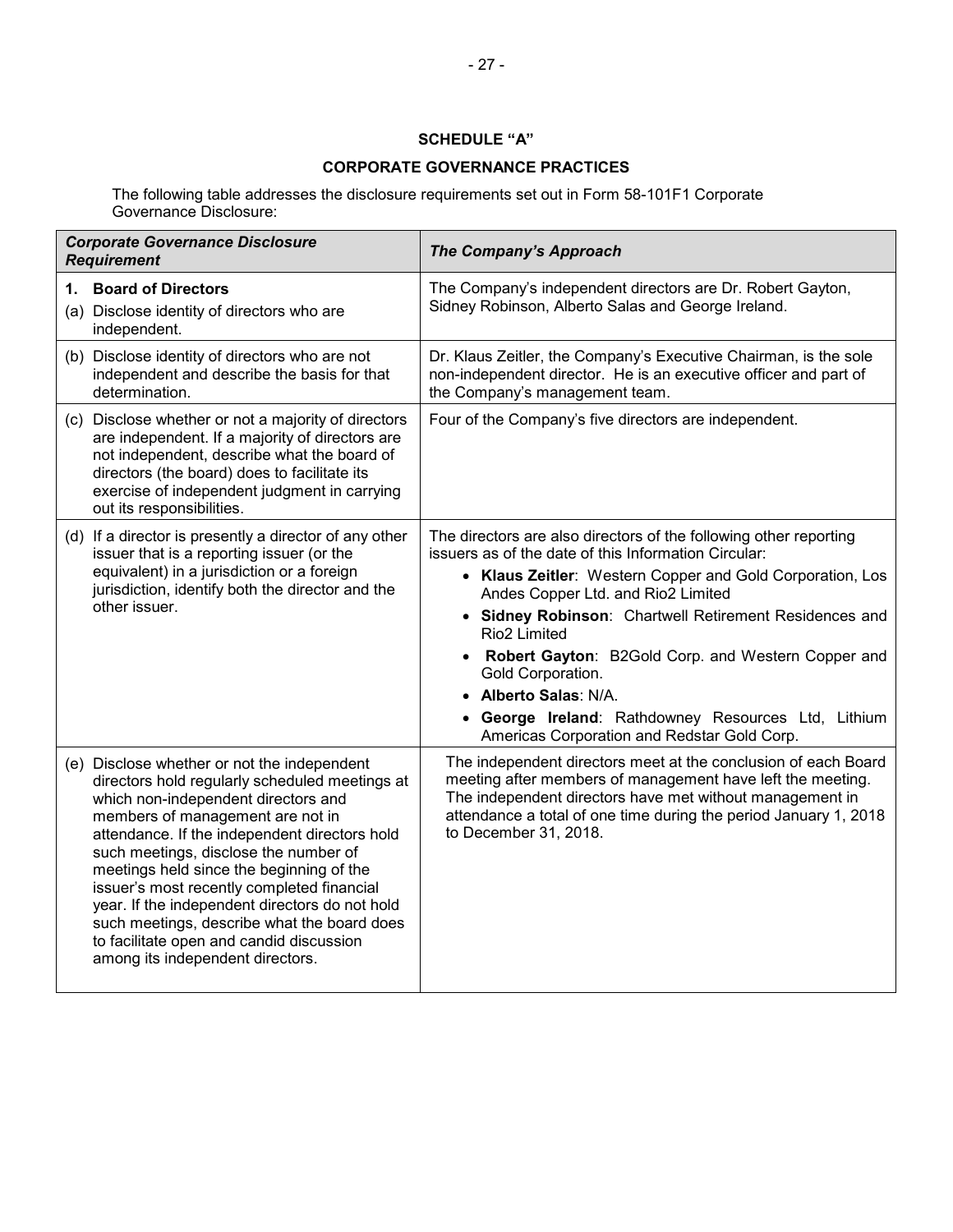| <b>Corporate Governance Disclosure</b><br><b>Requirement</b>                                                                                                                                                                                                                                                                                                                                                                                                                                  | <b>The Company's Approach</b>                                                                                                                                                                                                                                                                                                                                                                                                                                                                                                                                                                                                                                                                                                                                                                                                                                                                                                                                                                                                                                                                                                                                                                                                                                                                                                                                                                 |
|-----------------------------------------------------------------------------------------------------------------------------------------------------------------------------------------------------------------------------------------------------------------------------------------------------------------------------------------------------------------------------------------------------------------------------------------------------------------------------------------------|-----------------------------------------------------------------------------------------------------------------------------------------------------------------------------------------------------------------------------------------------------------------------------------------------------------------------------------------------------------------------------------------------------------------------------------------------------------------------------------------------------------------------------------------------------------------------------------------------------------------------------------------------------------------------------------------------------------------------------------------------------------------------------------------------------------------------------------------------------------------------------------------------------------------------------------------------------------------------------------------------------------------------------------------------------------------------------------------------------------------------------------------------------------------------------------------------------------------------------------------------------------------------------------------------------------------------------------------------------------------------------------------------|
| Disclose whether or not the chair of the board<br>(f)<br>is an independent director. If the board has a<br>chair or lead director who is an independent<br>director, disclose the identity of the<br>independent chair or lead director, and<br>describe his or her role and responsibilities. If<br>the board has neither a chair that is<br>independent nor a lead director that is<br>independent, describe what the board does to<br>provide leadership for its independent<br>directors. | Robert Gayton, an independent director, is the Company's lead<br>director. The lead director's role and responsibilities are as<br>follows:<br>• to provide leadership to the independent directors and<br>ensure the Board's agenda enables it to carry out the<br>Board's duties in a fashion that is independent of<br>management;<br>• to work with the Executive Chairman to ensure that the<br>Board's committees have adequate resources and function<br>properly;<br>• to chair all of the meetings of the independent directors<br>and to report the results of such meetings to the Executive<br>Chairman;<br>• to provide liaison to ensure the relationships between the<br>Board and management are conducted in a professional<br>and constructive manner;<br>• to work with the Chairman of the Corporate Governance,<br>Nominating and Compensation Committee (the "CGNC<br>Committee"), Executive Chairman and with the CEO in<br>developing criteria for directors, identifying potential board<br>candidates and ensuring that adequate<br>orientation<br>programs are in place for new directors; and<br>• to work with the Chair of the CGNC Committee to ensure<br>that the Board has a process for assessing CEO and<br>executive performance and to ensure that appropriate<br>succession, development and compensation plans are in<br>place for the executive team. |
| (g) Disclose the attendance record of each<br>director for all board meetings held since the<br>beginning of the issuer's most recently<br>completed financial year.                                                                                                                                                                                                                                                                                                                          | The Company has held 5 Board meetings (4 board meetings in<br>2018 and 1 in 2019) since the beginning of its most recently<br>completed financial year to the date hereof. All directors attended<br>all five meetings.                                                                                                                                                                                                                                                                                                                                                                                                                                                                                                                                                                                                                                                                                                                                                                                                                                                                                                                                                                                                                                                                                                                                                                       |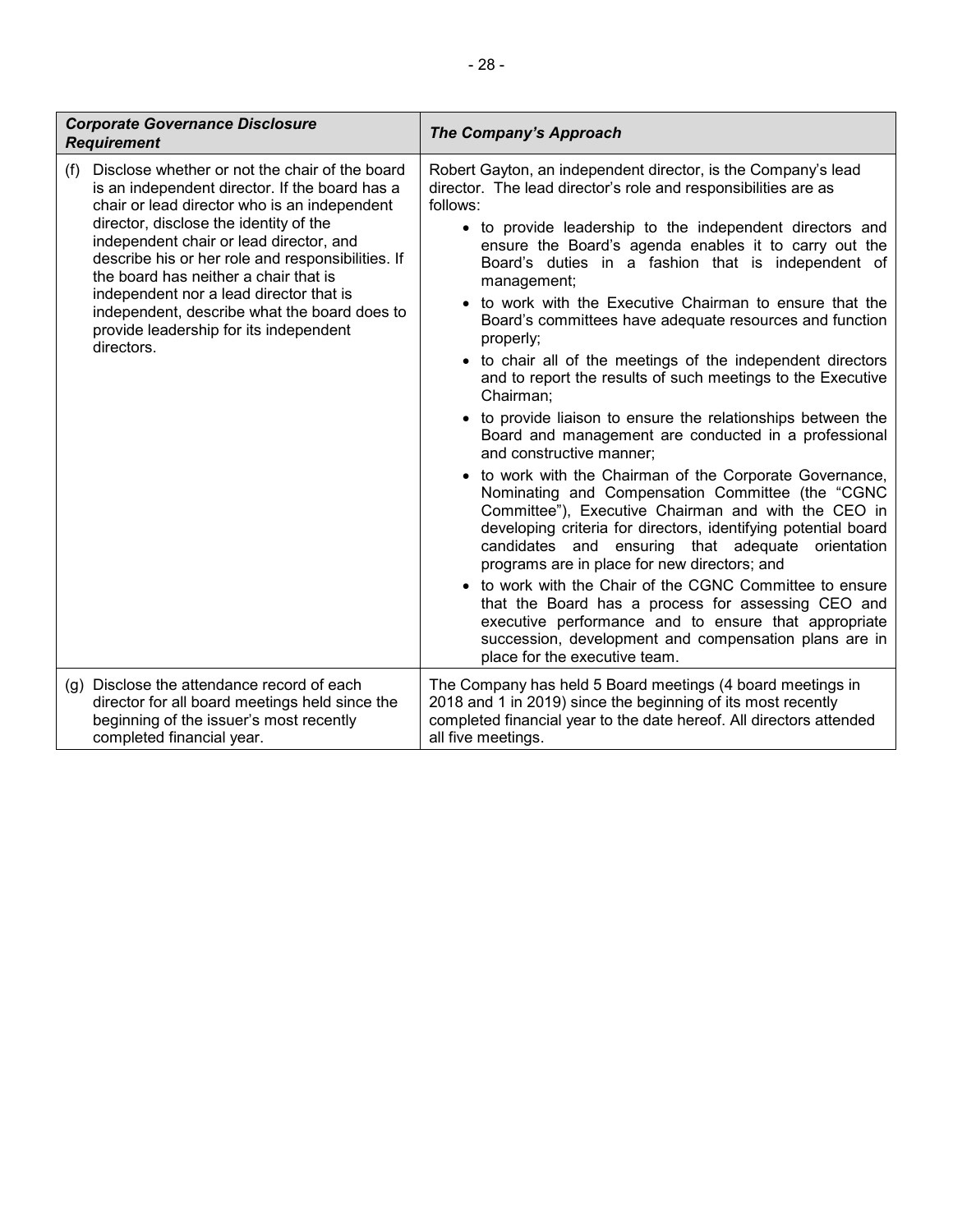| - 29 -                                                                                                                                                                                        |                                                                                                                                                                                                                                                                                                                                                                                                                                                                                                                                                                                                                                              |  |
|-----------------------------------------------------------------------------------------------------------------------------------------------------------------------------------------------|----------------------------------------------------------------------------------------------------------------------------------------------------------------------------------------------------------------------------------------------------------------------------------------------------------------------------------------------------------------------------------------------------------------------------------------------------------------------------------------------------------------------------------------------------------------------------------------------------------------------------------------------|--|
| <b>Corporate Governance Disclosure</b><br>Requirement                                                                                                                                         | The Company's Approach                                                                                                                                                                                                                                                                                                                                                                                                                                                                                                                                                                                                                       |  |
| 2. Board Mandate<br>Disclose the text of the board's written<br>mandate. If the board does not have a written<br>mandate, describe how the board delineates<br>its role and responsibilities. | The Board does not have a written mandate.<br>The Board has responsibility for stewardship of the Company,<br>including overseeing the operation of the business, supervising<br>management and setting milestones for the Company. The Board<br>reviewed and approved the Company's corporate governance<br>documents including, but not limited to, the Audit Committee<br>Charter, Corporate Governance Charter, Insider Trading policy,<br>Whistleblower policy and the Code of Ethics for Financial<br>Managers.<br>The Board approves all significant decisions affecting the<br>Company and its subsidiaries and, based on input from |  |

management, sets specific annual milestones for management. The Board has delegated responsibility to the Company's senior management for meeting defined corporate objectives, implementing approved strategic and operating plans, carrying on the Company's business in the ordinary course, managing the Company's cash flow, evaluating new business opportunities, recruiting staff and complying with applicable regulatory requirements.

The Board and senior management are responsible for identifying the principal risks of the Company's business, and together have assumed responsibility for ensuring these risks are effectively monitored and mitigated to the extent practicable.

Management is responsible for developing a draft long-term strategic plan and operating plan for the Company. The Board reviews and comments on plans presented by management. Board consideration and approval is required for all material contracts and business transactions, all debt and equity financing proposals and senior executive recruitment.

The Board approves all of the Company's major communications, including annual and quarterly reports and press releases.

Annual and project budgets are brought before the Board for approval, and the Board's direction with respect to these budgets is communicated back to staff by management.

The Board as a whole initially developed the Company's approach to corporate governance.

The number of scheduled Board meetings varies, but historically a minimum of four meetings have been held annually. Additional meetings are called as necessary. Management circulates an agenda for each meeting, but each director or committee member has the opportunity to raise subjects for inclusion on the agenda or for discussion during the course of any meeting. Meeting materials to be reviewed and/or discussed for action by the Board are distributed to all meeting participants in time for review prior to each meeting.

Board members have full and free access to management and employees of the Company.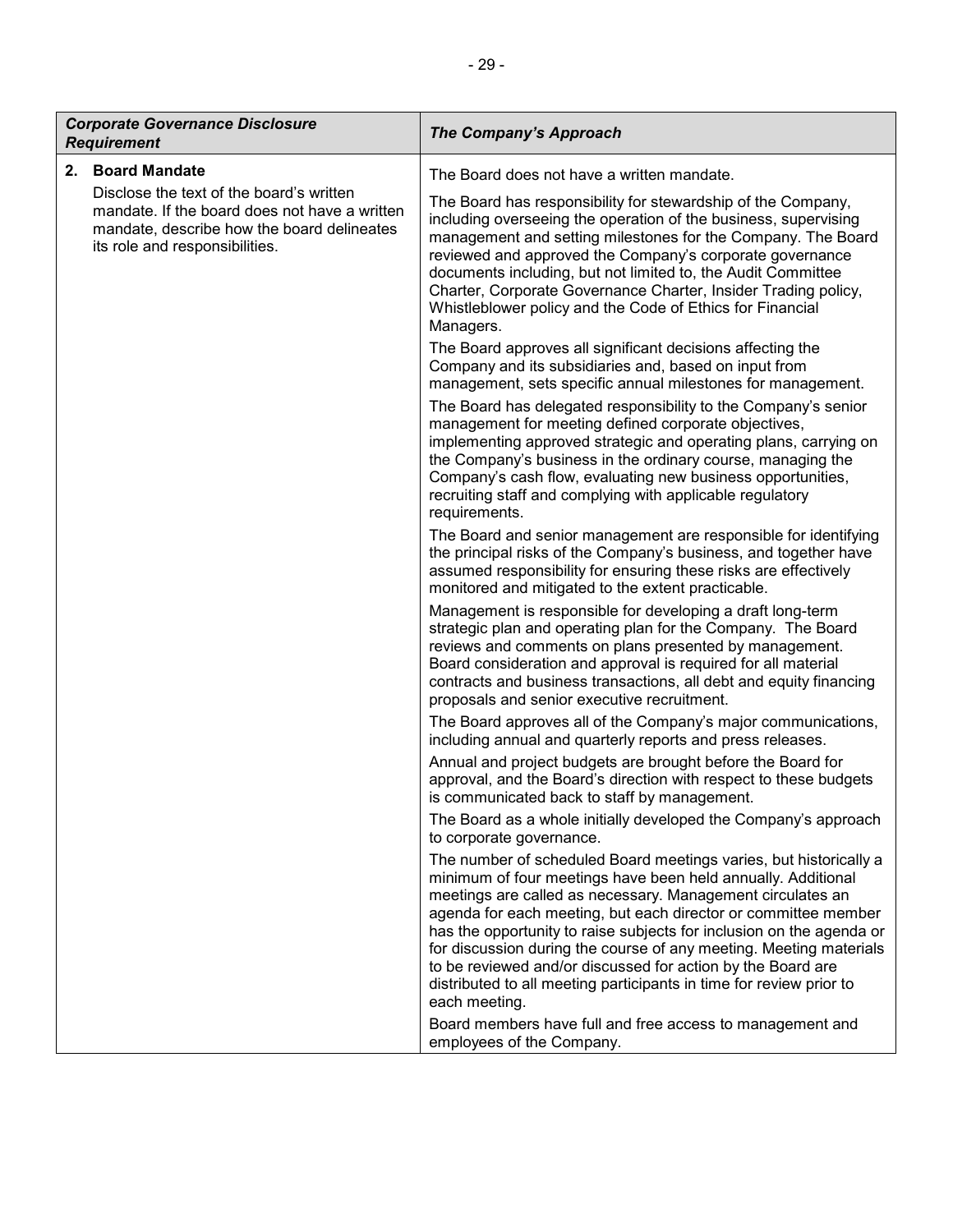| <b>Corporate Governance Disclosure</b><br><b>Requirement</b> |                                                                                                                                                                                                                                                                                                                                                                                 | <b>The Company's Approach</b>                                                                                                                                                                                                                                                                                                                                                                                                                                                                                                                                                                                                                                                                                                                                                                                                                                                                                                                                                                                                                                                                                                                                                                                                                                                                                                                                                                                                                                                                                                                                                                                                                                                                                          |
|--------------------------------------------------------------|---------------------------------------------------------------------------------------------------------------------------------------------------------------------------------------------------------------------------------------------------------------------------------------------------------------------------------------------------------------------------------|------------------------------------------------------------------------------------------------------------------------------------------------------------------------------------------------------------------------------------------------------------------------------------------------------------------------------------------------------------------------------------------------------------------------------------------------------------------------------------------------------------------------------------------------------------------------------------------------------------------------------------------------------------------------------------------------------------------------------------------------------------------------------------------------------------------------------------------------------------------------------------------------------------------------------------------------------------------------------------------------------------------------------------------------------------------------------------------------------------------------------------------------------------------------------------------------------------------------------------------------------------------------------------------------------------------------------------------------------------------------------------------------------------------------------------------------------------------------------------------------------------------------------------------------------------------------------------------------------------------------------------------------------------------------------------------------------------------------|
|                                                              | 3. Position Description                                                                                                                                                                                                                                                                                                                                                         |                                                                                                                                                                                                                                                                                                                                                                                                                                                                                                                                                                                                                                                                                                                                                                                                                                                                                                                                                                                                                                                                                                                                                                                                                                                                                                                                                                                                                                                                                                                                                                                                                                                                                                                        |
|                                                              | (a) Disclose whether or not the board has<br>developed written position descriptions for the<br>chair and the chair of each board committee.<br>If the board has not developed written position<br>descriptions for the chair and/or the chair of<br>each board committee, briefly describe how<br>the board delineates the role and<br>responsibilities of each such position. | Effective October 1, 2015, the Board developed a written position<br>description for the Company's Executive Chairman. The Board has<br>not developed written position descriptions for the chair of each<br>Board committee. The Company's Executive Chairman is<br>responsible for supervising the conduct of each Board meeting<br>and he and the lead director each have the authority to call for<br>meetings of the full board or of the independent directors in the<br>absence of management, including meetings with the Company's<br>auditors. The chair of each committee is responsible for calling<br>the meetings of the respective committees, establishing meeting<br>agendas with input from management, and supervising the<br>conduct of the meetings. The chair of the audit committee has a<br>clear mandate from the Board to ensure that the committee meets<br>its purposes as set out in the Audit Committee Charter. The Audit<br>Committee monitors the integrity of the Company's financial<br>reporting process and systems of internal control and meets on at<br>least a quarterly basis to review and approve the Company's<br>financial statements, management discussion and analysis and<br>accompanying news release. The Audit Committee also meets<br>with the Company's auditors on a quarterly basis in the absence of<br>management. The CGNC Committee meets in the first quarter of<br>each year to consider annual remuneration adjustments, including<br>salary and fee reviews, bonus allocations and stock option grants,<br>and meets at other times in the year when necessary. The<br>chairman of each committee has full authority to call meetings as<br>required. |
|                                                              | (b) Disclose whether or not the board and CEO<br>have developed a written position description<br>for the CEO. If the board and CEO have not<br>developed such a position description, briefly<br>describe how the board delineates the role<br>and responsibilities of the CEO.                                                                                                | The Company has in place a formal, documented position<br>description for the CEO, and the duties and responsibilities of the<br>CEO are set out in a management agreement. Additionally, the<br>Board annually approves a set of goals and objectives for the<br>CEO, and a significant portion of the CEO's compensation is<br>based on the attainment of such goals and objectives. The Board<br>also annually approves the operating and capital budgets and<br>strategic plan prepared by management, and the CEO is required<br>to ensure the Company operates within the guidelines contained in<br>such documents. Material departures must be approved by the<br>Board. The Board is of the view that the respective corporate<br>governance roles of the Board and management, as represented<br>by the Company's Chair and CEO, are clear, and that the limits to<br>management's responsibility and authority are well-defined.                                                                                                                                                                                                                                                                                                                                                                                                                                                                                                                                                                                                                                                                                                                                                                            |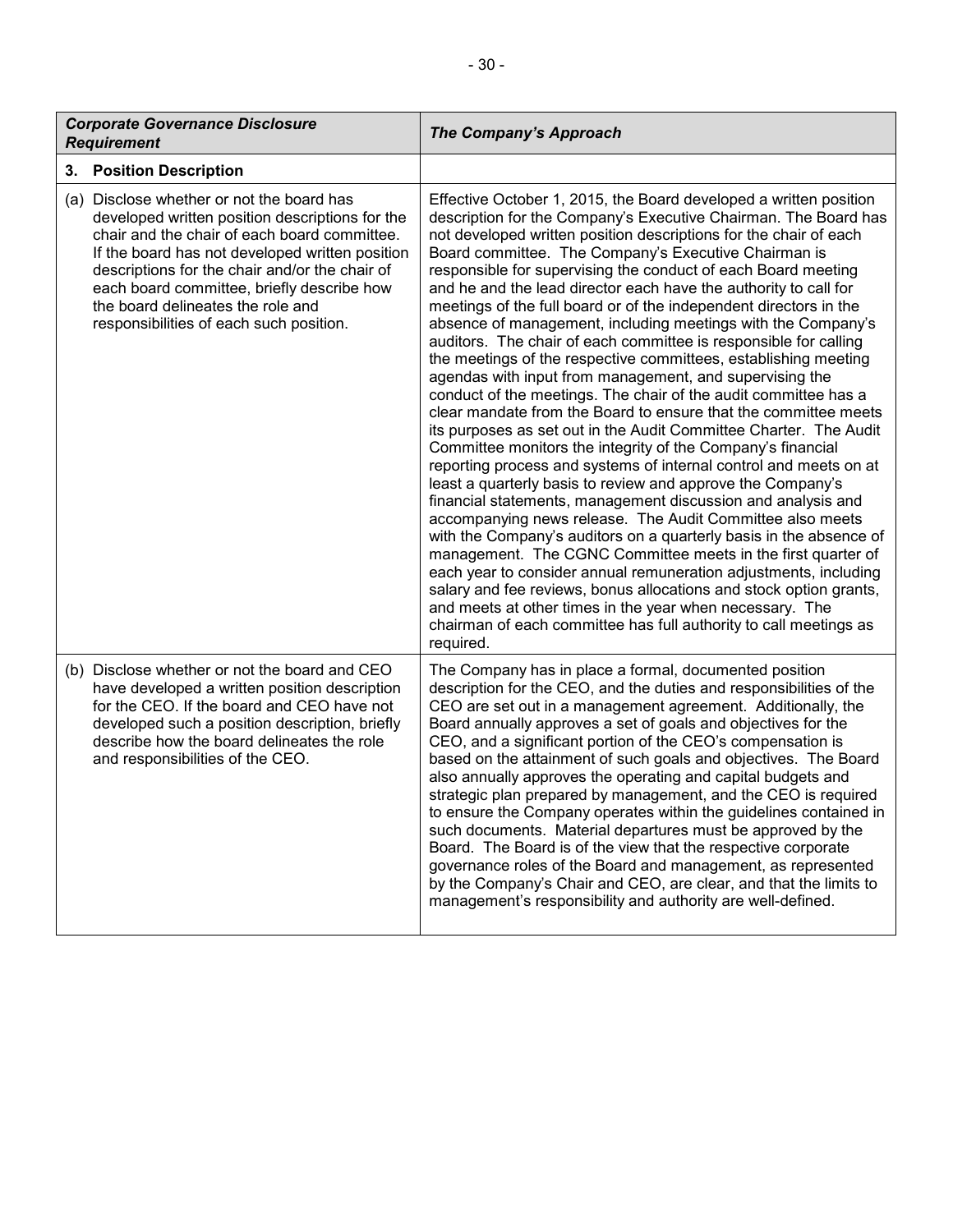| <b>Corporate Governance Disclosure</b><br><b>Requirement</b>                                                                                                                                                                                                                                                                                                                                                                                                                                                                                                                                                                                                                                                                                  | The Company's Approach                                                                                                                                                                                                                                                                                                                                                                                                                                                                                                                                                                                                                                                                                                                                                                                                                                                                                                                                                                                                                                                                                                                                                                                                                                  |
|-----------------------------------------------------------------------------------------------------------------------------------------------------------------------------------------------------------------------------------------------------------------------------------------------------------------------------------------------------------------------------------------------------------------------------------------------------------------------------------------------------------------------------------------------------------------------------------------------------------------------------------------------------------------------------------------------------------------------------------------------|---------------------------------------------------------------------------------------------------------------------------------------------------------------------------------------------------------------------------------------------------------------------------------------------------------------------------------------------------------------------------------------------------------------------------------------------------------------------------------------------------------------------------------------------------------------------------------------------------------------------------------------------------------------------------------------------------------------------------------------------------------------------------------------------------------------------------------------------------------------------------------------------------------------------------------------------------------------------------------------------------------------------------------------------------------------------------------------------------------------------------------------------------------------------------------------------------------------------------------------------------------|
| <b>Orientation and Continuing Education</b><br>4.                                                                                                                                                                                                                                                                                                                                                                                                                                                                                                                                                                                                                                                                                             |                                                                                                                                                                                                                                                                                                                                                                                                                                                                                                                                                                                                                                                                                                                                                                                                                                                                                                                                                                                                                                                                                                                                                                                                                                                         |
| (a) Briefly describe what measures the board<br>takes to orient new directors regarding<br>i. The role of the board, its committees and<br>its directors, and<br>ii. The nature and operation of the issuer's<br>business.                                                                                                                                                                                                                                                                                                                                                                                                                                                                                                                    | The Company does not have a formal orientation and education<br>program for new directors. New directors are provided with<br>relevant materials with respect to the Company and spend a<br>considerable amount of time being oriented on relevant corporate<br>issues by the CEO. Management generally attempts to set up<br>Board visits to the Company's operations in South America at least<br>every other year, in order to meet with local management, view the<br>Company's plant and capital additions and visit the operations.<br>The directors have in the past met with management of the<br>Company's feed material supplier, Codelco-El Teniente, and<br>commercial partners at Molymet. All of the Company's directors<br>and officers have visited the Company's operations in Chile on<br>various occasions.                                                                                                                                                                                                                                                                                                                                                                                                                          |
| (b) Briefly describe what measures, if any, the<br>board takes to provide continuing education<br>for its directors. If the board does not provide<br>continuing education, describe how the board<br>ensures that its directors maintain the skill and<br>knowledge necessary to meet their obligations<br>as directors.                                                                                                                                                                                                                                                                                                                                                                                                                     | When Board members visit the Company's plant and operations,<br>detailed discussions are held with the Company's local managers<br>concerning all matters relating to the business, including technical<br>and operational challenges facing the Company, budgets, capital<br>expenditures, MVC's operations, past performance and future<br>goals and objectives for MVC and staff. The Board is composed of<br>experienced professionals with a wide range of financial, legal,<br>capital and public markets, exploration and mining expertise, and<br>who sit on the boards of other companies in the mining industry<br>and have experience with regulatory authorities and mining<br>commissions and associations. The directors have discussions<br>concerning matters that are important to the Company's business<br>and industry, including events affecting copper and molybdenum<br>markets, merger and acquisition activity, energy markets and other<br>matters that may affect the Company's operations. In addition, the<br>Company has in the past provided opportunities for the directors to<br>hear from experts in specialized fields relating to matters such as<br>the political, power supply and economic situations in Chile. |
| <b>Ethical Business Conduct</b><br>5.                                                                                                                                                                                                                                                                                                                                                                                                                                                                                                                                                                                                                                                                                                         |                                                                                                                                                                                                                                                                                                                                                                                                                                                                                                                                                                                                                                                                                                                                                                                                                                                                                                                                                                                                                                                                                                                                                                                                                                                         |
| (a) Disclose whether or not the board has<br>adopted a written code for the directors,<br>officers and employees. If the board has<br>adopted a written code:<br>i.<br>Disclose how a person or company may<br>obtain a copy of the code;<br>Describe how the board monitors<br>ii.<br>compliance with its code, or if the board<br>does not monitor compliance, explain<br>whether and how the board satisfies itself<br>regarding compliance with its code; and<br>iii. Provide a cross-reference to any material<br>change report filed since the beginning of<br>the issuer's most recently completed<br>financial year that pertains to any conduct<br>of a director or executive officer that<br>constitutes a departure from the code. | The Company has a written Code of Ethical Conduct for Financial<br>Managers and a Whistleblower Policy. Copies may be requested<br>by contacting Amerigo Resources Ltd., at Suite 1260 -355 Burrard<br>Street, Vancouver, BC V6C 2G8, attention Corporate Secretary,<br>Ms. Kimberly Thomas (Telephone: (604) 681-2802). Copies of<br>both documents are also available for viewing on the Company's<br>website at<br>www.amerigoresources.com<br>and<br>under the<br>Company's profile on SEDAR at <b>www.sedar.com.</b><br>The Company monitors compliance with the code through the<br>services of WhistleblowerSecurity and management. Toll free<br>numbers to WhistleblowerSecurity are posted at the Company's<br>plant. There has been no material change report filed pertaining to<br>any conduct of a director or executive officer that constituted a<br>departure from the code.                                                                                                                                                                                                                                                                                                                                                           |

 $\mathbf{I}$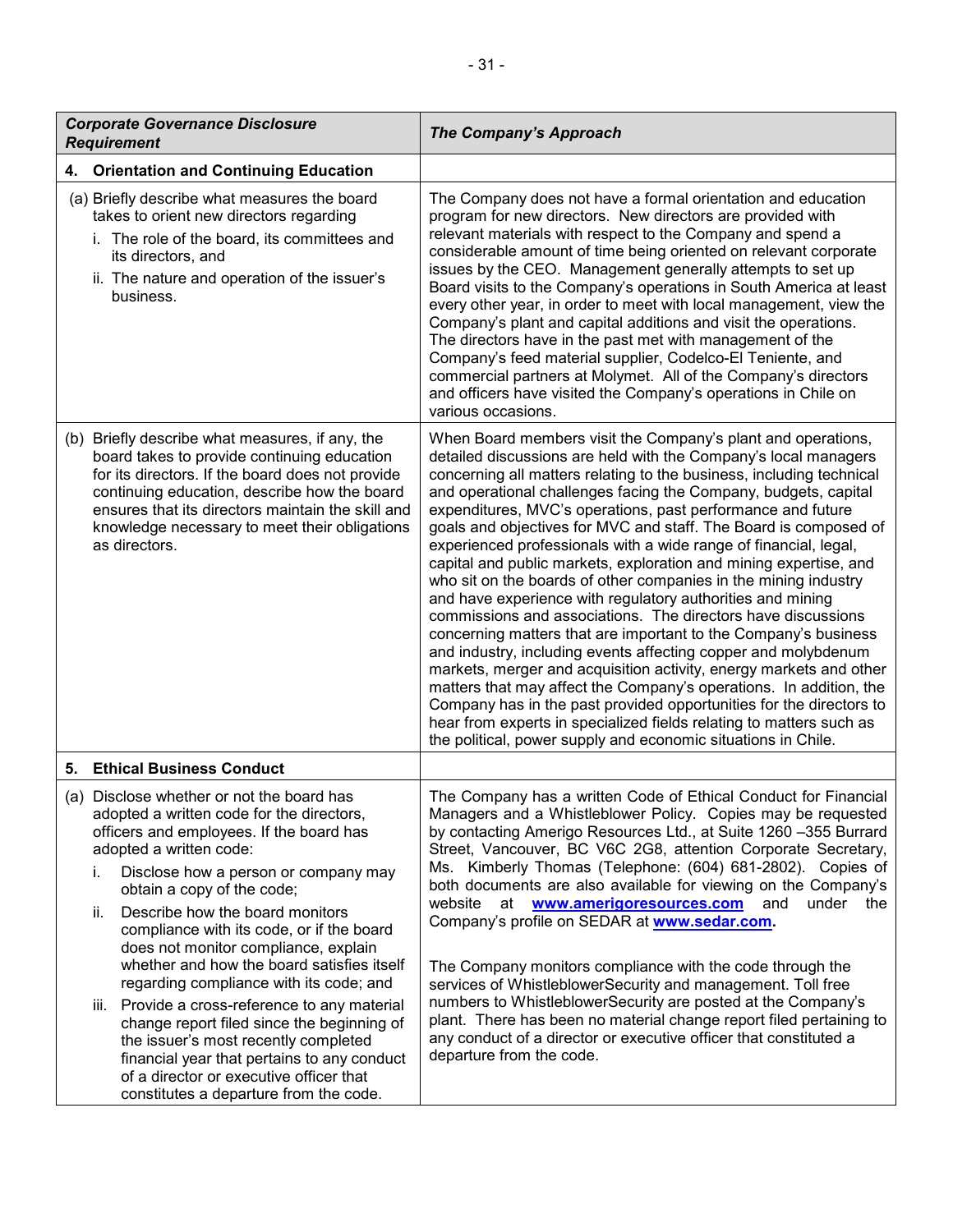| <b>Corporate Governance Disclosure</b><br><b>Requirement</b>                                                                                                                                                                                                                                                   | <b>The Company's Approach</b>                                                                                                                                                                                                                                                                                                                                                                                                                                                                                                                                                                                                                                                                                                                                                                                                                                                                                                                                                                                                                                                                                          |
|----------------------------------------------------------------------------------------------------------------------------------------------------------------------------------------------------------------------------------------------------------------------------------------------------------------|------------------------------------------------------------------------------------------------------------------------------------------------------------------------------------------------------------------------------------------------------------------------------------------------------------------------------------------------------------------------------------------------------------------------------------------------------------------------------------------------------------------------------------------------------------------------------------------------------------------------------------------------------------------------------------------------------------------------------------------------------------------------------------------------------------------------------------------------------------------------------------------------------------------------------------------------------------------------------------------------------------------------------------------------------------------------------------------------------------------------|
| (b) Describe any steps the board takes to ensure<br>directors exercise independent judgment in<br>considering transactions and agreements in<br>respect of which a director or executive officer<br>has a material interest.                                                                                   | Directors or officers with a material interest in a transaction to be<br>considered by the Board are required to declare their interest and,<br>in the case of directors, abstain from discussion pertaining to and<br>then voting on the transaction. During 2014 the independent<br>directors reviewed and approved a related party transaction that<br>involved three insider shareholders of the Company, including the<br>management company of the Chairman and previous CEO, but<br>did so only after an extensive review of a number of comparable<br>transactions and obtaining legal advice from the Company's<br>external counsel. This transaction and the process the directors<br>followed were described in detail in a material change report filed<br>by the Company on March 27, 2015.<br>All directors without a material interest then vote on the proposed<br>transaction only after a thorough discussion and review of the<br>documentation related to the transaction including, if deemed<br>necessary, a discussion in the absence of the director or officer<br>with the material interest. |
| (c) Describe any other steps that board takes to<br>encourage and promote a culture of ethical<br>business conduct.                                                                                                                                                                                            | The Board seeks directors with superior reputations and extensive<br>experience in legal, financial, capital and public markets,<br>exploration and mining matters in order to ensure a diverse culture<br>of ethical business conduct. Directors are also free to obtain the<br>advice of external counsel, including a written opinion from such<br>counsel, on any matters either being considered by the Board or<br>that have been communicated to any director.                                                                                                                                                                                                                                                                                                                                                                                                                                                                                                                                                                                                                                                  |
| <b>Nomination of Directors</b><br>6.                                                                                                                                                                                                                                                                           |                                                                                                                                                                                                                                                                                                                                                                                                                                                                                                                                                                                                                                                                                                                                                                                                                                                                                                                                                                                                                                                                                                                        |
| (a) Describe the process by which the board<br>identifies new candidates for board<br>nomination                                                                                                                                                                                                               | The CGNC Committee draws on all relevant sources in the search<br>for new directors, and all of the Company's directors are involved<br>in the process. Preferred candidates include potential directors<br>with direct experience in the mining business and legal, accounting<br>or financial industries together with public company experience,<br>and who do not have a significant conflicting public company<br>association.                                                                                                                                                                                                                                                                                                                                                                                                                                                                                                                                                                                                                                                                                    |
| (b) Disclose whether or not the board has a<br>nominating committee composed entirely of<br>independent directors. If the board does not<br>have a nominating committee composed<br>entirely of independent directors, describe<br>what steps the board takes to encourage an<br>objective nomination process. | The Board has a Corporate Governance, Nominating and<br>Compensation Committee composed entirely of independent<br>directors.                                                                                                                                                                                                                                                                                                                                                                                                                                                                                                                                                                                                                                                                                                                                                                                                                                                                                                                                                                                          |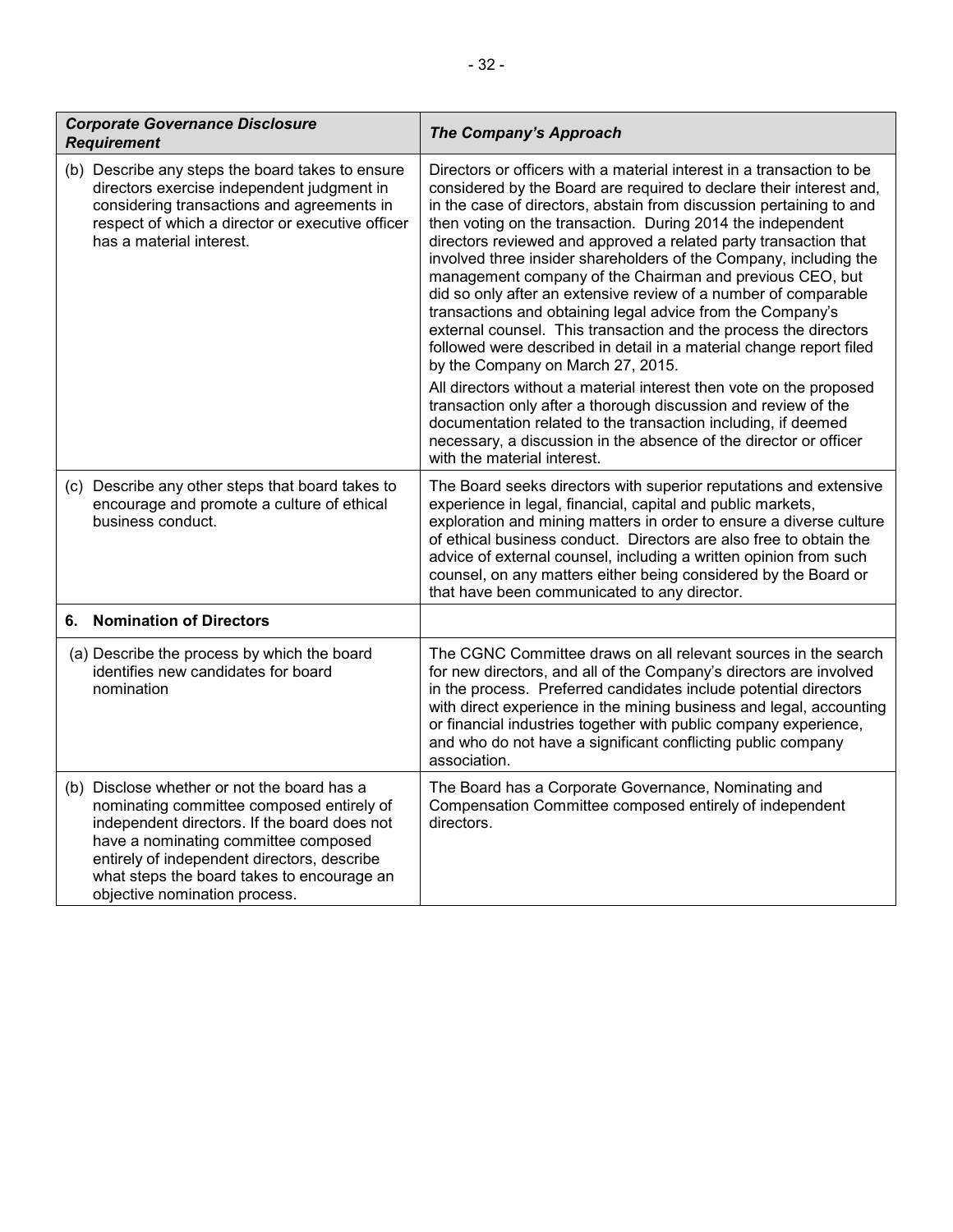| <b>Corporate Governance Disclosure</b><br><b>Requirement</b>                                                                            | <b>The Company's Approach</b>                                                                                                                                                                                                                                                                                                                                                                                                                                                                                                                                                                                                                                                                                                                                                                                                                                                                                                                                                                                                                                                                                                                                                                                                                                                                                                                                                                                                                                                                                                                                         |
|-----------------------------------------------------------------------------------------------------------------------------------------|-----------------------------------------------------------------------------------------------------------------------------------------------------------------------------------------------------------------------------------------------------------------------------------------------------------------------------------------------------------------------------------------------------------------------------------------------------------------------------------------------------------------------------------------------------------------------------------------------------------------------------------------------------------------------------------------------------------------------------------------------------------------------------------------------------------------------------------------------------------------------------------------------------------------------------------------------------------------------------------------------------------------------------------------------------------------------------------------------------------------------------------------------------------------------------------------------------------------------------------------------------------------------------------------------------------------------------------------------------------------------------------------------------------------------------------------------------------------------------------------------------------------------------------------------------------------------|
| (c) If the board has a nominating committee,<br>describe the responsibilities, powers and<br>operation of the nominating committee.     | The duties and responsibilities of the CGNC Committee are as<br>follows:<br>Identify individuals qualified to become Board members<br>$\bullet$<br>Recommend candidates to fill Board vacancies and newly<br>$\bullet$<br>created Director positions<br>Review backgrounds and confirm qualifications of all<br>$\bullet$<br>candidates identified other than by the nominating<br>committee<br>Provide an internal orientation program for new recruits to<br>$\bullet$<br>the Board, and encourage all Board members to access<br>relevant education opportunities<br>Recommend the composition of Committees of the Board<br>$\bullet$                                                                                                                                                                                                                                                                                                                                                                                                                                                                                                                                                                                                                                                                                                                                                                                                                                                                                                                             |
| 7. Compensation                                                                                                                         |                                                                                                                                                                                                                                                                                                                                                                                                                                                                                                                                                                                                                                                                                                                                                                                                                                                                                                                                                                                                                                                                                                                                                                                                                                                                                                                                                                                                                                                                                                                                                                       |
| (a) Describe the process by which the board<br>determines the compensation for the issuer's<br>directors and officers.                  | The Company has a Corporate Governance, Nominating and<br>Compensation Committee. In respect of compensation matters,<br>the committee has the primary responsibility to make<br>recommendations for approval by the Board on an ongoing basis<br>with respect to the remuneration of directors and officers.                                                                                                                                                                                                                                                                                                                                                                                                                                                                                                                                                                                                                                                                                                                                                                                                                                                                                                                                                                                                                                                                                                                                                                                                                                                         |
| (b) Disclose whether or not the board has a<br>compensation committee composed entirely<br>of independent directors.                    | The Company's CGNC Committee is composed entirely of<br>independent directors.                                                                                                                                                                                                                                                                                                                                                                                                                                                                                                                                                                                                                                                                                                                                                                                                                                                                                                                                                                                                                                                                                                                                                                                                                                                                                                                                                                                                                                                                                        |
| (c) If the board has a compensation committee,<br>describe the responsibilities, powers and<br>operation of the compensation committee. | Each year the CGNC Committee reviews management fees and<br>salaries, bonus and stock option compensation. The committee<br>periodically commissions reports from independent compensation<br>consultants who are expert in the mining industry and considers<br>inflation statistics from government and other official sources in its<br>annual review of fees, salaries and bonuses. The committee also<br>agrees annually to a set of goals and objectives for management<br>which form the basis for the determination as to the dollar value of<br>bonuses, if any, to be paid. In setting bonus amounts the<br>committee also takes into account additional factors which may or<br>may not be within the control of management, the Company's<br>financial results and position and the state of the economies of<br>Chile and Canada. Stock option allocations are made based on<br>recommendations from senior management, and each person's<br>contribution and level of responsibility. The committee also takes<br>into account the compensation components of management of<br>other companies of similar size and stage of development. There<br>is no minimum share ownership requirement for directors.<br>Directors' compensation is a combination of annual retainer,<br>meeting fees and stock options. The CGNC Committee reviews<br>the amounts and effectiveness of compensation provided to<br>management and Board members. The CGNC Committee meets<br>in the first quarter of each year and at other times during the year<br>as required. |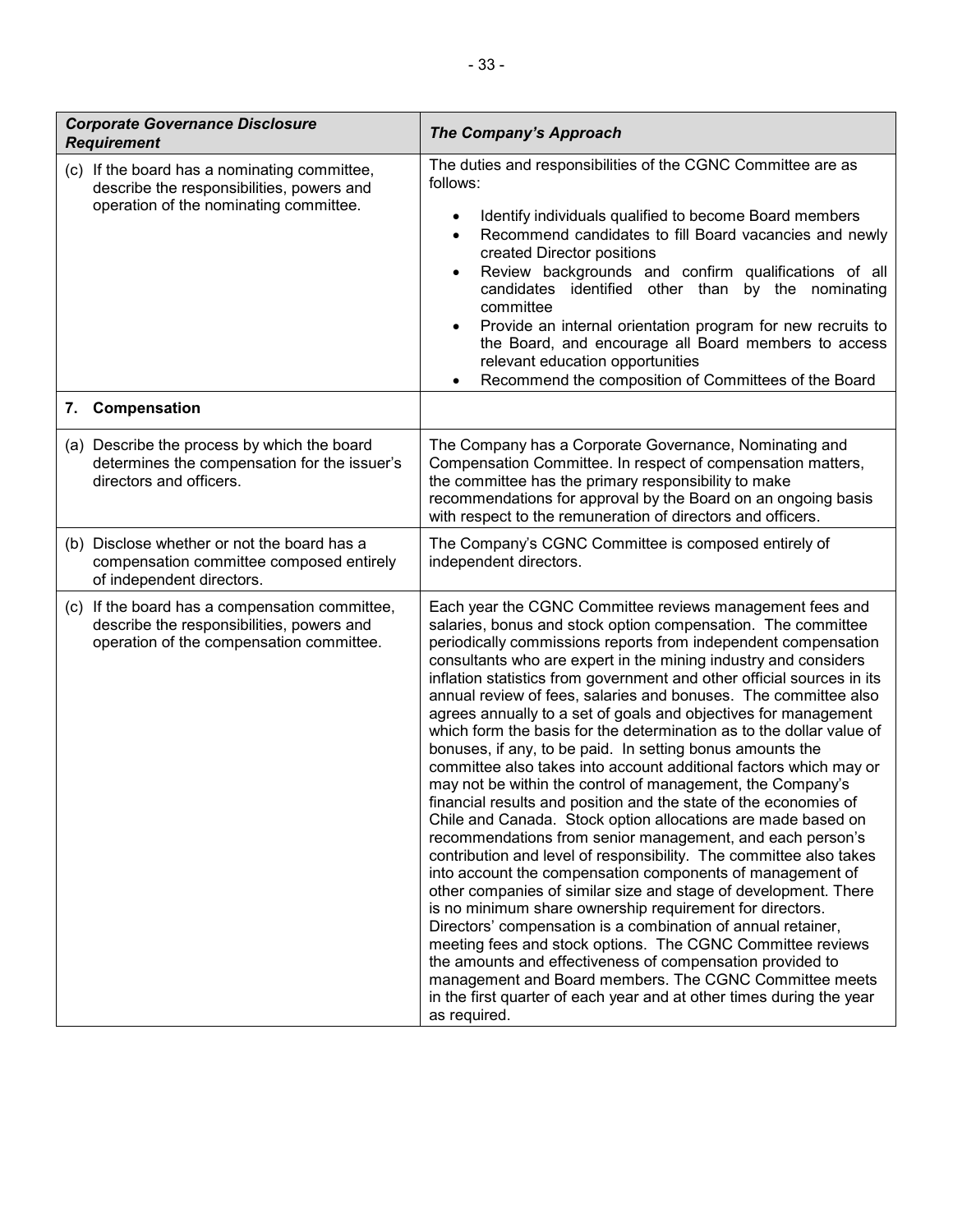| <b>Corporate Governance Disclosure</b><br><b>Requirement</b>                                                                                                                                                                                                                                                                                                                                                                                       | <b>The Company's Approach</b>                                                                                                                                                                                                                                                                                                                                                                                                                                                                                                                                                                                                                                                                                                                                                                        |
|----------------------------------------------------------------------------------------------------------------------------------------------------------------------------------------------------------------------------------------------------------------------------------------------------------------------------------------------------------------------------------------------------------------------------------------------------|------------------------------------------------------------------------------------------------------------------------------------------------------------------------------------------------------------------------------------------------------------------------------------------------------------------------------------------------------------------------------------------------------------------------------------------------------------------------------------------------------------------------------------------------------------------------------------------------------------------------------------------------------------------------------------------------------------------------------------------------------------------------------------------------------|
| <b>Other Board Committees</b><br>8.                                                                                                                                                                                                                                                                                                                                                                                                                |                                                                                                                                                                                                                                                                                                                                                                                                                                                                                                                                                                                                                                                                                                                                                                                                      |
| If the board has standing committees other than<br>the audit and compensation committees, identify<br>the committees and describe their function.                                                                                                                                                                                                                                                                                                  | In addition to the Audit Committee and the CGNC Committee, the<br>Company also has a Disclosure Committee that currently consists<br>of the Company's Board of Directors, Rob Henderson, the<br>Company's President and CEO and Aurora Davidson, the<br>Company's Executive Vice President and CFO. The function of<br>the Disclosure Committee is to ensure that communications to the<br>investing public about the Company and its operations are timely,<br>factual and accurate, and are broadly disseminated in accordance<br>with all applicable legal and regulatory requirements.                                                                                                                                                                                                           |
| 9. Assessments                                                                                                                                                                                                                                                                                                                                                                                                                                     |                                                                                                                                                                                                                                                                                                                                                                                                                                                                                                                                                                                                                                                                                                                                                                                                      |
| Disclose whether or not the board, its committees<br>and individual directors are regularly assessed<br>with respect to their effectiveness and<br>contribution. If assessments are regularly<br>conducted, describe the process used for the<br>assessments. If assessments are not regularly<br>conducted, describe how the board satisfies itself<br>that the board, its committees and its individual<br>directors are performing effectively. | The Company does not carry out regular assessments of the<br>Board, its committees or individual directors. The Board monitors<br>its effectiveness and that of its committees and individual directors<br>in connection with its ongoing oversight of management and<br>management's effectiveness in attaining the Company's corporate<br>objectives, budgets and milestones, and works with management<br>to ensure regular and timely communication and material<br>information flow to the directors.                                                                                                                                                                                                                                                                                           |
| 10. Director Term Limits and Other<br><b>Mechanisms of Board Renewal</b>                                                                                                                                                                                                                                                                                                                                                                           |                                                                                                                                                                                                                                                                                                                                                                                                                                                                                                                                                                                                                                                                                                                                                                                                      |
| Disclose whether or not the issuer has adopted<br>term limits for the directors on its board or other<br>mechanisms of board renewal and, if so, include a<br>description of those director term limits or other<br>mechanisms of board renewal. If the issuer has<br>not adopted director term limits or other<br>mechanisms of board renewal, disclose why it has<br>not done so.                                                                | The Company has not adopted term limits for the directors or other<br>mechanisms of board renewal. The Company's subsidiary has<br>been in operation since 1992, and the Board believes that the<br>perspective of longer service directors with industry experience<br>gleaned through multiple commodity price cycles is of benefit to<br>the Board. The continuity of board experience provided by<br>representatives of major shareholders has also assisted the Board<br>in making investment decisions with a long-term focus. In<br>addition, management believes that the experience and diversity of<br>the current board would be very difficult to replicate and there is no<br>reason to make any changes at this time. Please see the<br>response in 11(a) below for additional detail. |
| 11. Policies Regarding the Representation of<br><b>Women on the Board</b>                                                                                                                                                                                                                                                                                                                                                                          |                                                                                                                                                                                                                                                                                                                                                                                                                                                                                                                                                                                                                                                                                                                                                                                                      |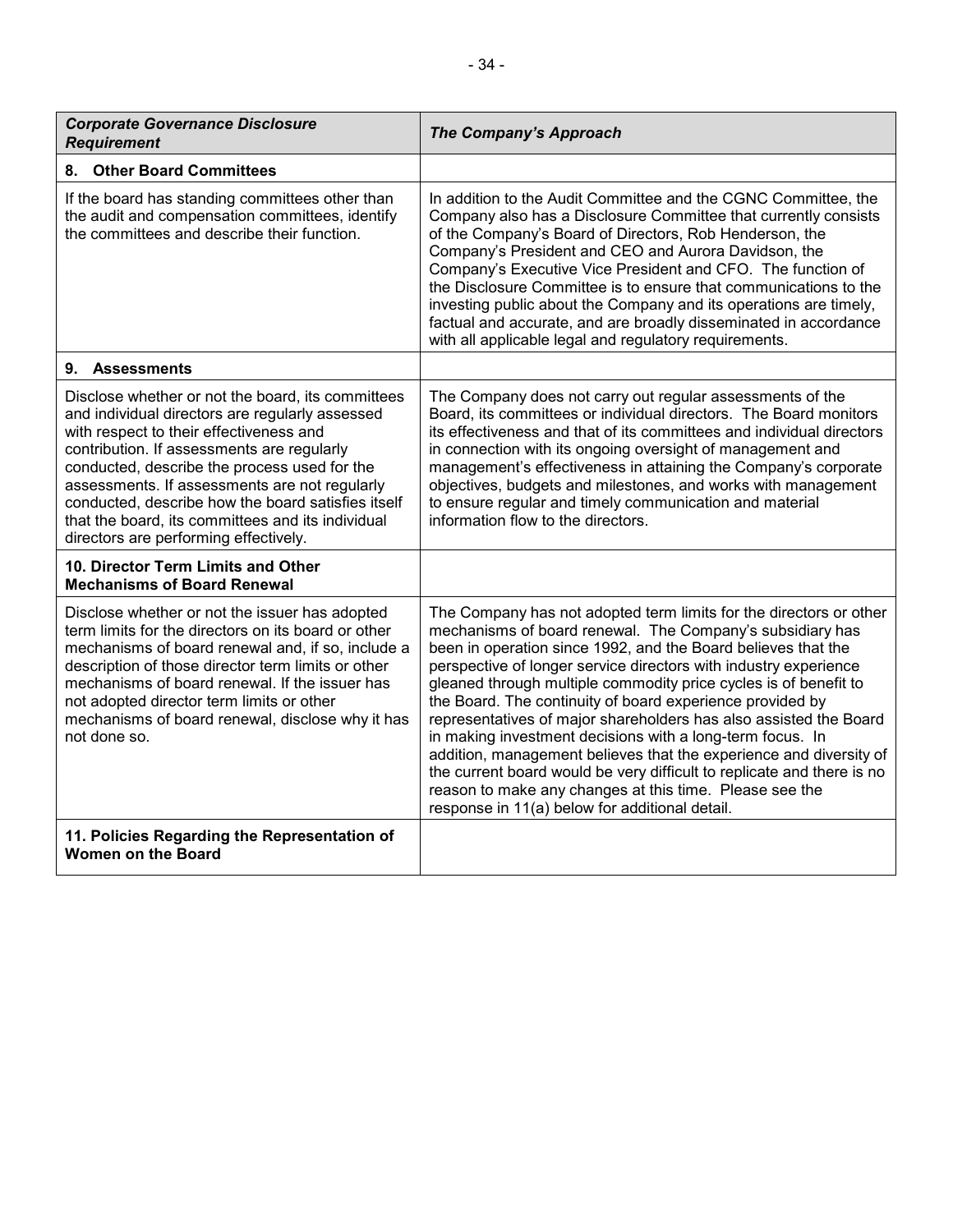| <b>Corporate Governance Disclosure</b><br><b>Requirement</b>                                                                                                                                                                                                                                                                                                                                                                                                   | <b>The Company's Approach</b>                                                                                                                                                                                                                                                                                                                                                                                                                                                                                                                                                                                                                                                                                                                                                                                                                                                                                                                                                                                                                                                                                                                                                                                                                          |
|----------------------------------------------------------------------------------------------------------------------------------------------------------------------------------------------------------------------------------------------------------------------------------------------------------------------------------------------------------------------------------------------------------------------------------------------------------------|--------------------------------------------------------------------------------------------------------------------------------------------------------------------------------------------------------------------------------------------------------------------------------------------------------------------------------------------------------------------------------------------------------------------------------------------------------------------------------------------------------------------------------------------------------------------------------------------------------------------------------------------------------------------------------------------------------------------------------------------------------------------------------------------------------------------------------------------------------------------------------------------------------------------------------------------------------------------------------------------------------------------------------------------------------------------------------------------------------------------------------------------------------------------------------------------------------------------------------------------------------|
| (a) Disclose whether the issuer has adopted a<br>written policy relating to the identification and<br>nomination of women directors. If the issuer has<br>not adopted such a policy, disclose why it has not<br>done so                                                                                                                                                                                                                                        | The Company has not adopted a written policy relating to the<br>identification and nomination of women directors. Dr. Gayton and<br>Mr. Robinson have been independent members of the board since<br>2004, have extensive experience in the mining industry and bring a<br>particular expertise important to the Company and its corporate<br>governance, Dr. Gayton in respect of accounting and financial<br>reporting and Mr. Robinson in legal matters. In 2011, the<br>Company appointed Mr. Salas, a Chilean national with extensive<br>mining industry experience, for board representation as the<br>Company's operations are located in Chile. In June 2012, the<br>Company added representatives from two of its largest<br>shareholders to the board and Mr. Ireland remains on the board of<br>the Company. In management's view the expertise of the current<br>board, which is important in a number of critical areas, serves the<br>Company well and there is no need to make any changes at this<br>time. In addition, it has always been a priority of management to<br>obtain the services of directors and officers who have the<br>experience and skills to provide the most value to the Company,<br>regardless of their gender. |
| (b) If an issuer has adopted a policy referred to in<br>(a), disclose the following in respect of the policy:                                                                                                                                                                                                                                                                                                                                                  | Not applicable                                                                                                                                                                                                                                                                                                                                                                                                                                                                                                                                                                                                                                                                                                                                                                                                                                                                                                                                                                                                                                                                                                                                                                                                                                         |
| (i) a short summary of its objectives and key<br>provisions,                                                                                                                                                                                                                                                                                                                                                                                                   |                                                                                                                                                                                                                                                                                                                                                                                                                                                                                                                                                                                                                                                                                                                                                                                                                                                                                                                                                                                                                                                                                                                                                                                                                                                        |
| (ii) the measures taken to ensure that the policy<br>has been effectively implemented,                                                                                                                                                                                                                                                                                                                                                                         |                                                                                                                                                                                                                                                                                                                                                                                                                                                                                                                                                                                                                                                                                                                                                                                                                                                                                                                                                                                                                                                                                                                                                                                                                                                        |
| (iii) annual and cumulative progress by the issuer<br>in achieving the objectives of the policy, and                                                                                                                                                                                                                                                                                                                                                           |                                                                                                                                                                                                                                                                                                                                                                                                                                                                                                                                                                                                                                                                                                                                                                                                                                                                                                                                                                                                                                                                                                                                                                                                                                                        |
| (iv) whether and, if so, how the board or its<br>nominating committee measures the effectiveness<br>of the policy.                                                                                                                                                                                                                                                                                                                                             |                                                                                                                                                                                                                                                                                                                                                                                                                                                                                                                                                                                                                                                                                                                                                                                                                                                                                                                                                                                                                                                                                                                                                                                                                                                        |
| 12. Consideration of the Representation of<br>Women in the Director Identification and<br><b>Selection Process</b>                                                                                                                                                                                                                                                                                                                                             |                                                                                                                                                                                                                                                                                                                                                                                                                                                                                                                                                                                                                                                                                                                                                                                                                                                                                                                                                                                                                                                                                                                                                                                                                                                        |
| Disclose whether and, if so, how the board or<br>nominating committee considers the level of<br>representation of women on the board in<br>identifying and nominating candidates for election<br>or re-election to the board. If the issuer does not<br>consider the level of representation of women on<br>the board in identifying and nominating candidates<br>for election or re-election to the board, disclose<br>the issuer's reasons for not doing so. | The CGNC Committee has not had the opportunity for close to<br>four years to search for board candidates or to consider the level<br>of representation of women on the board in that context. If in<br>future a change involving the appointment of an additional director<br>is being contemplated, the committee and board will consider<br>candidates of both genders and choose the best qualified and<br>suited for the position.                                                                                                                                                                                                                                                                                                                                                                                                                                                                                                                                                                                                                                                                                                                                                                                                                 |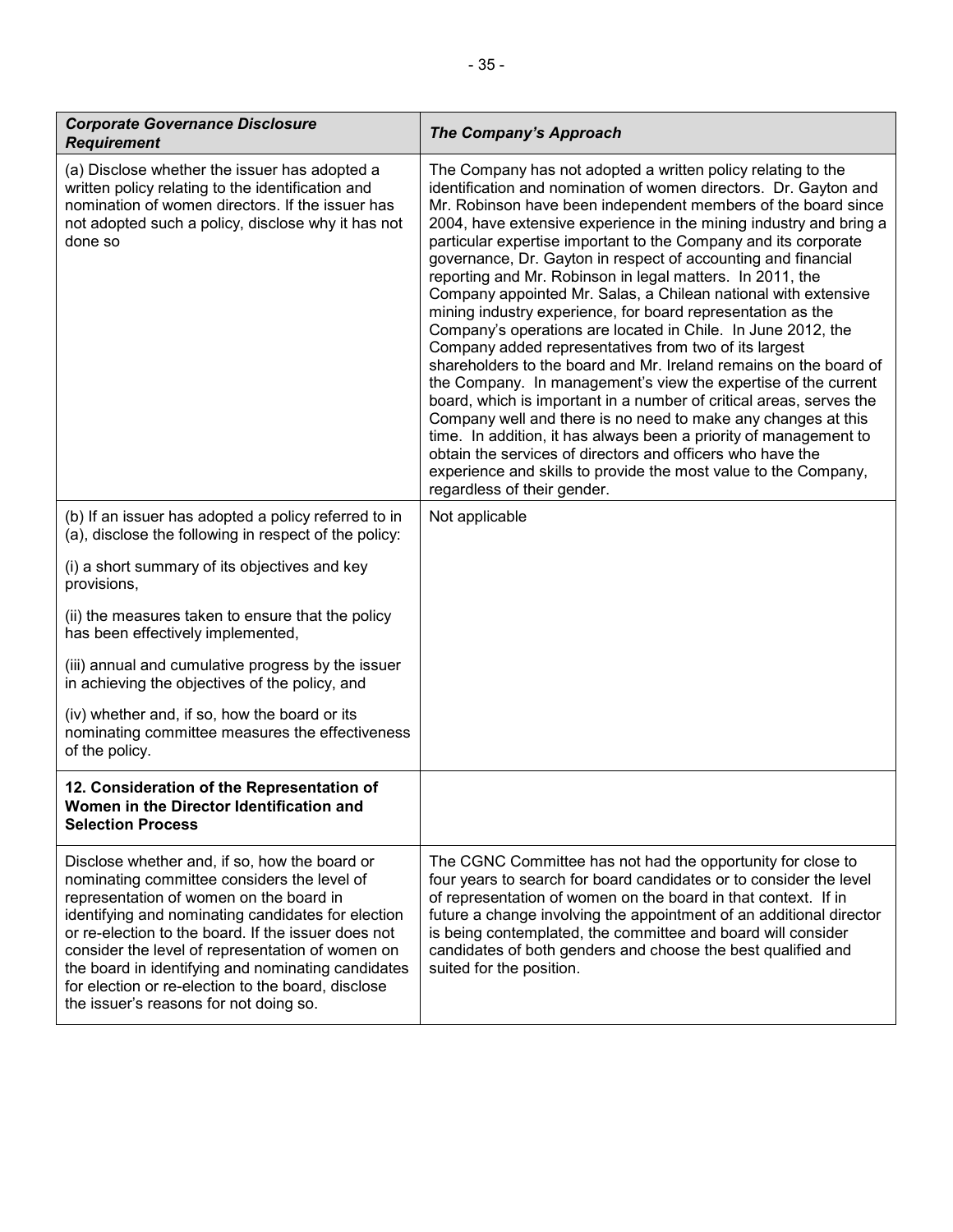| <b>Corporate Governance Disclosure</b><br><b>Requirement</b>                                                                                                                                                                                                                                                                                                                               | <b>The Company's Approach</b>                                                                                                                                                                                                                                                                                                                                                                                                                                                                                                                                                                                                                                                                                                                                         |
|--------------------------------------------------------------------------------------------------------------------------------------------------------------------------------------------------------------------------------------------------------------------------------------------------------------------------------------------------------------------------------------------|-----------------------------------------------------------------------------------------------------------------------------------------------------------------------------------------------------------------------------------------------------------------------------------------------------------------------------------------------------------------------------------------------------------------------------------------------------------------------------------------------------------------------------------------------------------------------------------------------------------------------------------------------------------------------------------------------------------------------------------------------------------------------|
| 13. Consideration Given to the Representation<br>of Women in Executive Officer Appointments                                                                                                                                                                                                                                                                                                |                                                                                                                                                                                                                                                                                                                                                                                                                                                                                                                                                                                                                                                                                                                                                                       |
| Disclose whether and, if so, how the issuer<br>considers the level of representation of women in<br>executive officer positions when making executive<br>officer appointments. If the issuer does not<br>consider the level of representation of women in<br>executive officer positions when making executive<br>officer appointments, disclose the issuer's<br>reasons for not doing so. | The Company has not considered this specifically as Ms.<br>Davidson, the Company's Executive Vice President and CFO, is<br>one of the Company's three executive officers. Ms. Davidson has<br>been in these roles since 2015 and 2004, respectively. During the<br>executive search for a COO in 2012 which resulted in Mr.<br>Henderson's hiring, the Company retained the services of an<br>executive search firm. At that time, the Company and search firm<br>found it extremely difficult to find candidates with the required<br>qualifications, including experience dealing with the processing of<br>tailings, and did not identify any women candidates. At that time,<br>the search firm did not recommend any women to be considered<br>for the position. |
| 14. Issuer's Targets Regarding the<br>Representation of Women on the Board and in<br><b>Executive Officer Positions</b>                                                                                                                                                                                                                                                                    |                                                                                                                                                                                                                                                                                                                                                                                                                                                                                                                                                                                                                                                                                                                                                                       |
| (a) For purposes of this Item, a "target" means a<br>number or percentage, or a range of numbers or<br>percentages, adopted by the issuer of women on<br>the issuer's board or in executive officer positions<br>of the issuer by a specific date.                                                                                                                                         | Having carefully considered the question, the Board has elected<br>not to adopt a target number or percentage of women directors or<br>executive officers. Management and the Board agree that<br>appropriate skills and experience must remain the overriding<br>criteria for nomination to the Board in order to guard against any                                                                                                                                                                                                                                                                                                                                                                                                                                  |
| (b) Disclose whether the issuer has adopted a<br>target regarding women on the issuer's board. If<br>the issuer has not adopted a target, disclose why<br>it has not done so.                                                                                                                                                                                                              | perception that directors may have been nominated solely or<br>primarily on the basis of gender. In addition, in management's<br>view there is no need to consider changes to the board at this<br>point. Of the Company's three executive officers, one (33%) is a<br>woman.                                                                                                                                                                                                                                                                                                                                                                                                                                                                                         |
| (c) Disclose whether the issuer has adopted a<br>target regarding women in executive officer<br>positions of the issuer. If the issuer has not<br>adopted a target, disclose why it has not done so.                                                                                                                                                                                       |                                                                                                                                                                                                                                                                                                                                                                                                                                                                                                                                                                                                                                                                                                                                                                       |
| (d) If the issuer has adopted a target referred to in<br>either (b) or (c), disclose:                                                                                                                                                                                                                                                                                                      | Not applicable                                                                                                                                                                                                                                                                                                                                                                                                                                                                                                                                                                                                                                                                                                                                                        |
| (i) the target, and                                                                                                                                                                                                                                                                                                                                                                        |                                                                                                                                                                                                                                                                                                                                                                                                                                                                                                                                                                                                                                                                                                                                                                       |
| (ii) the annual and cumulative progress of the<br>issuer in achieving the target.                                                                                                                                                                                                                                                                                                          |                                                                                                                                                                                                                                                                                                                                                                                                                                                                                                                                                                                                                                                                                                                                                                       |
| 15. Number of Women on the Board and in<br><b>Executive Officer Positions</b>                                                                                                                                                                                                                                                                                                              |                                                                                                                                                                                                                                                                                                                                                                                                                                                                                                                                                                                                                                                                                                                                                                       |